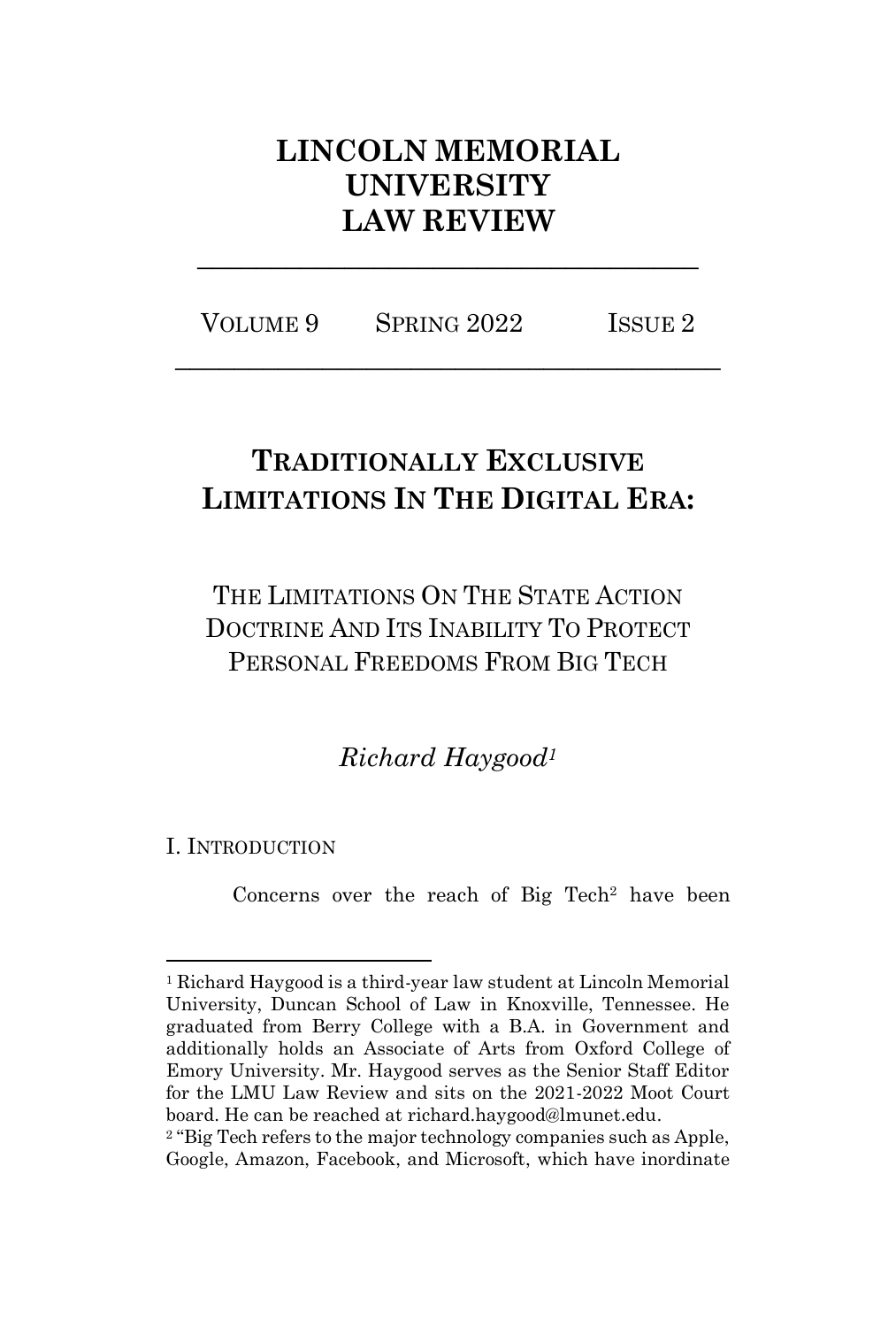growing for a number of years. The latter half of President Trump's tenure in office, in particular, drew worldwide attention as controversies between censorship, freedom of speech, and big tech blossomed. Amazon has built a surveillance network that allows police to monitor and obtain recordings taken by Ring doorbells and home networks.<sup>3</sup> Big Tech is often accused of learning and cataloging everything about an individual, including where they live, where they work, what they eat, who they socialize with, and their dayto-day routines—and then selling it off for profit and advertising.<sup>4</sup> Doomsayers preach of a dystopian world where Big Tech sells entire lives in "behavior futures markets."<sup>5</sup> And, if Cambridge Analytica's actions in 2018 and their attempts to influence the Presidential election are any proof,

influence." BIG TECH, https://www.pcmag.com/encyclopedia/ term/big-tech (last visited July 15, 2021).

<sup>3</sup> Lauren Bridges, *Amazon's Ring is the Latest Civilian Surveillance Network the US Has Ever Seen*, THE GUARDIAN (Mar. 18, 2021, 8:51 EST),

https://www.theguardian.com/commentisfree/2021/may/18/amazo n-ring-largest-civilian-surveillance-network-us.

<sup>4</sup> Rinat Abitov, *The Dangers of Big Tech Companies and Data Collection*, LINKEDIN (Mar. 19, 2021),

https://www.linkedin.com/pulse/dangers-big-tech-companies-datacollection-rinat-abitov.

<sup>5</sup> *See* Shoshana Zuboff, *The Age of Surveillance Capitalism: The Fight for a Human Future at the New Frontier of Power* (2019), https://www.hbs.edu/faculty/Pages/item.aspx?num=56791.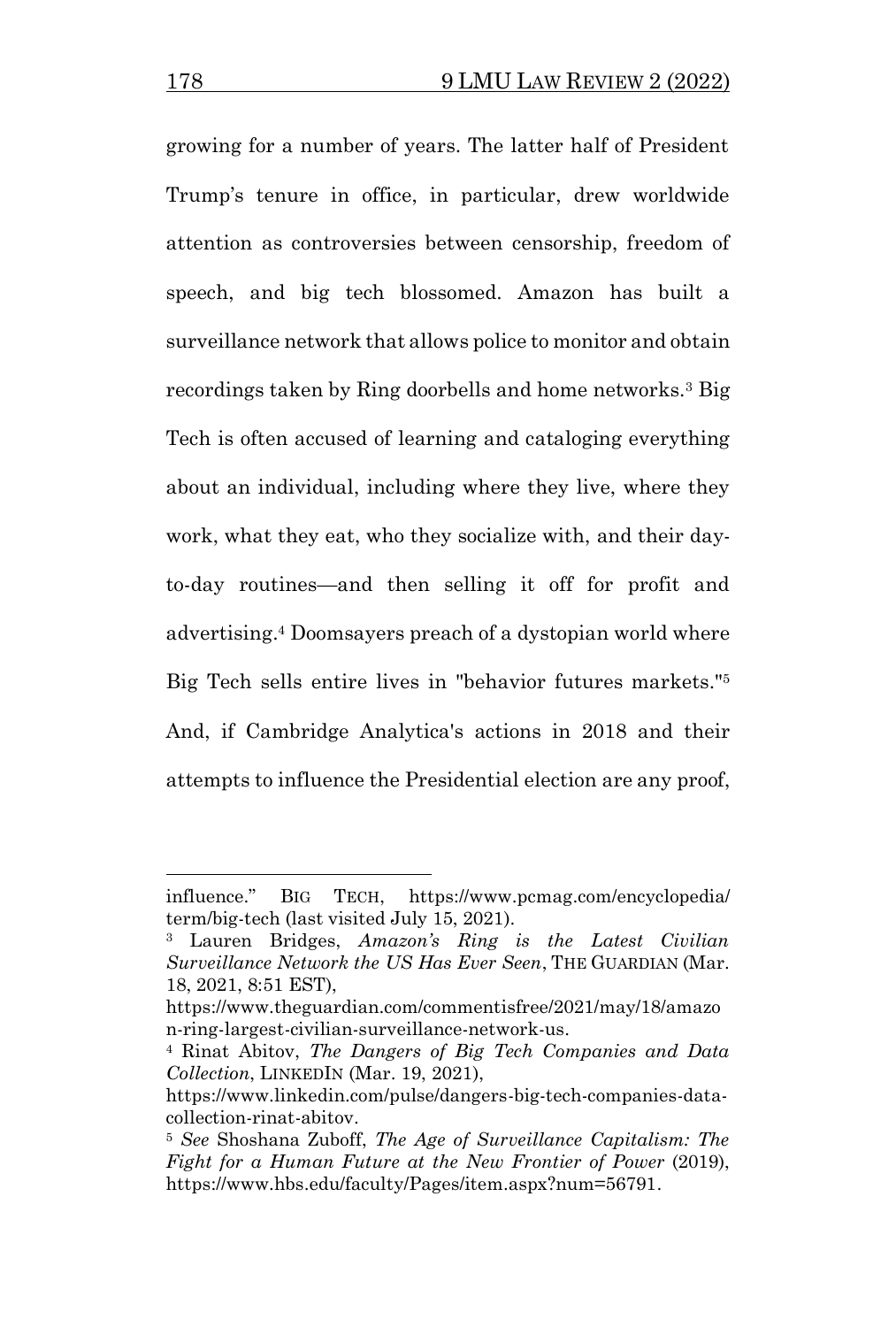those naysayers may be right.<sup>6</sup>

The halls of Congress have been far from silent, yet the wheels of change are often slow in turning even with bipartisan support, and legislation addressing perceived concerns has not been forthcoming. Congress has, for example, started considering making some changes to antitrust laws that would target Big Tech.<sup>7</sup> The proposed measures would make it harder for the significant, marketdominating companies to make additional acquisitions and lower the bar for challenging anti-competitive conduct,  $\frac{8}{3}$  yet these measures only address a small portion of the problem.

<sup>6</sup> Cambridge Analytica was a British data-analytics consulting firm that admitted to improperly obtaining the data of over 87 million Facebook users in 2018. It then used that data to influence the Presidential election. *See* Alexandra Ma and Ben Gilbert*, Facebook Understood How Dangerous the Trump-linked data firm Cambridge Analytica Could Be Much Earlier than It Previously Said. Here's Everything That's Happened Up Until Now*, INSIDER (Aug 23, 2019, 3:30 PM), https://www. businessinsider.com/cambridge-analytica-a-guide-to-the-trumplinked-data-firm-that-harvested-50-million-facebook-profiles-2018-3; *See also* Alex Hern, *Cambridge Analytica: How Did it Turn Clicks Into Votes?*, THE GUARDIAN (May 6, 2018, 3:00 EST), https://www.theguardian.com/news/2018/may/06/cambridgeanalytica-how-turn-clicks-into-votes-christopher-wylie. <sup>7</sup> Brent Kendall and Ryan Tracy, *Congress Eyes Antitrust Changes to Counter Big Tech*, *Consolidation*, WALL ST. J. (MAR. 11, 2021, 2:18 PM EST), https://www.wsj.com/articles/congress-eyesantitrust-changes-to-counter-big-tech-consolidation-11615458603?mod=article\_inline. <sup>8</sup> *Id.*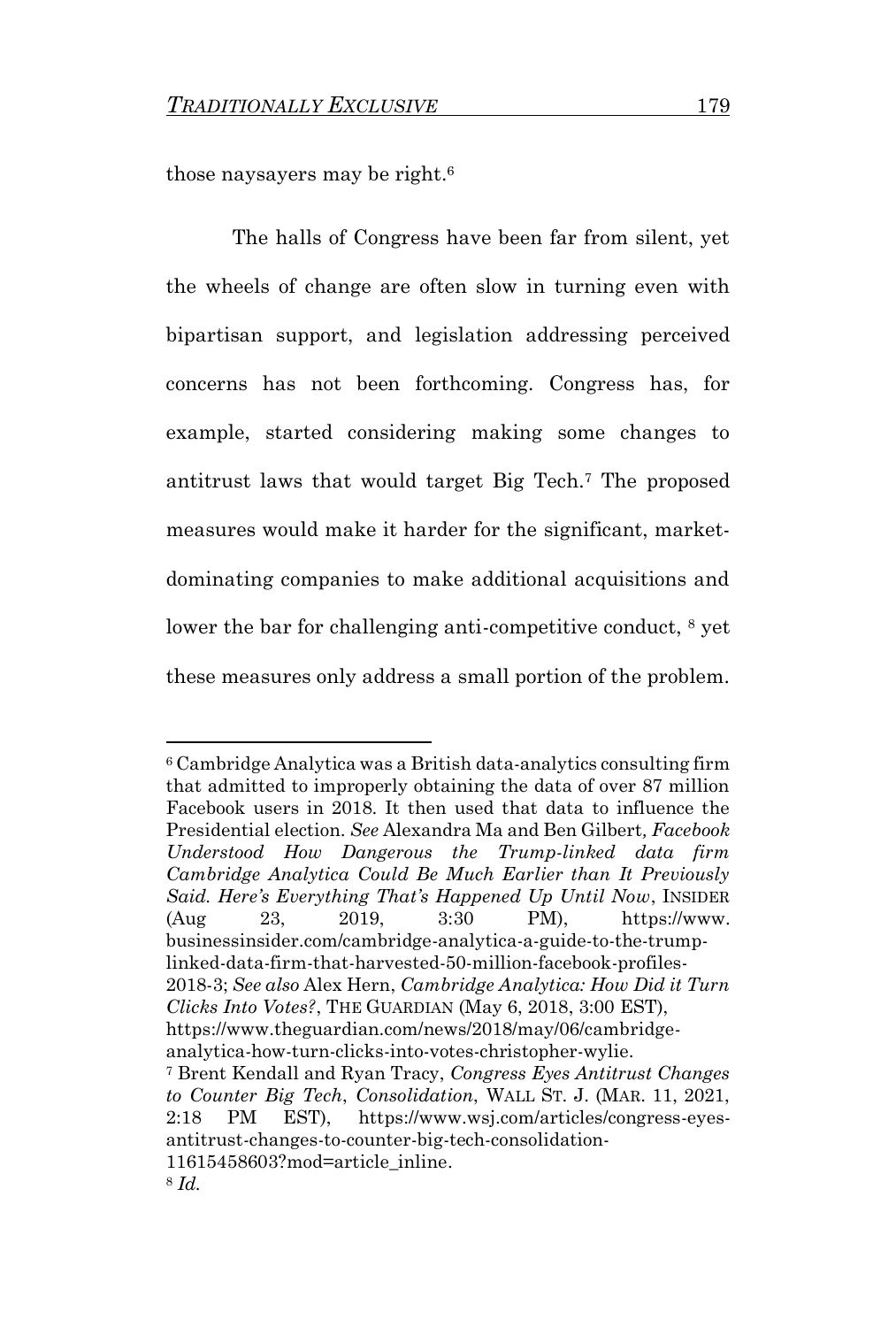While these measures may help foster competition—if they are ever actually enacted—anti-trust legislation primarily protects the public from monopolies and restraints on trade.<sup>9</sup> In other words, they do little to abate the worries of the average citizen regarding predominant concerns over the corporate expansion of these already powerful Big Tech firms. In the absence of congressional action, a few states have proposed a number of regulations aimed at protecting consumer privacy.<sup>10</sup> Amongst these are restrictions that would seek to limit the reach of Big Tech on issues ranging from online privacy to digital advertisements.<sup>11</sup> Nevertheless, without the backing of Congress, these laws are naturally limited in scope and feasibility.

Despite growing concerns, there have been very few legal challenges to tech companies' power over online speech,<sup>12</sup> and even fewer that have been successful. The

<sup>9</sup> Schwing Motor Co. v. Hudson Sales Corp., 138 F. Supp 899, 903 (D. Md. 1956).

<sup>10</sup> Sebastian Herrera and Dan Frosch, *Why the Next Big-Tech Fights Are in State Capitals*, WALL ST. J. (Mar. 14, 2021, 2:42 PM EST), https://www.wsj.com/articles/why-the-next-big-tech-fightsare-in-state-capitals-11615714201.

<sup>11</sup> *Id.*

<sup>12</sup> Ahiza García-Hodges, *Big Tech Has Big Power Over Online Speech. Should it be Reined In?*, NBCNEWS (Jan 21. 2021, 12:00 PM EST), https://www.nbcnews.com/tech/tech-news/big-tech-hasbig-power-over-online-speech-should-it-n1255164.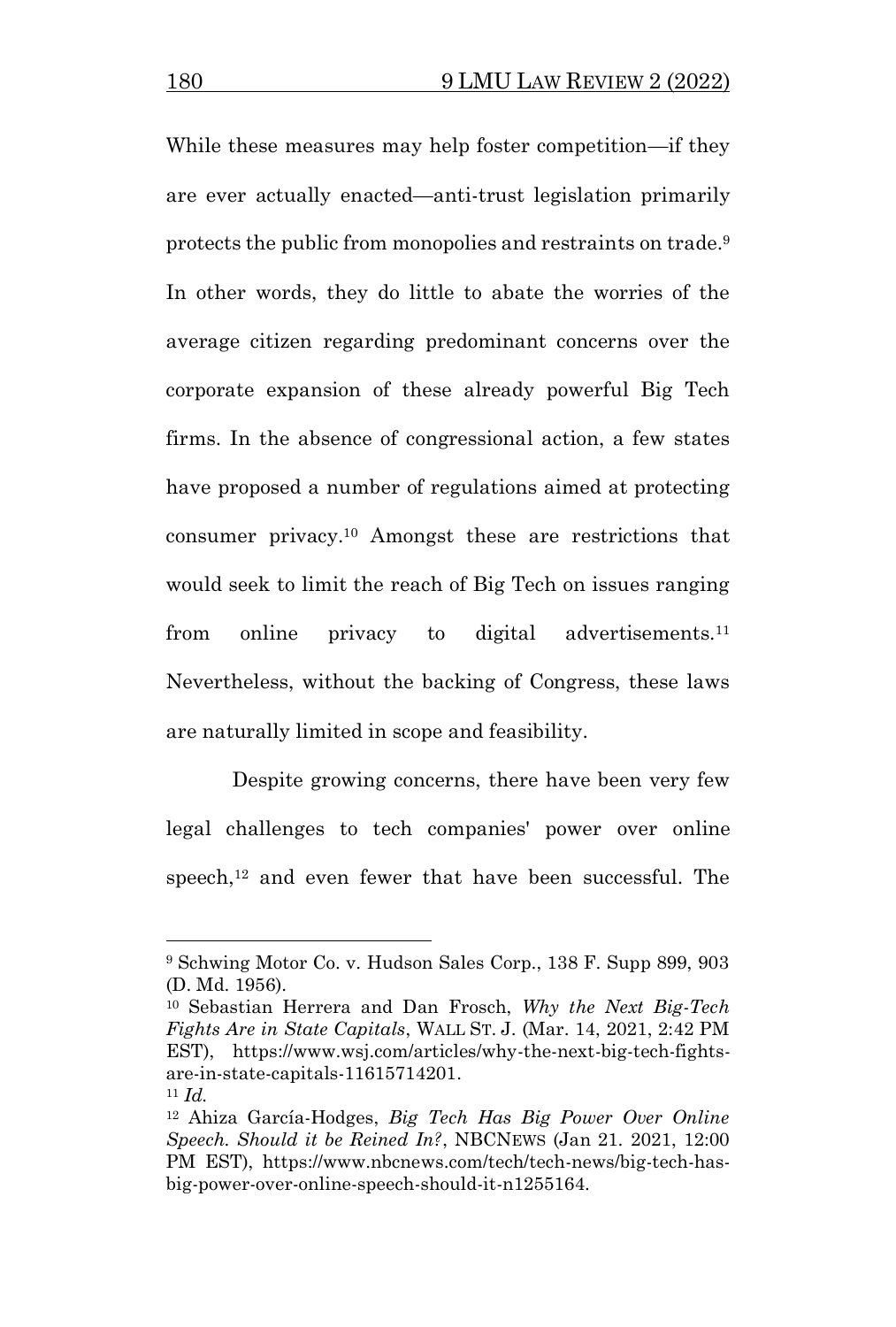dearth of cases is attributable, at least in part, to the current legal framework<sup>13</sup> and the lack of a successful methodology available to challenge these tech industry giants. Claims filed under existing anti-trust laws are amongst the leading challenges to Big Tech, but those are necessarily limited by their design to address a few specific issues.<sup>14</sup> All other potential claims, particularly those reflecting harm to individual liberties, lack a vehicle capable of bringing the judicial claims necessary to restrain Big Tech overreach. Many plaintiffs have tried using the state action doctrine as a means of inhibiting these companies, yet the doctrine is inherently flawed and has been so limited by the Court that its judicial inadequacies cannot be overcome.

This paper proceeds in three sections. First, I outline the traditional cases that serve as the structural basis for the state action doctrine, paying specific attention to the judicially imposed constraints and limitations. Then, in the second section, I demonstrate through recent case law how those same constraints and limitations prevent the doctrine

<sup>13</sup> *Id*.

<sup>14</sup> *See Schwing supra* note 9.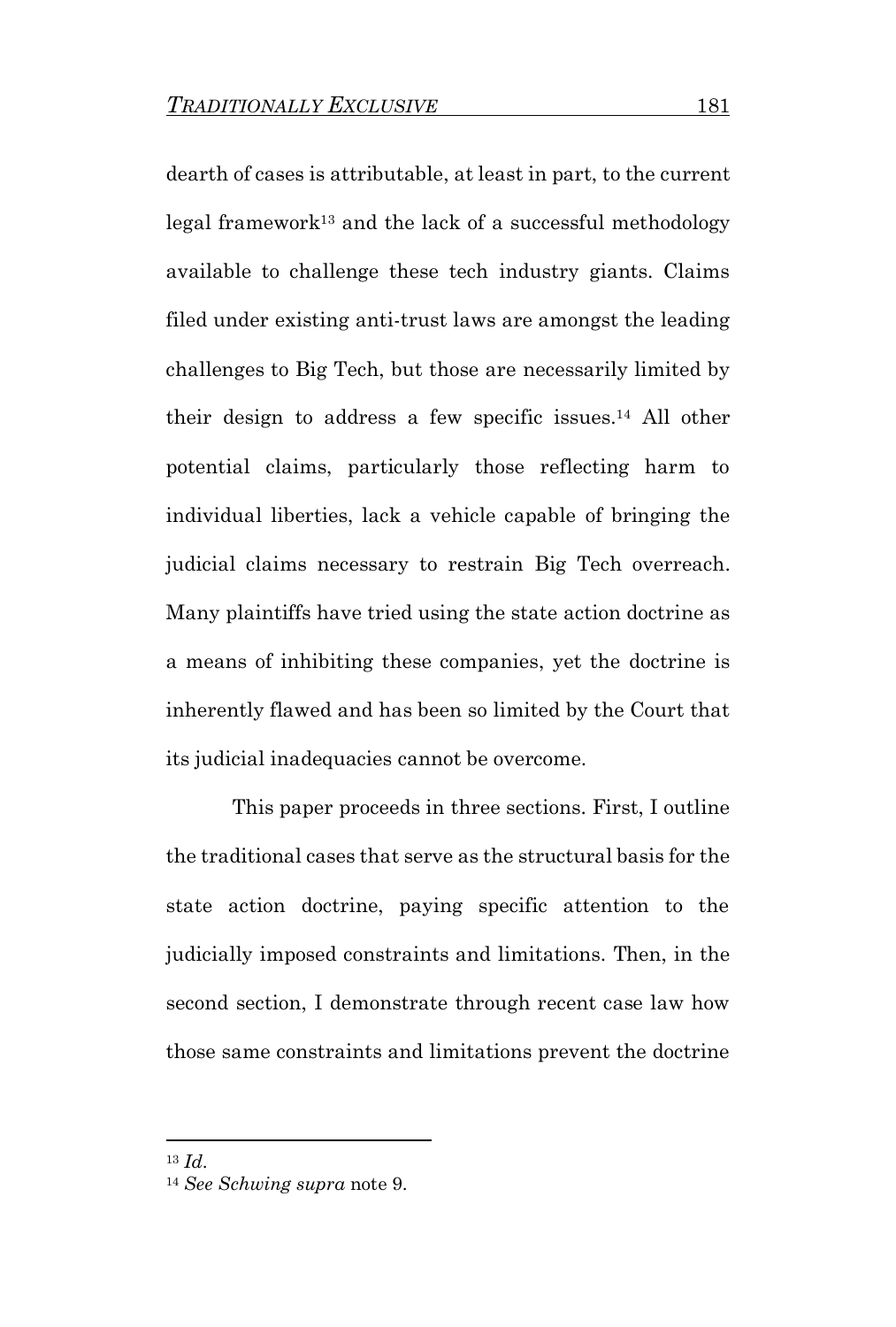from being applied in the digital age to preserve personal liberty from Big Tech overreach. Third, I propose a solution in the form of an administrative remedy and a revival of the bygone fairness doctrine.

#### II. THE STATE ACTION DOCTRINE

### A. PURPOSE

The state action doctrine is derived from the Civil Rights Cases and is predicated upon the distinction between private and government action. <sup>15</sup> This doctrine serves as a tool to determine when private actions can be regulated by the same principles as state action.<sup>16</sup> It is a tool designed to address the "essential dichotomy between deprivation by the

<sup>15</sup> United States v. Stanley, 109 U.S. 3, 17 (1883) ("[C]ivil rights, such as are guaranteed by the Constitution against State aggression, cannot be impaired by the wrongful acts of individuals, unsupported by State authority laws, customs, or judicial or executive proceedings. The wrongful act of an individual, unsupported by any such authority, is simply a private wrong, or a crime of that individual . . . but if not sanctioned in some way by the State, or not done under State authority, his rights remain in full force, and [he] may presumably be vindicated by resort to the laws of the State for redress. An individual cannot deprive a man of his right[s].").

<sup>16</sup> Shelley v. Kraemer, 334 U.S. 1, 13 (1948) ("[The Fourteenth] Amendment erects no shield against merely private conduct, however discriminatory or wrongful."); Lugar v. Edmondson Oil Co., 457 U.S. 922, 936 (1982) ("As a matter of substantive constitutional law the state-action requirement reflects judicial recognition of the fact that 'most rights secured by the Constitution are protected only against infringement by governments'" (quoting Flagg Bros., v. Brooks, 436 U.S. 149, 156 (1978)).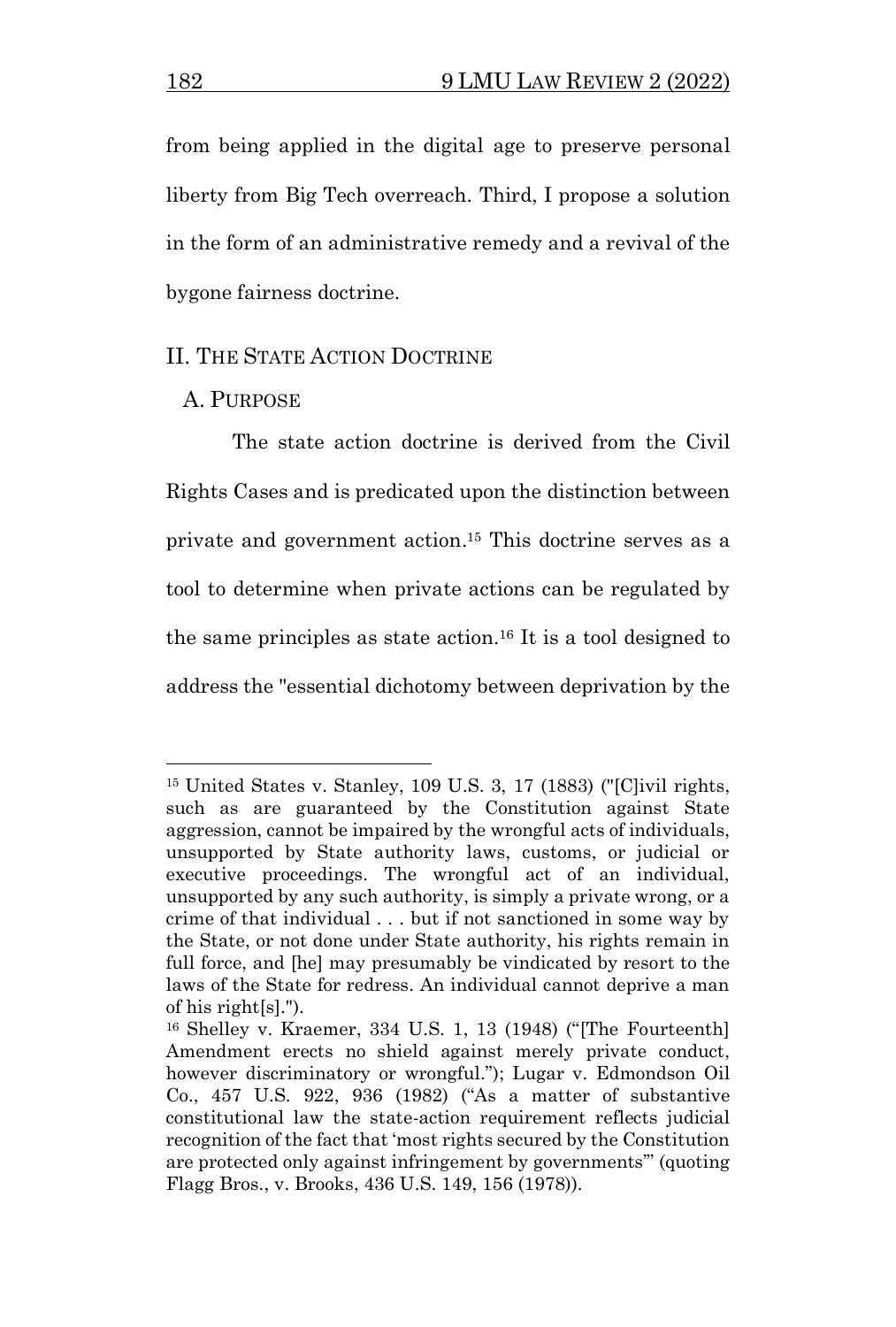state, subject to scrutiny under its provisions, and private<sup>"17</sup> action "however discriminatory or wrongful."<sup>18</sup> Although there is not "any set of circumstances absolutely sufficient,"<sup>19</sup> the courts have applied the doctrine in several different scenarios, arguably inconsistently,<sup>20</sup> recognizing that "there may be some countervailing reason against attributing activity to the government."<sup>21</sup>

Broadly, the courts apply the state action doctrine via either what is known as the public functions test or the entanglement test. More specifically, the courts seem to have carved out several machinations through which private conduct can be transformed into state action: (1) the public

<sup>17</sup> Jackson v. Metropolitan Edison Co., 419 U.S. 345, 348 (1974).

<sup>18</sup> *Id.* (quoting Shelley, 334 U.S. at 13).

<sup>19</sup> Brentwood Acad. v. Tenn. Secondary Sch. Ath. Assoc., 531 U.S. 288, 295 (2001) (citing Nat'l Collegiate Ath. Assoc. v. Tarkanian, 488 U.S. 179, 193, 196 (1988)).

<sup>20</sup> *See* Lugar v. Edmondson Oil Co., 457 U.S. 922 (1982) (the "twoprong" test); *See* Flagg Bros., Inc. v. Brooks, 436 U.S. 149, 157 (1978) (the "joint action" test); *See* Jackson v. Metropolitan Edison Co., 419 U.S. 345, 352 (1974) (the "nexus" test); *See* Adickes v. S. H. Kress & Co., 398 U.S. 150, 170 (1970) (the "state compulsion" test); *See* Terry v. Adams, 345 U.S. 461 (1953) (the "public function" test); *See also* Marsh v. Alabama, 326 U.S. 501 (1946) (the "public function" test); *See also* Burton v. Wilmington Parking Authority, 365 U.S. 715 (1961) (the "nexus" test).

<sup>21</sup> Brentwood, *supra* note 19, at 295. ("What is fairly attributable is a matter of normative judgment, and the criteria lack rigid simplicity. [N]o one fact can function as a necessary condition across the board for finding state action; nor is any set of circumstances absolutely sufficient.")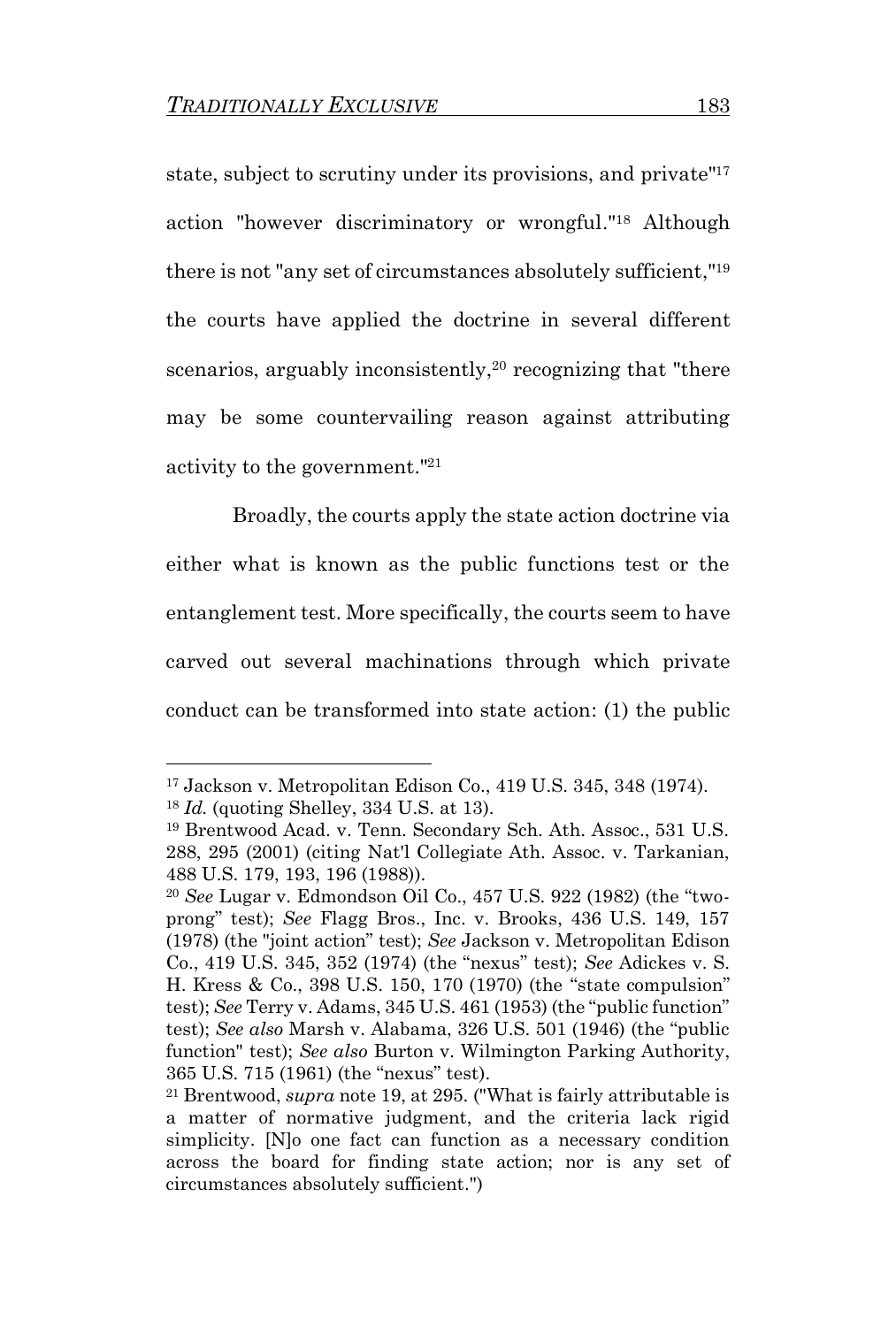functions doctrine, which equates a private entity that performs a function that has been traditionally, exclusively reserved to the state to state action; (2) the entwinement doctrine, when there is joint activity between a private entity and a state or state actor; (3) when the state either expressly or implicitly endorses private conduct; and (4) when there has been judicial enforcement of some harmful or discriminatory private conduct. The courts regard each inquiry as fact-specific to the case and governed by underlying public policy principles. 22

B. THE TESTS

### 1. PUBLIC FUNCTIONS TEST

The first approach is the most commonly used in attempts to limit the reach of Big Tech. It attempts to equate private conduct to state action when a private party or entity performs some function or commits some act traditionally and exclusively reserved to the state.<sup>23</sup> Although this doctrine may have fallen into disfavor by the present-day courts, the doctrine has been successfully applied in cases

<sup>22</sup> *See* Lugar, *supra* note 16.

<sup>23</sup> *See* Jackson, *supra* note 17 at 352.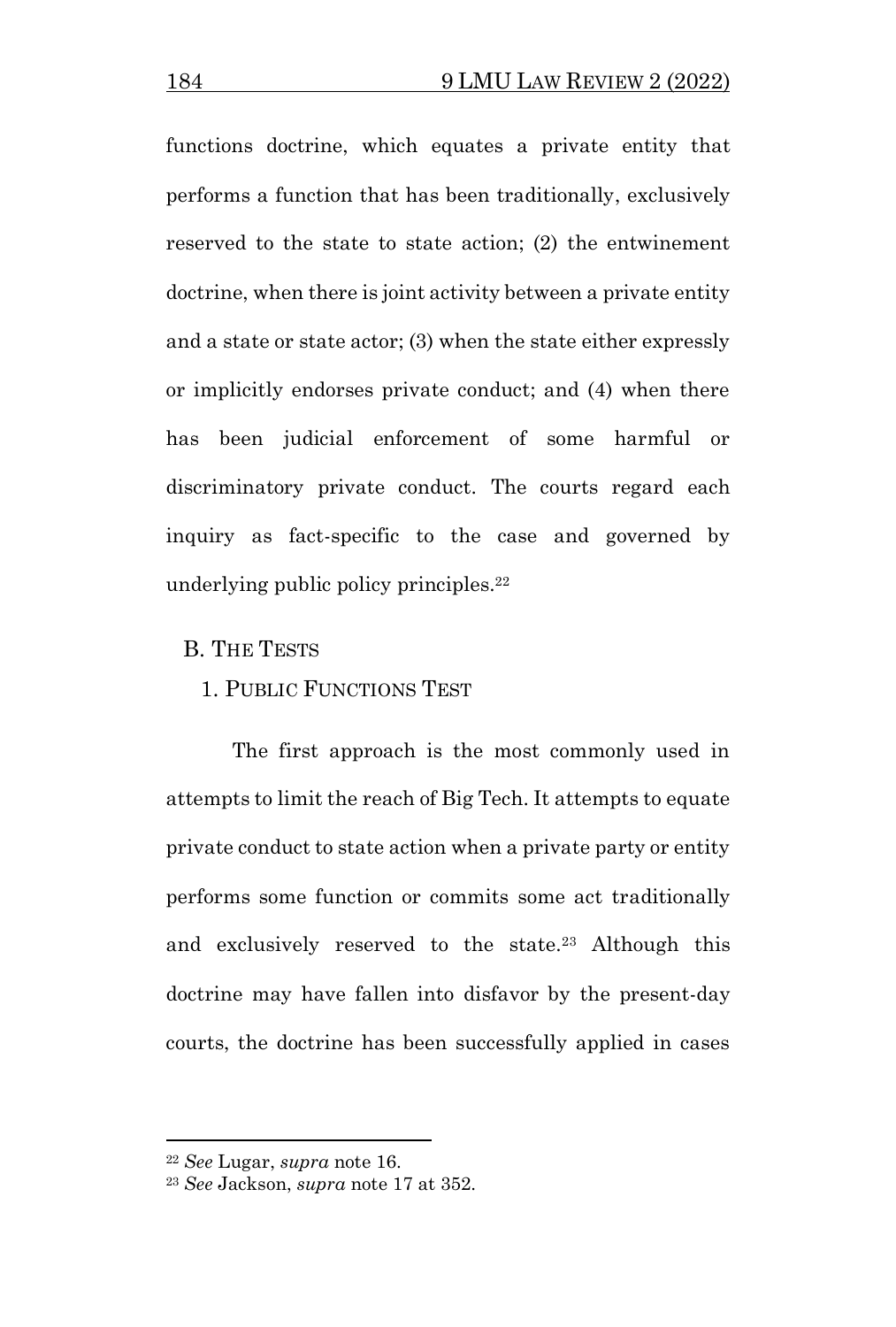involving company towns, <sup>24</sup> elections, <sup>25</sup> and municipal parks. 26

Marsh v. Alabama is one of the first instances where the Court applied this test, and it is still one of the leading cases on the application of the theory. <sup>27</sup> In Marsh, a Jehovah's Witness was arrested and charged with criminal trespass after seeking to distribute religious literature on a sidewalk<sup>28</sup> in Chickasaw, a suburb of Mobile, Alabama.<sup>29</sup> Chickasaw was a "company town" that the Gulf Shipbuilding Corporation wholly owned. <sup>30</sup> The Court found it to be identical to any other residential town except that the corporation paid the deputy, <sup>31</sup> merchants rented stores from the company rather than owning them, and the company owned the streets and sidewalks. <sup>32</sup> Despite the town's privately-owned nature, the Court stated that there was "nothing to stop highway traffic from coming onto the

<sup>24</sup> Marsh v. Alabama, 326 U.S. 501 (1946).

<sup>25</sup> *See* Nixon v. Condon, 286 U.S. 73 (1932); Smith v. Allwright, 329 U.S. 649 (1944); Terry v. Adams, 345 U.S. 461 (1953).

<sup>26</sup> Evans v. Newton, 382 U.S. 296 (1966).

<sup>27</sup> Marsh, *supra* note 24, at 506.

<sup>28</sup> *Id.* at 503-4.

<sup>29</sup> *Id.* at 502.

<sup>30</sup> *Id.*

<sup>31</sup> *Id.* 

<sup>32</sup> *Id.* at 503.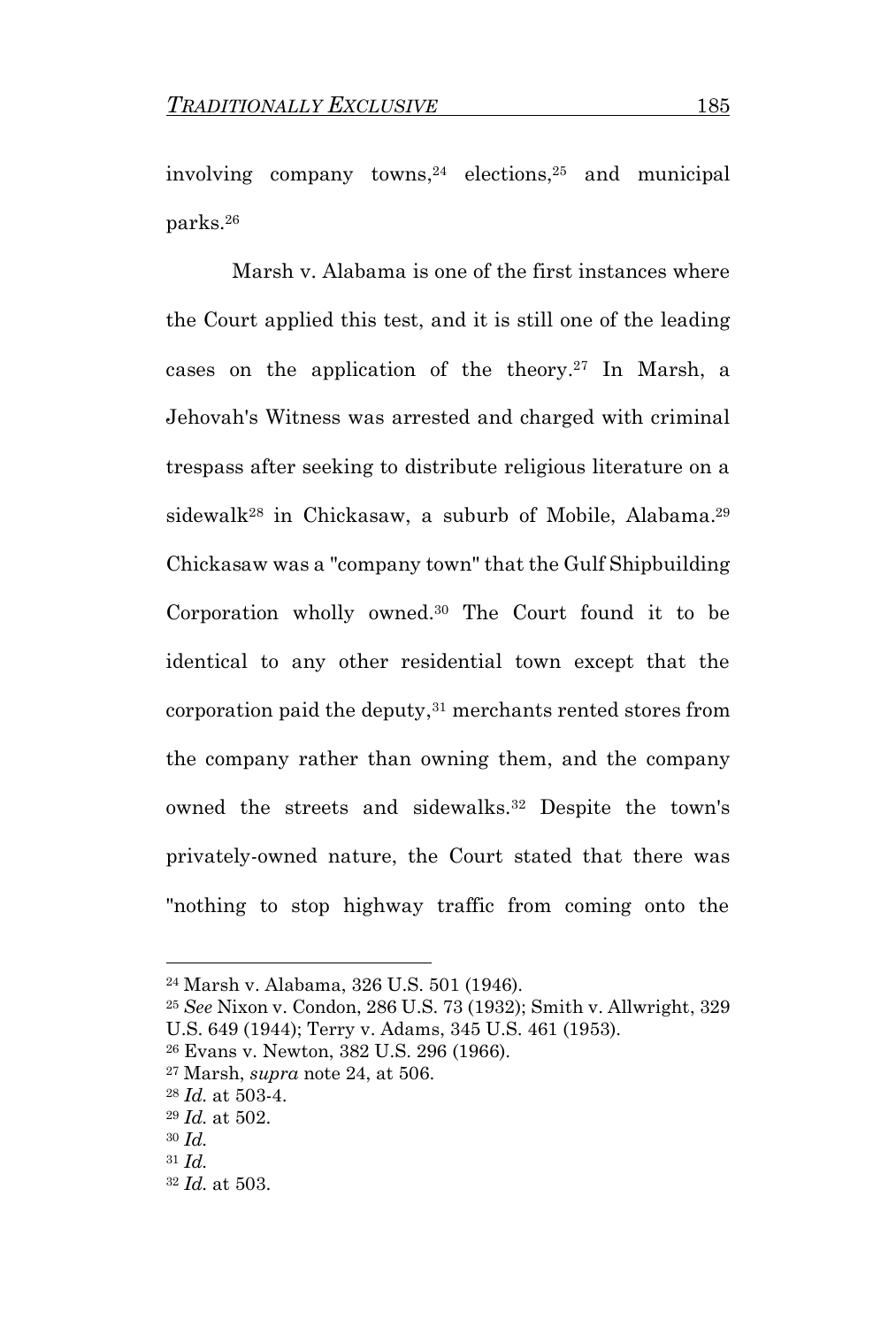business block and [making] free use of the facilities available there."<sup>33</sup> As a result, the Court concluded that "the town and its shopping district [were] accessible to and freely used by the public in general and there [was] nothing to distinguish them from any other town and shopping center except the fact that the title to the property belongs to a private corporation."<sup>34</sup> By taking on the form of a traditional municipality and taking on the wide range of associated municipal powers, the company-owned town had thus assumed the state's traditional role. 35

The courts have also used the public function doctrine in election-related cases, often to ameliorate perceived social injustice. The case of Smith v. Allwright<sup>36</sup> was an instance concerning the Democratic Party's "[p]rimary elections [which were] conducted by the party under state statutory authority."<sup>37</sup> There, the Democratic Party restricted membership to "all white citizens of the State of Texas who are qualified to vote under the Constitution and laws of the

<sup>33</sup> *Id.*

<sup>34</sup> *Id.*

<sup>35</sup> *Id.*

<sup>36</sup> Smith v. Allwright, 321 U.S. 649 (1944).

<sup>37</sup> *Id.* at 663.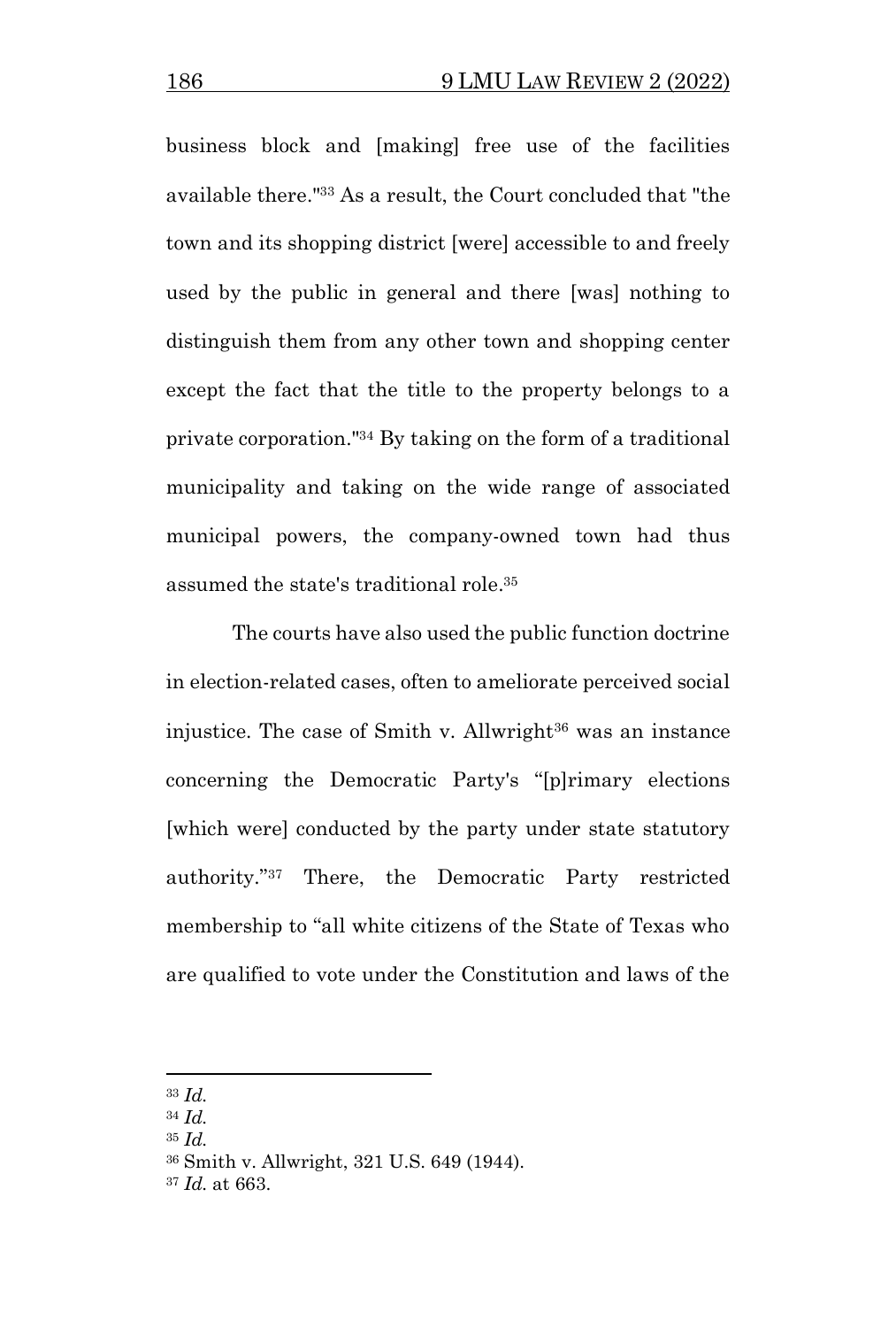State."<sup>38</sup> The Court equated the primary election process to a traditional government function, stating that "[w]hen primaries become a part of the machinery for choosing officials . . . the same tests to determine the character of discrimination or abridgment should be applied to the primary as are applied to the general election." <sup>39</sup> Thus, "[i]f the State requires a certain electoral procedure, prescribes a general election ballot made up of party nominees so chosen and limits the choice of the electorate in general elections for state offices . . . it endorses, adopts and enforces the discrimination" of the private party. <sup>40</sup>

The Court also reached a similar conclusion in Terry v. Adams, <sup>41</sup> concluding that an association's chief objective was "to deny Negros any voice or part in the election."<sup>42</sup> Because the majority of voters in that district generally abided by and supported the candidates elected in the association's primary, <sup>43</sup> the association had become an

<sup>38</sup> *Id.* at 657.

<sup>39</sup> *Id.* at 664.

<sup>40</sup> *Id.*

<sup>41</sup> Terry v. Adams, 345 U.S. 461 (1953).

<sup>42</sup> *Id.* at 465.

<sup>43</sup> *Id.*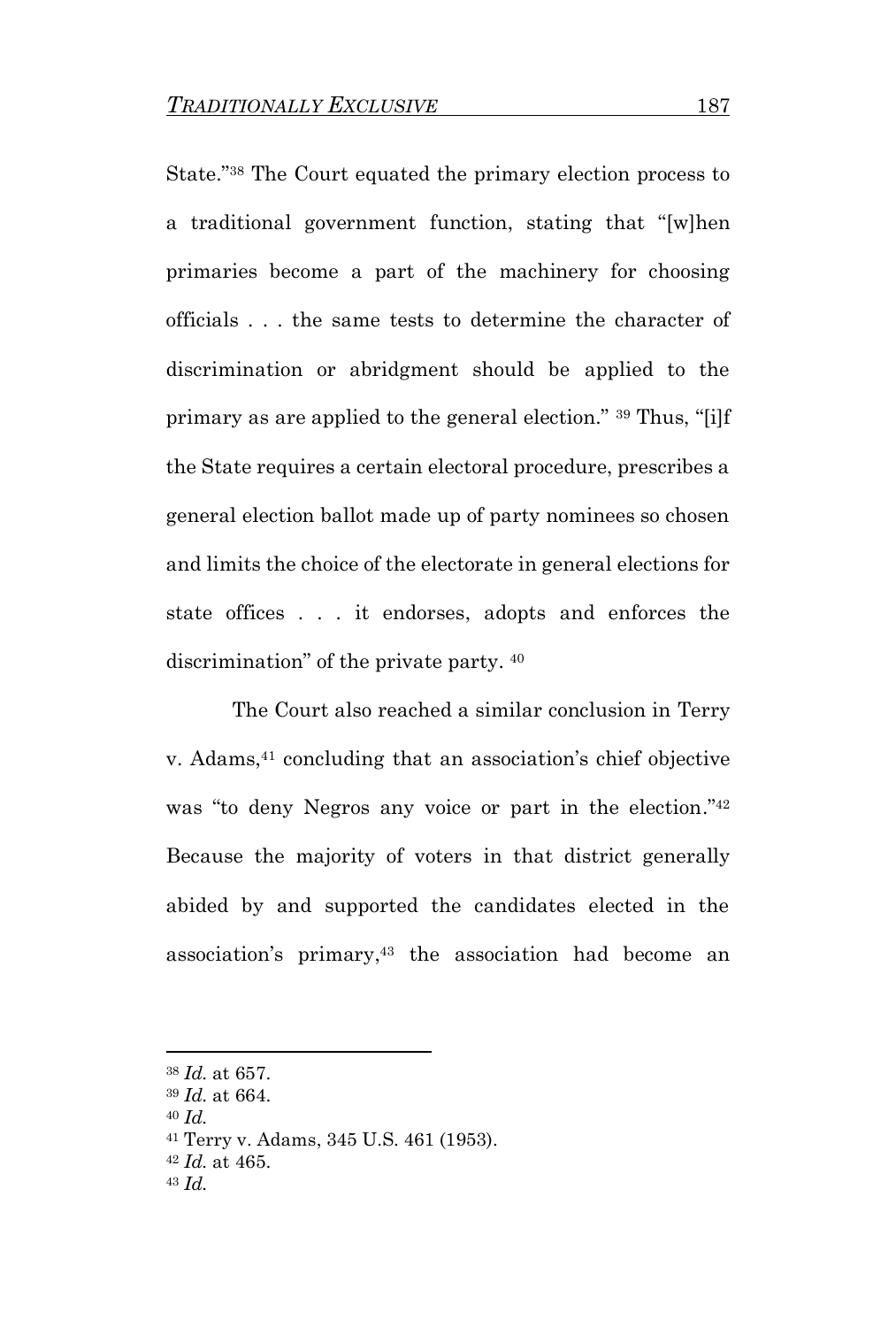integral part of the election process, a traditional state function. The two cases' conclusion is clear: any attempted interference with the election machinery that controls access to ballots is the equivalent of a private group performing a traditional state function and will be regulated as such.

### i. RETRACTION AND LIMITATIONS

# a. STRICT LIMITATIONS WHEN AFFECTING PRIVATE PROPERTY

Although the Court seemed to have found a use for the public functions test and briefly expanded it,  $44$  the doctrine was quickly whittled down and its scope narrowed over the next decade. In Lloyd Corp. v. Tanner, <sup>45</sup> the Court distinguished previous cases of Marsh and Logan Valley, specifically noting several key limitations to the public functions test, especially regarding the intersection of personal liberties and private property. First, integral to the decision in Marsh was that the company town was

<sup>44</sup> *See* Amalgamated Food Emps. Union v. Logan Valley Plaza, 391 U.S. 308, 318 (1968) (where the Court briefly expanded the public function test. Citing to Marsh, the Court found that the shopping mall where an individual sought to distribute material was the "functional equivalent" business plaza in Marsh and thus subject to the constraints of the Fourteenth Amendment). <sup>45</sup> Lloyd Corp. v. Tanner, 407 U.S. 551 (1972).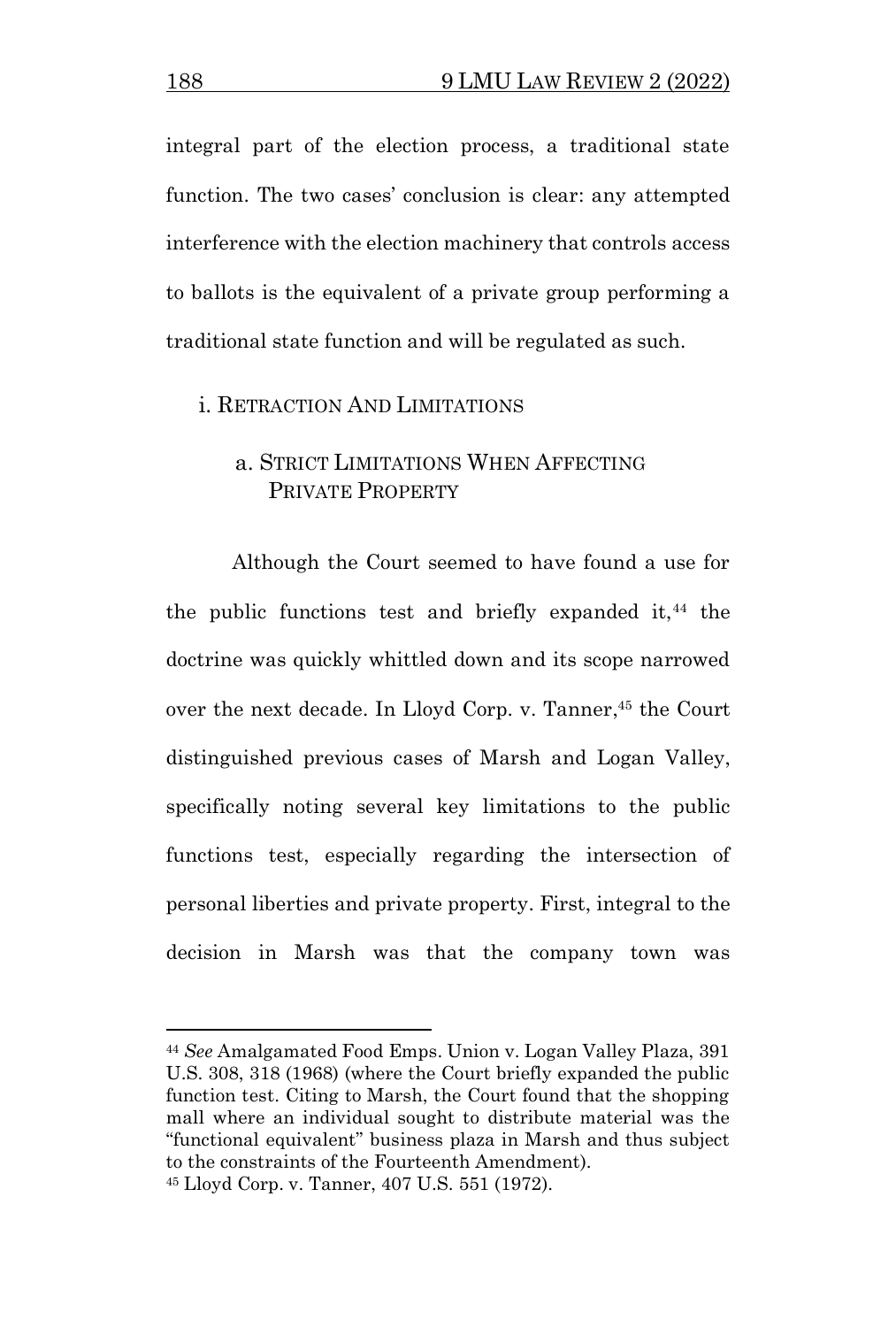"performing the full spectrum of municipal powers and stood in the shoes of the State."<sup>46</sup> Second, it stated that "property [does not] lose its private character merely because the public is generally invited to use it for designated purposes."<sup>47</sup> In other words, requiring property rights to give way "to the exercise of First Amendment rights under circumstances where adequate alternative avenues of communication exist . . . would diminish property rights without significantly enhancing the asserted right of free speech."<sup>48</sup>

### b. THE TRADITIONALLY EXCLUSIVE REQUIREMENT

Courts consistently hold that a private party must be performing an action that has been traditionally performed by the states, yet their holdings have been elusive—perhaps purposefully so—in what a traditional state function is.<sup>49</sup> The Court has emphasized that "very few" actions or functions will ever fall into this category. <sup>50</sup> In *Jackson v.* 

<sup>46</sup> *Id.* at 569.

<sup>47</sup> *Id.*

<sup>48</sup> *Id.* at 567.

<sup>49</sup> Flagg Bros., Inc. *supra* note 16, at 158.

<sup>50</sup> *Id.*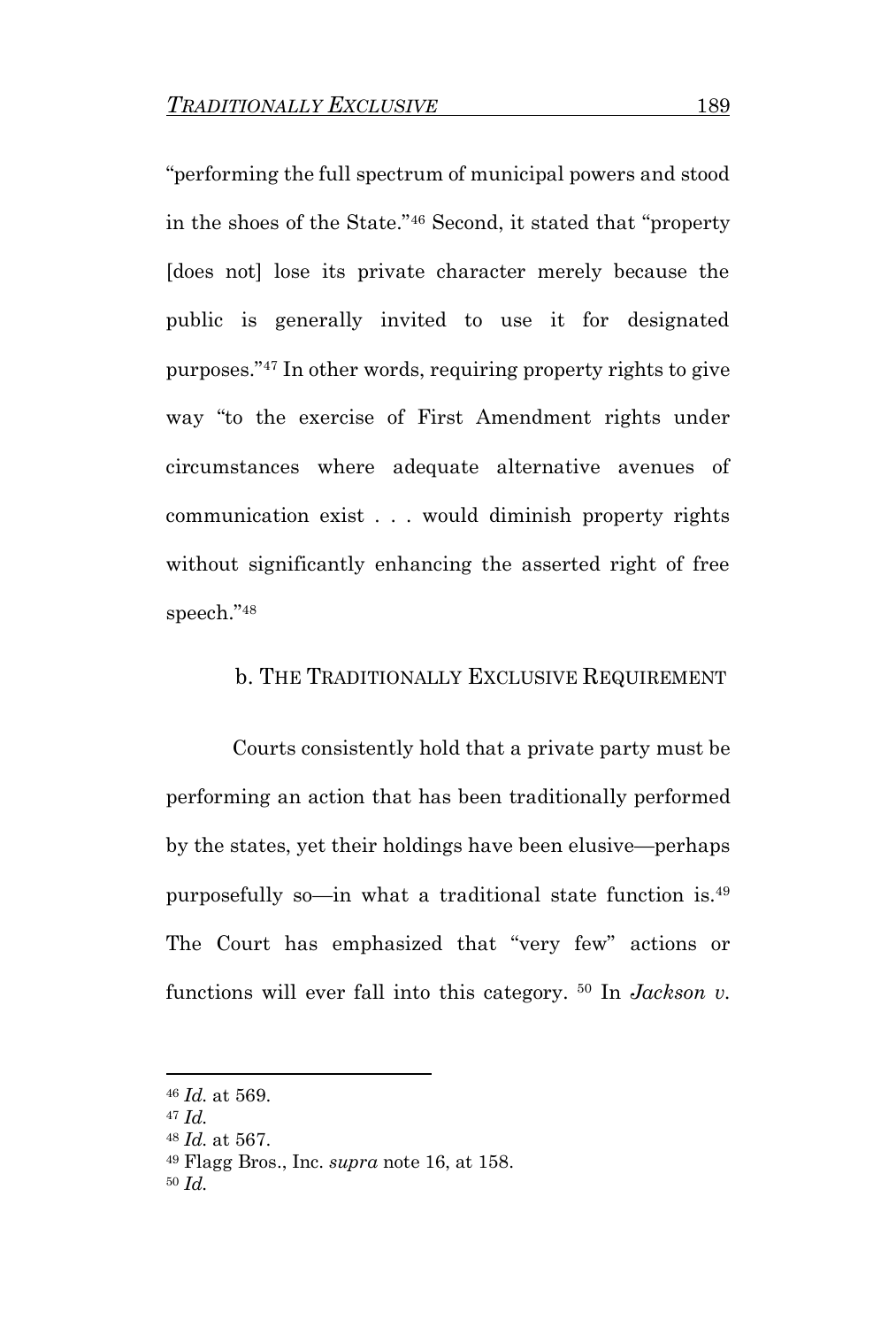*Metropolitan Edison Co.*, the Court attempted to clarify what it meant by functions and powers traditionally reserved to the states. <sup>51</sup> In doing so, the Court sharpened the lines between a public function and a public good, further limiting the state action doctrine's application. <sup>52</sup> In that case, Jackson sued a privately owned and operated utility company, alleging that "Metropolitan's termination of her service . . . constituted 'state action' depriving her of property in violation of the Fourteenth Amendment's" due process clause. <sup>53</sup> Jackson argued that because Metropolitan was a heavily regulated entity by the Pennsylvania Public Utility Commission, retained monopoly status, <sup>54</sup> and provided electricity as an essential public service,<sup>55</sup> the termination of her services without notice and an opportunity for a hearing was improper.<sup>56</sup>

Although the Court conceded that "something of a governmentally protected monopoly will more readily be found to be state acts than will the acts of an entity lacking

<sup>51</sup> Jackson, *supra* note 17, at 349.

<sup>52</sup> *Id.* at 358-9.

<sup>53</sup> *Id.* at 346.

<sup>54</sup> *Id.* at 351-2.

<sup>55</sup> *Id.* at 352.

<sup>56</sup> *Id.*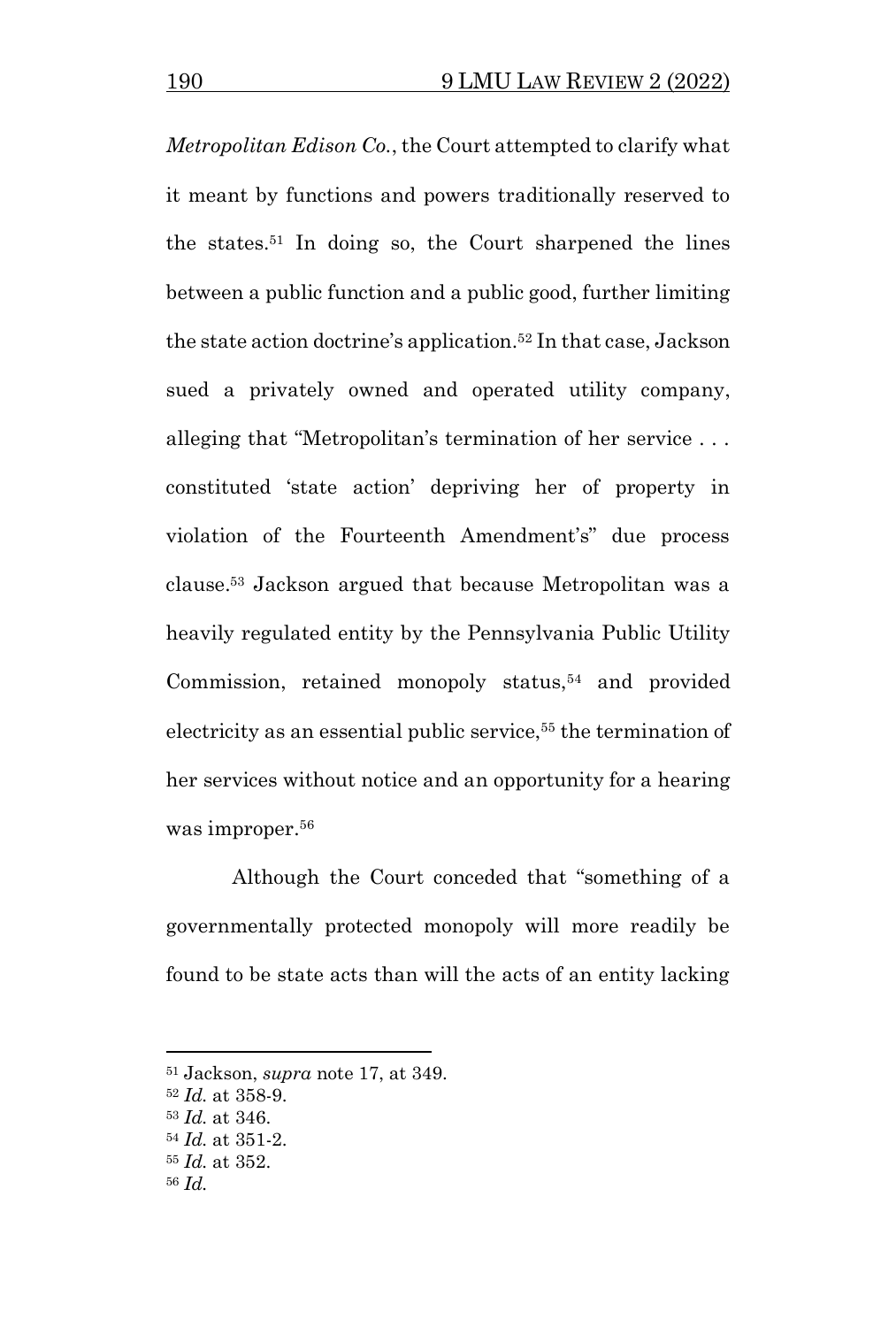these characteristics,"<sup>57</sup> it ultimately held that "there [must be] a sufficiently close nexus between the State and the challenged action of the regulated entity so that the action of the latter may be fairly treated as that of the State itself."<sup>58</sup> Thus, although the provision of electricity and other utilities was a public good, it wasn't a function traditionally within the realm of state powers. Further, in forming its decision, the Court explicitly recognized that private performance "of powers traditionally exclusively reserved to the State" was necessary to implicate the Fourteenth Amendment.<sup>59</sup> In doing so, the Court specifically cited previous cases decided under the public function test, further limiting the doctrine to the performance of actions not performed by both the state and any other private entity.<sup>60</sup>

The Court in *Rendell-Baker v. Kohn*<sup>61</sup> further clarified the doctrine, holding that a privately owned operation funded by the government and for-public benefit was insufficient to invoke the state action doctrine. The Court

<sup>57</sup> *Id.* at 349.

<sup>58</sup> *Id.*

<sup>59</sup> *Id*. at 352.

<sup>60</sup> *Id.* at 357-58.

<sup>61</sup> Rendell-Baker v. Kohn, 457 U.S. 830 (1982).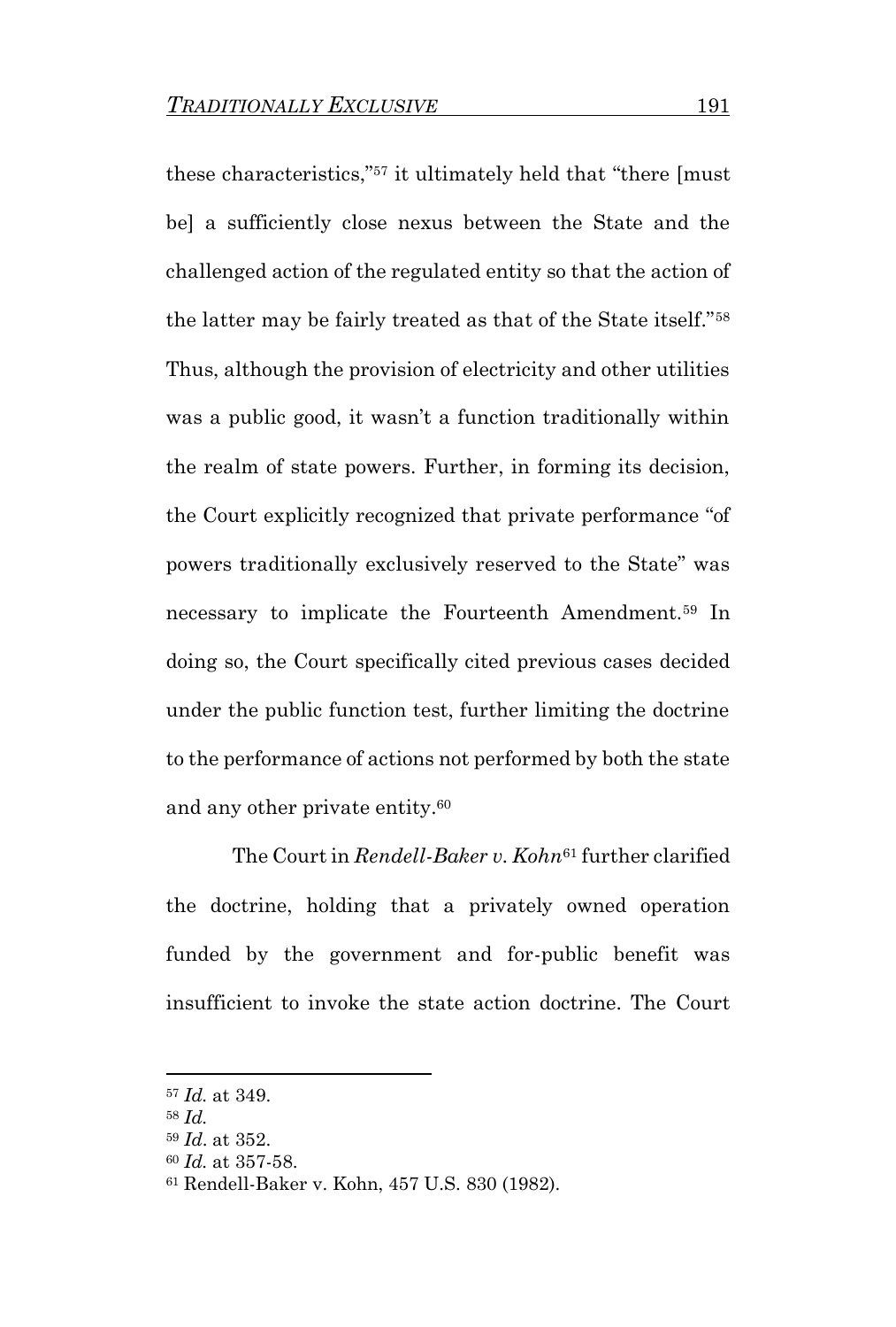conceded that "the education of maladjusted high school students [was] a public function"<sup>62</sup> but continued its analysis to state that this was "only the beginning of the inquiry"<sup>63</sup> and "that until recently the State had not undertaken to provide education for students who could not be served by traditional public schools." Rather, while educating special needs children was a function of the state, it wasn't a traditionally exclusive function. The Court predicated a similar holding in *Blum v. Yaretsky*, <sup>64</sup> a case decided on the same day as *Rendell-Baker*, <sup>65</sup> on the case of *Polk v. Dodson*, which questioned whether a public defender was acting as an agent of the state when representing an indigent criminal defendant.<sup>66</sup> The Court in *Polk* stated that the public defender's "assignment entailed functions and obligations [that were] in no way dependent on state authority."<sup>67</sup> As a result, *Blum* concluded that nursing homes did not perform a traditionally exclusively reserved function to the states.<sup>68</sup>

### 2. ENTWINEMENT TEST

<sup>62</sup> *Id.* at 842.

<sup>63</sup> *Id.*

<sup>64</sup> Blum v. Yaretsky, 457 U.S. 991 (1982).

<sup>65</sup> The Court decided both decisions on June 25, 1982.

<sup>66</sup> Rendell-Baker*, supra* note 61, at 1009.

<sup>67</sup> Polk County v. Dodson, 454 U.S. 312, 318 (1981).

<sup>68</sup> Blum*, supra* note 64 at 1011.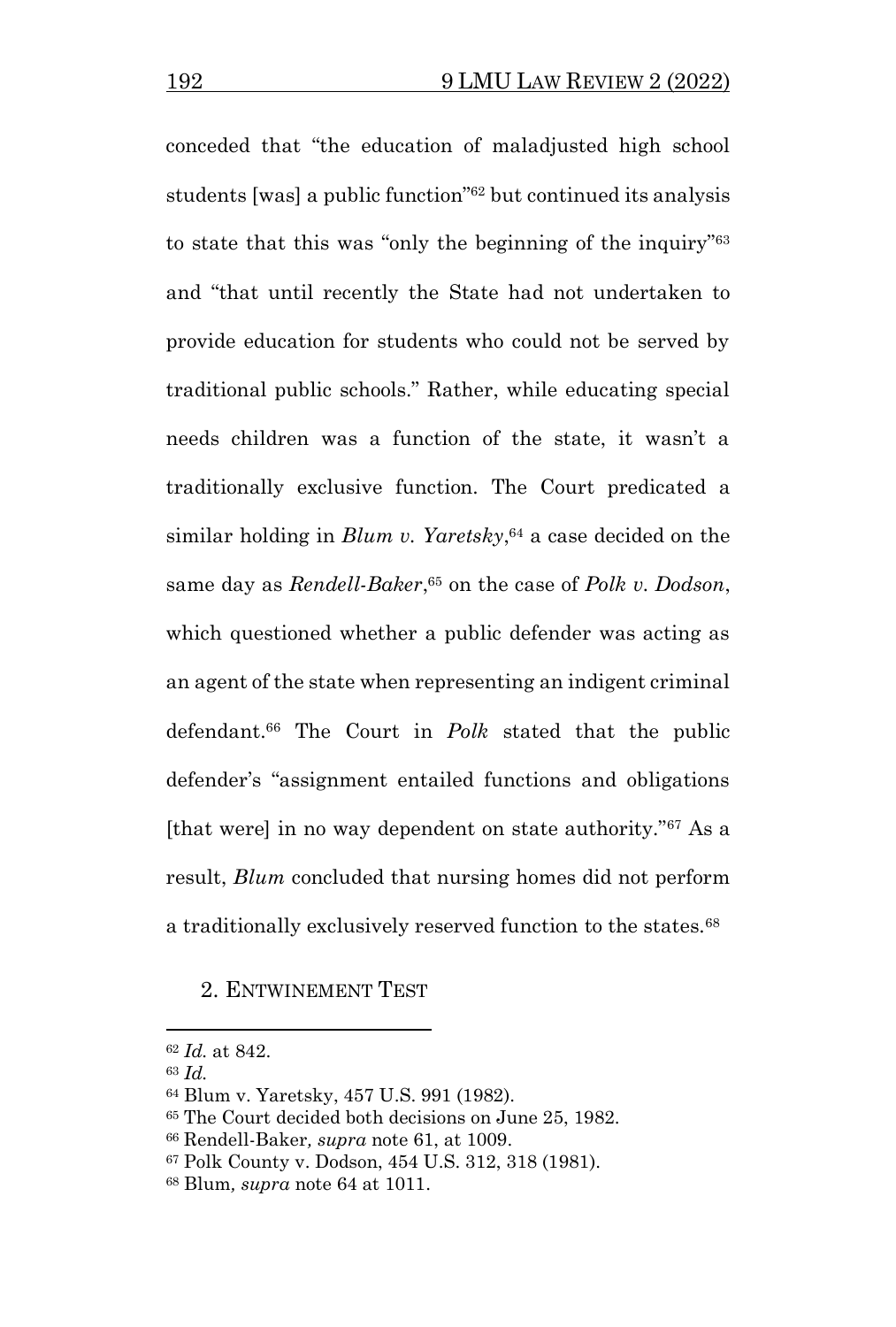The second category of actions that the courts have found to create state action is when a private party and a state jointly deprive a third party of his constitutional rights. In such a situation, a court generally looks to the nature and extent of the relationship between the private party and the state. Generally speaking, this leaves two distinct situations. The first occurs when a state actor is directly involved in depriving constitutional rights. <sup>69</sup> The second occurs when a state and private party enter a mutually beneficial relationship—a "symbiotic relationship"—and the private party takes an action that transmutes into state action due to the relationship.<sup>70</sup>

*Adickes v. S. H. Kress & Co*. <sup>71</sup> is a classic example of when a state actor becomes involved with a private entity in

<sup>69</sup> *See* Monroe v. Pape, 365 U.S. 167 (1967) (holding that the involvement of a state official in a conspiracy to deprive another of their constitutional rights provides the state action necessary to show a direct violation of equal protection rights regardless of whether the actions were either lawful or official); *see also* United States v. Price, 383 U.S. 787, 794 (1966) ("To act 'under color' of law does not require that the accused be an officer of the State. It is enough that he is a willful participant in joint activity with the State or its agents.").

<sup>70</sup> *See* Burton v. Wilmington Parking Authority, 365 U.S. 715 (1961).

<sup>71</sup> Adickes v. S. H. Kress & Co., 398 U.S. 144 (1970).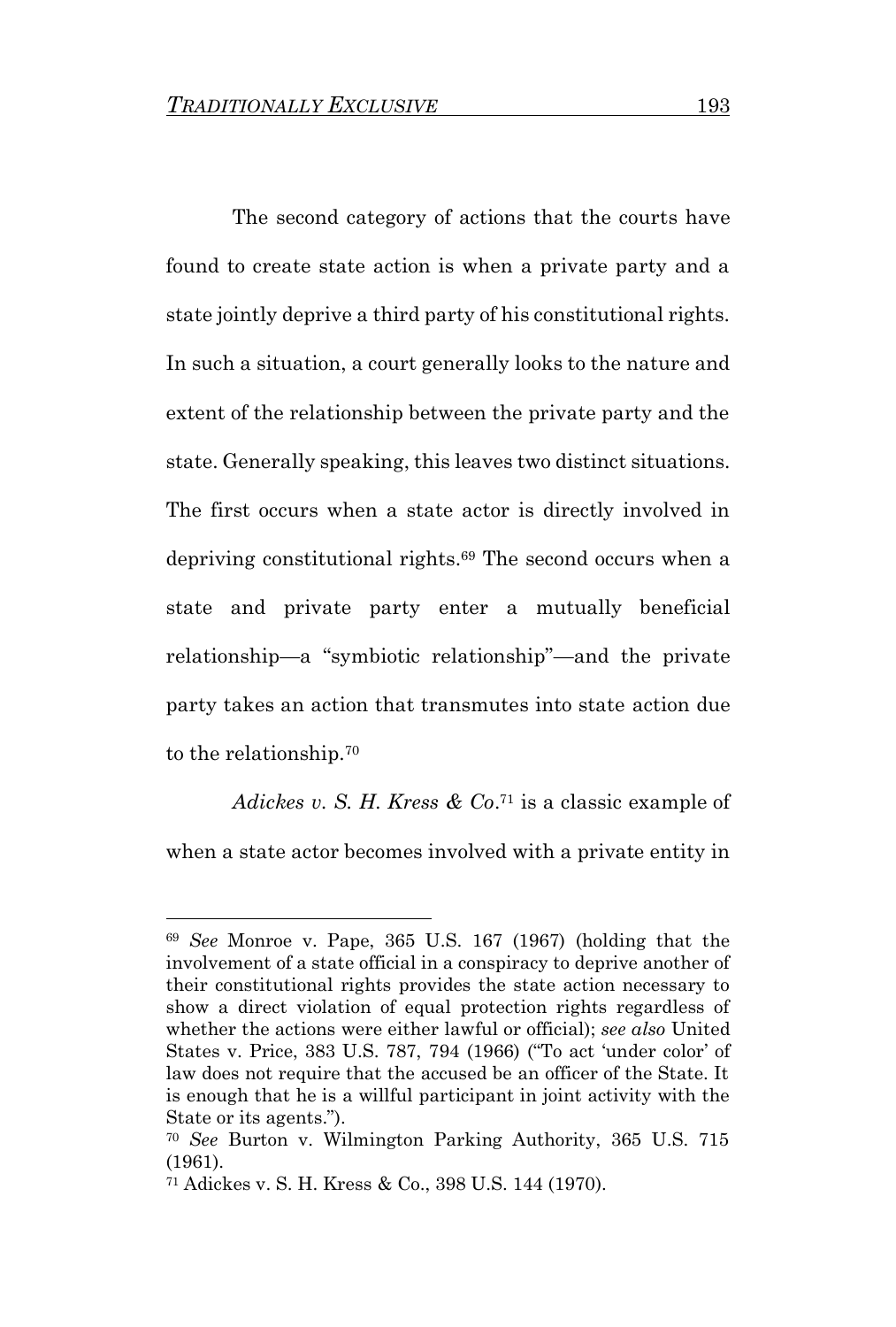denying a third-party a constitutional right. In that case, it was alleged that a Kress employee and a Hattiesburg police officer acted together to deny an individual access to the Kress store because she "was a white person in the presence of Negroes."<sup>72</sup> In remanding the case for a new trial, the Court held that such joint participation between a state official and a private individual in a conspiracy to discriminate against a third party racially was sufficient "to show a direct violation of petitioner's Fourteenth Amendment equal protection rights." <sup>73</sup> Additionally, the Court found a violation of Fourteenth Amendment rights when state statutes or municipal participation fostered discrimination, at least in part. <sup>74</sup> In *Smith v. Allwright*, the state statute did not mandate discriminatory exclusion of blacks from voting in a party primary. <sup>75</sup> Still, the statute did prescribe that the nominees chosen in the primary create the general ballot.<sup>76</sup> And when the discriminatory terms of a will precluded blacks from enjoying a municipal park in *Evans v.* 

<sup>72</sup> *Id.* at 152.

<sup>73</sup> *Id.*

<sup>74</sup> *See* Smith v. Allwright, 321 U.S. 649, 664 (1944); *see also* Evans v. Newton, 382 U.S. 296, 301-2 (1966).

<sup>75</sup> *See id.* at 664.

<sup>76</sup> *Id.*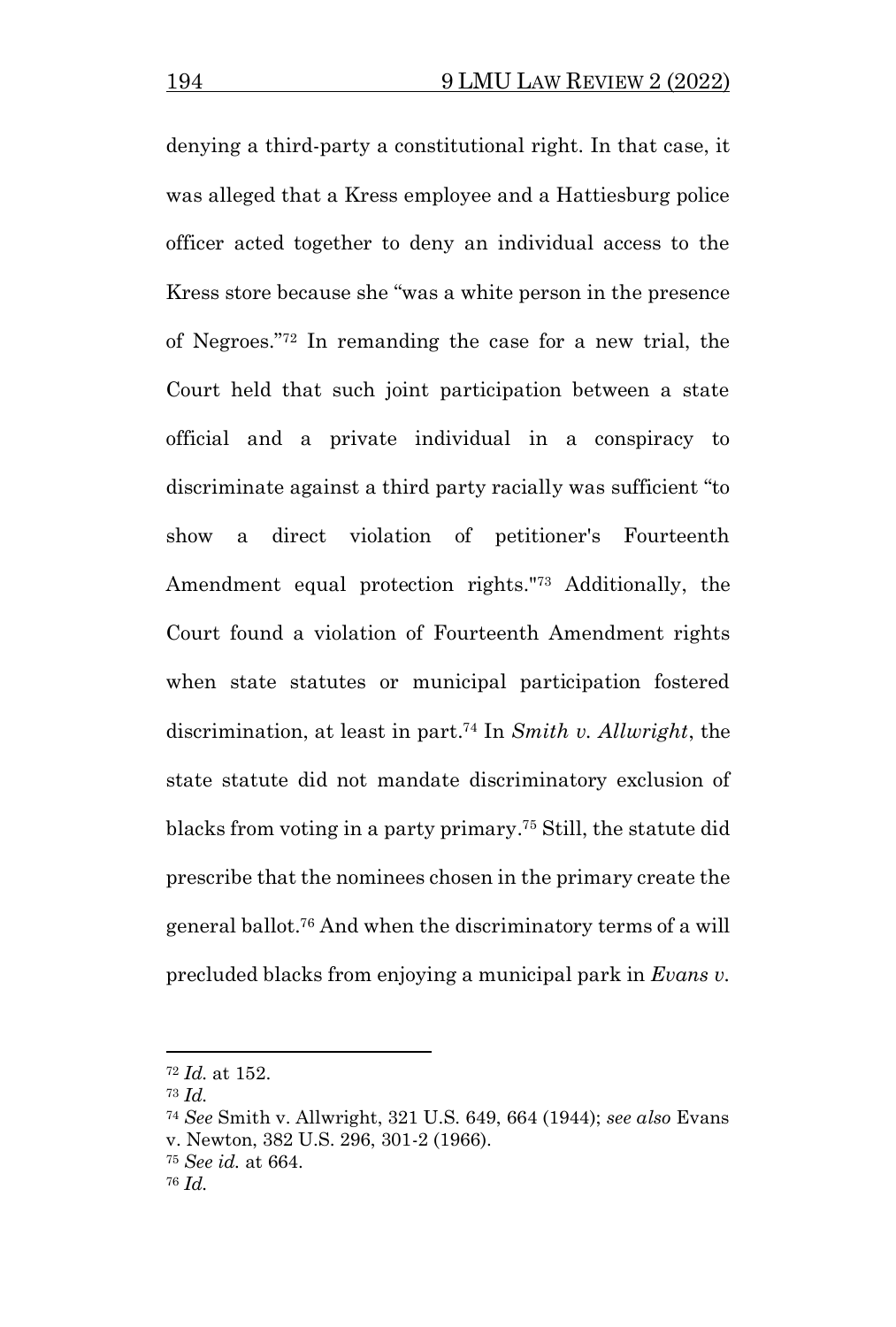*Newton*, the Court held that the city's involvement in maintaining the park was sufficient to implicate state involvement.<sup>77</sup>

### i. LIMITATIONS

### a. THE NEED FOR A SYMBIOTIC RELATIONSHIP

State action can exist when a state and a private entity enter into a mutually beneficial relationship, and the private party acts in a way that violates a third party's constitutional rights. The best example of this may still be *Burton v. Wilmington Parking Authority*. <sup>78</sup> In that case, the Court held that a relationship between a city-owned parking garage and a privately owned restaurant that maintained a lease with the parking garage was sufficient to impute the discriminatory acts by the restaurant onto the state.<sup>79</sup> The restaurant itself was located within the garage, which was owned and operated by the Wilmington Parking Authority, 80 and "constituted at physically and financially integral and .

<sup>77</sup> Evans *supra* note 26, at 301-2.

<sup>78</sup> Burton, *supra* note 70.

<sup>79</sup> *Id.* at 724.

<sup>80</sup> *Id.* at 716.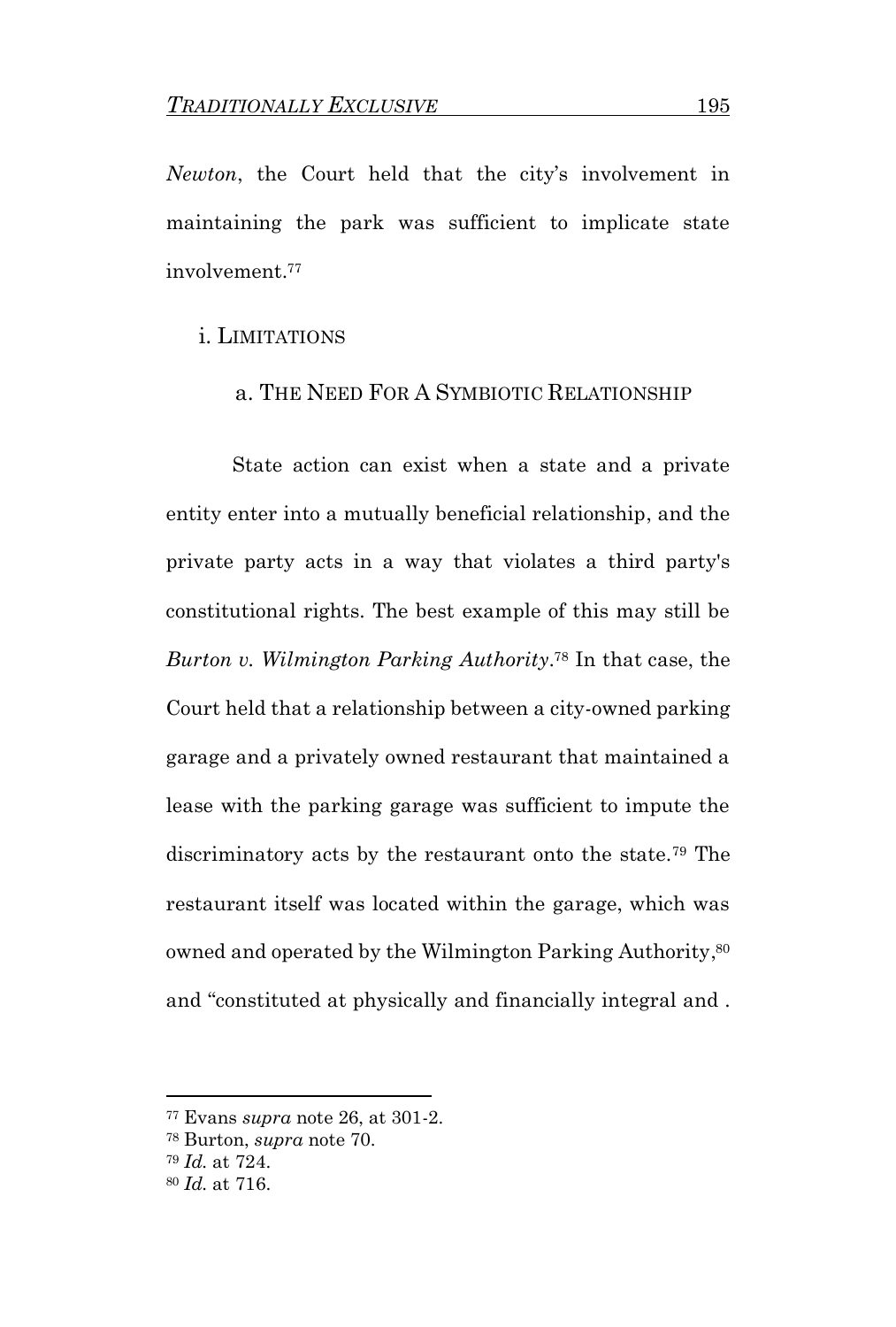. . indispensable part of the State's plan to operate as a selfsustaining unit."<sup>81</sup> Furthermore, the Court reasoned that the mutually conferred benefits<sup>82</sup> "together with the obvious fact that the restaurant is operated as an integral part of a public building devoted to a public parking service, indicates that degree of state participation and involvement in discriminatory action which it was the design of the Fourteenth Amendment to condemn."<sup>83</sup>

The Court has since limited the entwinement doctrine and stated that the facts in Burton were dependent on the symbiotic relationship created between the public parking garage and the private restaurant.<sup>84</sup> Specifically, the Court stressed that the public parking garage was dependent on the restaurant to recoup its investment in as much as the restaurant was the parking garage for accessible parking

<sup>81</sup> *Id.* at 724.

<sup>82</sup> *See id.* at 715. (The land and building were publicly owned, and the building was dedicated to public uses in the performance of essential government functions by statute. The public was responsible for the original purchase of the land, the building's construction, and the cost of maintenance on the building, and the money made from renting space and parking were to be used to repay the initial cost to the city. Restaurant guests were given convenient parking and easy access to the restaurant. No improvements on the building could be assessed for additional taxes because the building itself was exempted tax-freeby the city.) <sup>83</sup> *Id.* at 724.

<sup>84</sup> *See* Moose Lodge No. 107 v. Irvis, 407 U.S. 163, 175 (1972).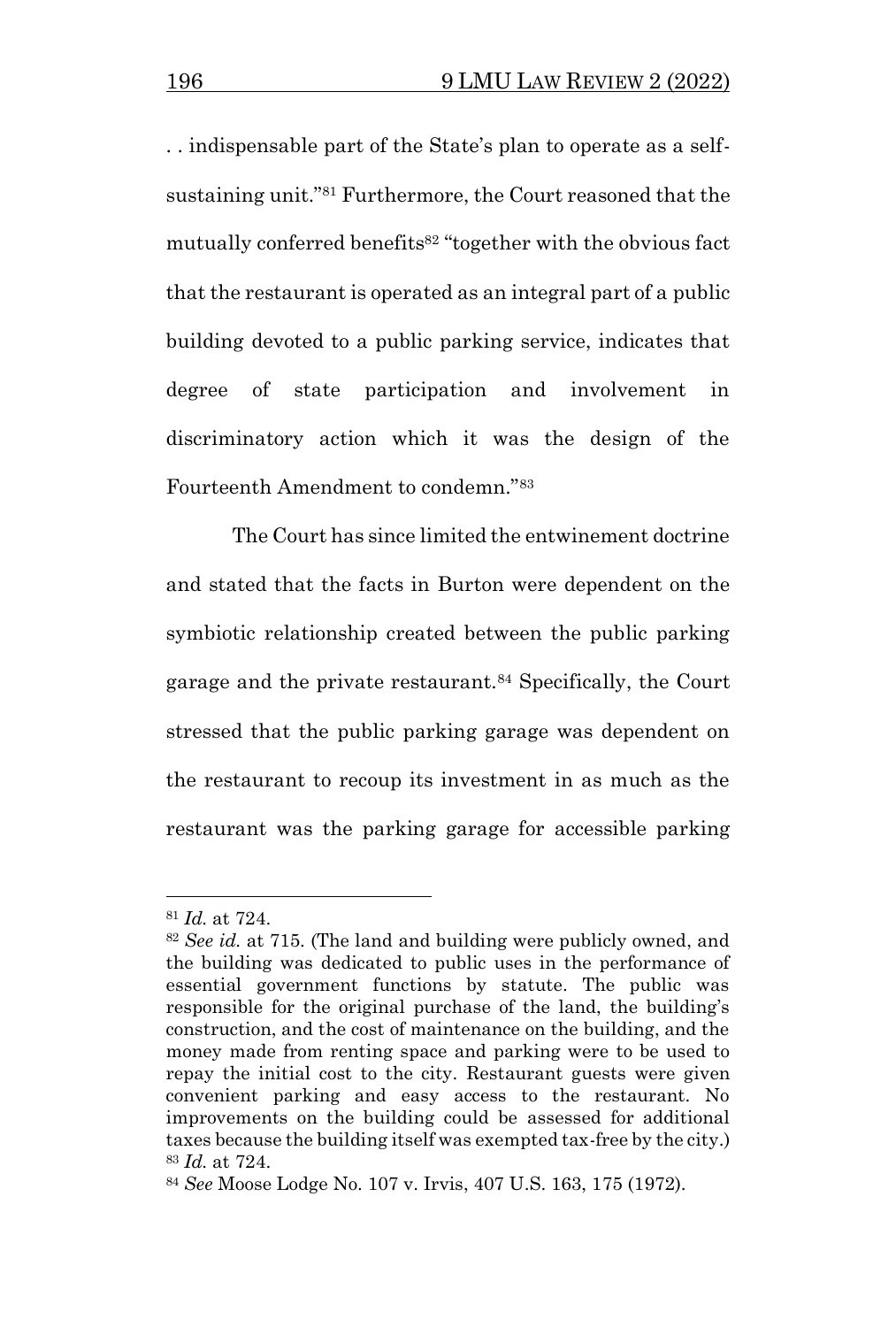and tax-free advantages.<sup>85</sup> In contrast, in *Moose Lodge No. 107 v. Irvis*, the Court held that a privately owned building on privately owned land without any public access could not be transmuted by applying a state statute or regulation, even if it partially controls the private party's performance. 86 Accordingly, while unconstitutional, discriminatory acts must not necessarily originate from the state, state action which actively encourages or endorses otherwise illegal private conduct will be sufficient to impute state action<sup>87</sup> so long as the state has "significantly involved itself with invidious discriminations."<sup>88</sup> Thus, "a State normally can be held responsible for a private decision only when it has exercised coercive power or has provided such significant encouragement, either overt or covert, that the choice must in law be deemed to be that of the State."<sup>89</sup>

# b. LEGISLATION AND FUNDING ALONE IS INSUFFICIENT

<sup>85</sup> *Id.*

<sup>86</sup> *Id.* 

<sup>87</sup> *Id.* at 173.

<sup>88</sup> Reitman v. Mulkey, 387 U.S. 369, 380 (1967).

<sup>89</sup> Blum, *supra* note 64, at 1004.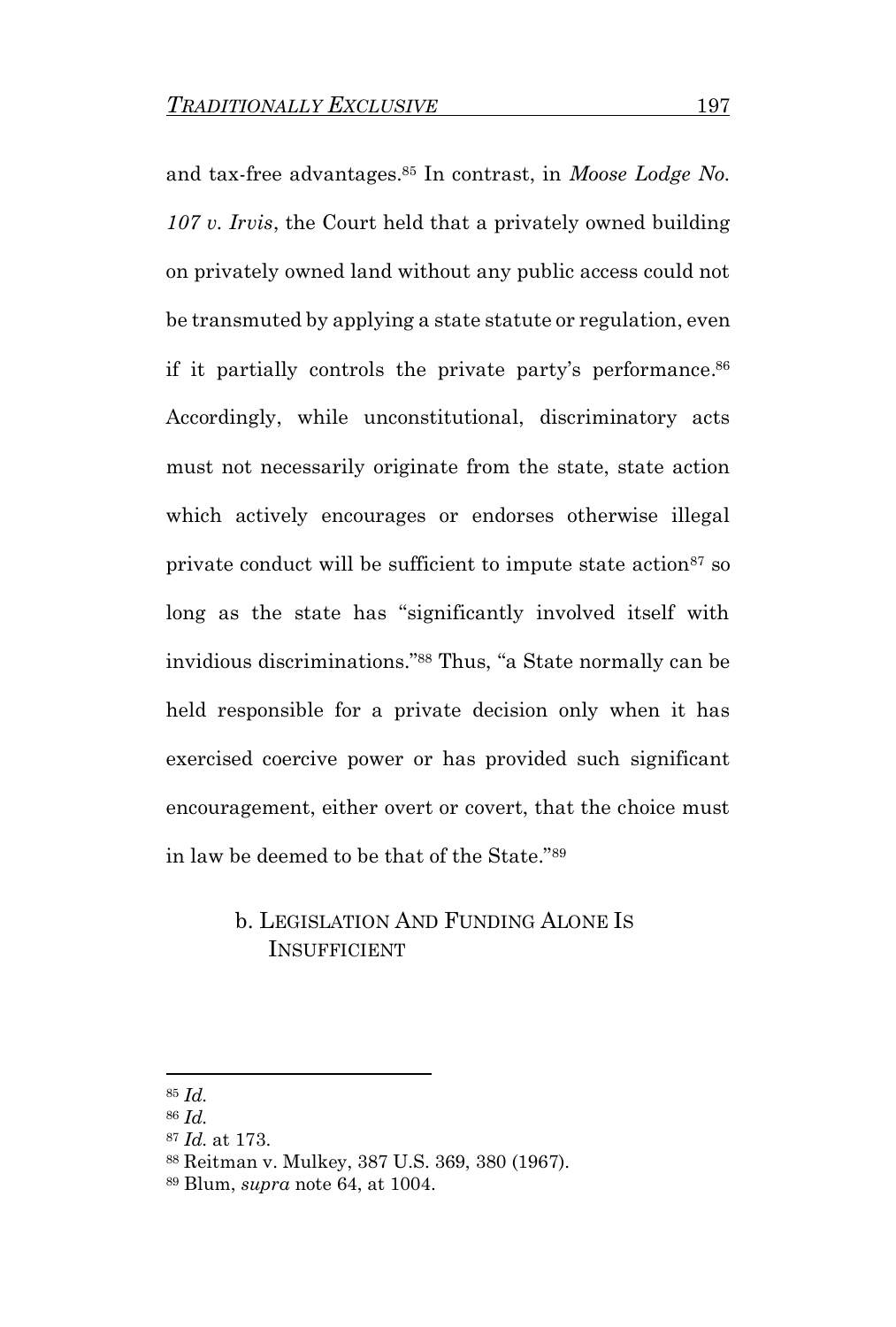In *Rendell-Baker v. Kohn*, <sup>90</sup> public funds accounted for at least ninety and up to ninety-nine percent of a private school's operating budget during one year.<sup>91</sup> In addition, Boston and Brookline directly regulated the school<sup>92</sup> and required it to comply with numerous regulations, particularly record-keeping functions. <sup>93</sup> However, the Court clearly stated that "legislative policy choice in no way makes these services the exclusive province of the State."<sup>94</sup> The Court echoed this sentiment, exemplifying its intent to construe the doctrine narrowly in *Blum v. Yaretsky*. <sup>95</sup> There, the Court held that receiving state funding by a privately owned nursing home,<sup>96</sup> paying over ninety percent of the patients' medical expenses,  $97$  and a state requirement to complete patient care assessment forms<sup>98</sup> was insufficient to transmute the private action into state action. At the core of the Court's holding was that the nursing home wasn't required to rely on the assessment form when discharging or

<sup>94</sup> *Id.*

<sup>90</sup> Rendell-Baker, *supra* note 61.

<sup>91</sup> *Id.*

<sup>92</sup> *Id.*

<sup>93</sup> *Id.*

<sup>95</sup> Blum v. Yaretsky, *supra* note 64.

<sup>96</sup> *Id.* at 1011.

<sup>97</sup> *Id*.

<sup>98</sup> *Id.* at 1008.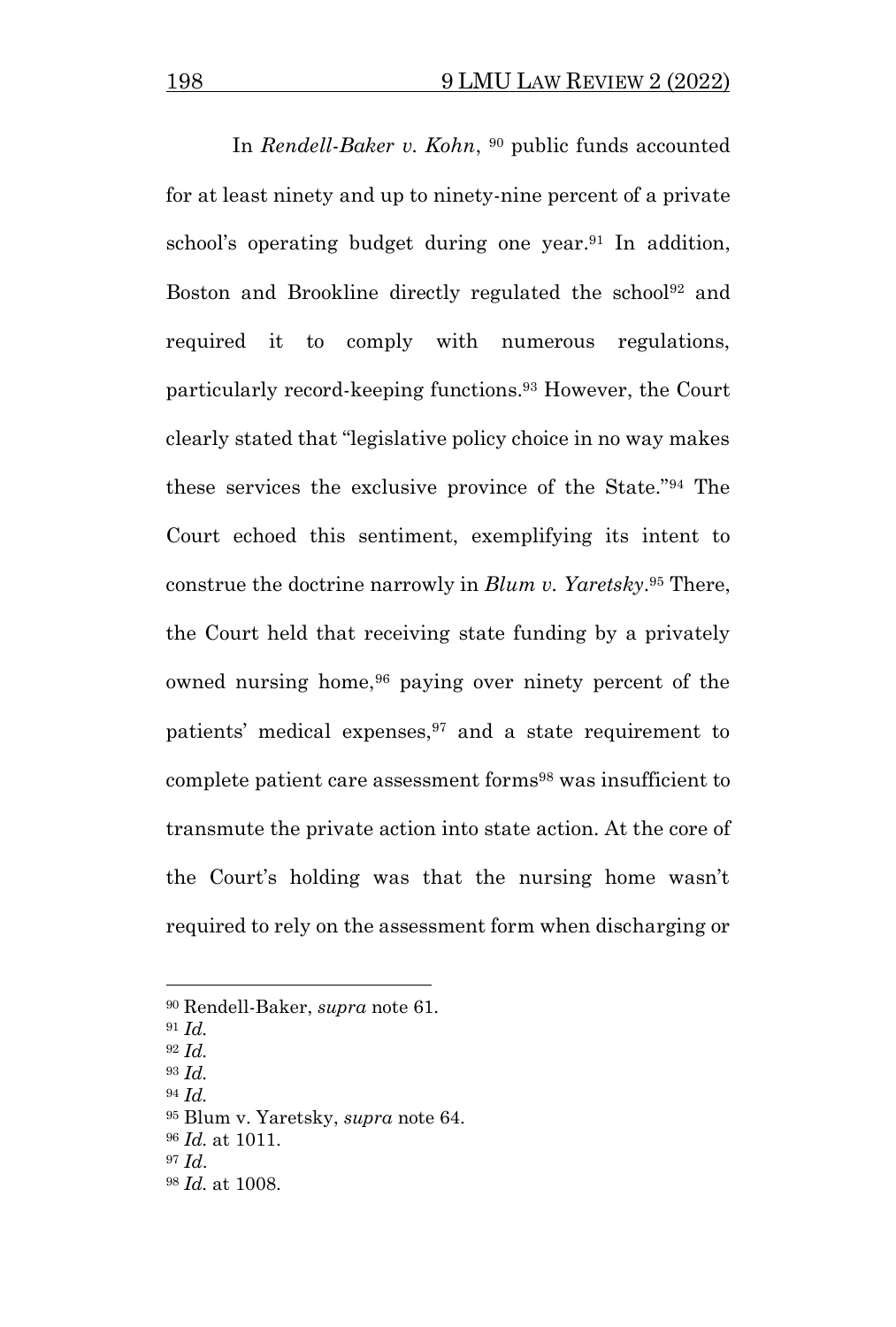transferring patients<sup>99</sup> or in any way implicate State responsibility for those decisions.<sup>100</sup> Instead, the Court reasoned that it was the human aspect: the doctors made informed medical judgments according to professional standards not governed by the state, which were responsible for the discharges.<sup>101</sup> The Court summarized this restriction by bluntly stating that "the mere fact that a business is subject to state regulation does not by itself convert its action into that of the State."<sup>102</sup>

# III. BIG TECH, THE FIRST AMENDMENT, AND THE FAILURE OF THE STATE ACTION DOCTRINE

### A. INTRODUCTION

The concept of freedom of speech with the realm of Big Tech has been a social and political hot topic for many years, yet it has only recently come to the forefront of discussion. This recent discussion is due in no small part to the major impact these companies have on our daily lives. The result as of late has generally been a bevy of

<sup>99</sup> *Id.*

<sup>100</sup> *Id.*

<sup>101</sup> *Id.*

<sup>102</sup> Jackson, *supra* note 17, at 350.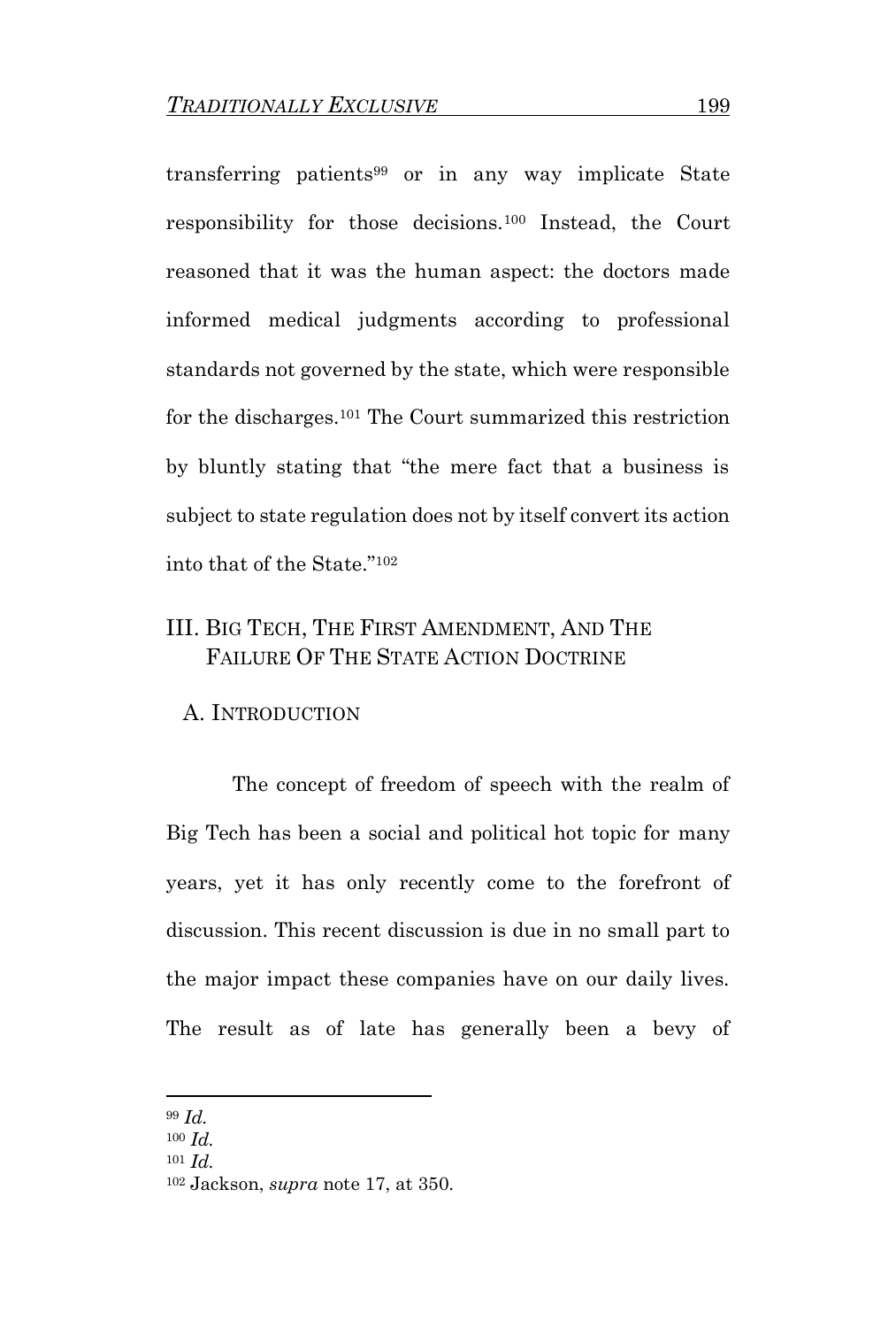conservative voices crying out that liberal-loving Big Tech has unduly conspired to silence and suppress any politically oppositional point of view.

In particular, social media platforms are a significant and growing contributor to how both individuals and companies interact with one another. While only five percent of American adults used social media in 2005, that number has grown by over fourteen times since then.<sup>103</sup> As many as seven out of ten Americans<sup>104</sup> and more than 4.33 billion people worldwide<sup>105</sup> use social media platforms to access news, entertainment, and communication. Google-owned YouTube is currently crowned king of social media, with a reported 81% of American adults visiting the site daily.<sup>106</sup> The platform boasts an excess of 2 billion users<sup>107</sup> in over  $100$ 

<sup>103</sup> *Social Media Fact Sheet*, PEWRESEARCH (April 7, 2021),

https://www.pewresearch.org/internet/fact-sheet/social-media/. <sup>104</sup> *Id*.

<sup>105</sup> *Global Social Media Stats*, DATAREPORTAL,

https://datareportal.com/social-media-users (last visited July 15, 2021).

<sup>106</sup> *Social Media Use in 2021*, PEWRESEARCH (APRIL 7, 2021), https://www.pewresearch.org/internet/2021/04/07/social-mediause-in-2021/. (last visited July 15, 2021).

<sup>107</sup> *See* ABOUT YOUTUBE, https://www.youtube.com/intl/en-GB/about/press/#:~:text=Global%20Reach,in%20more%20than%2 0100%20countries (last visited July 15, 2021) (reporting 2+ billion users); Maryam Mohsin, *10 YouTube Stats Every Marketer Should Know in 2021*, OBERLO (Jan. 25, 2021),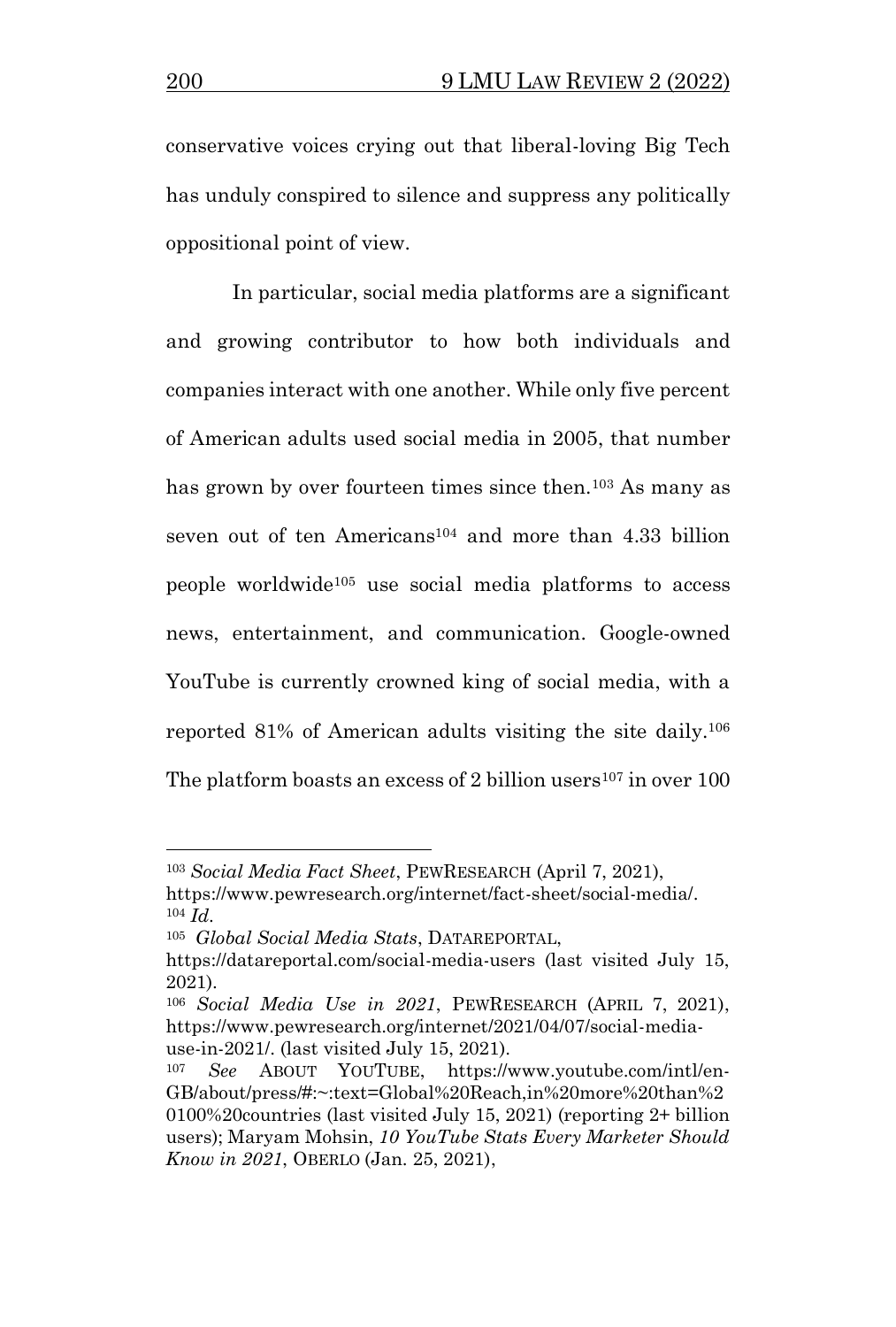countries and 80 different languages. <sup>108</sup> It is visited by more than 30 million visitors daily, and more than 400 hours of videos are uploaded every hour.<sup>109</sup> More content has been uploaded to YouTube than has been produced by major U.S. television networks; the company reports that over 1 billion hours of video are watched on its site every day.<sup>110</sup>

After President Trump banned naysayers and dissenters from viewing his Twitter account in 2018, claims emerged which alleged that his actions had curtailed freedom of speech and lacked the authority as a government actor to limit who heard his message.<sup>111</sup> More recently, in what has been called a "coordinated crackdown on freedom of speech," <sup>112</sup> social media platforms began closing down and

https://www.oberlo.com/blog/youtube-statistics (last visited July 15, 2021) (reporting 2.3 billion user worldwide); Prager Univ. v. Google LLC, 951 F.3d 991, 995 (9th Cir. 2020) ("more than 1.3 billion users").

<sup>108</sup> *See* ABOUT YOUTUBE, https://www.youtube.com/intl/en-GB/about/press/#:~:text=Global%20Reach,in%20more%20than%2 0100%20countries (last visited July 15, 2021) (reporting 2+ billion users).

<sup>109</sup> Prager Univ., *supra* note 107, at 995.

<sup>110</sup> *Id.*

<sup>111</sup> *See* Knight First Amend. Inst. at Columbia Univ. v. Trump, 928 F.3d 226 (2d Cir. 2019).

<sup>112</sup> Bradford Littlejohn, *Big Tech and the Battle for Republican Liberty*, PUBLIC DISCOURSE (July 15, 2021),

https://www.thepublicdiscourse.com/2021/07/76774/.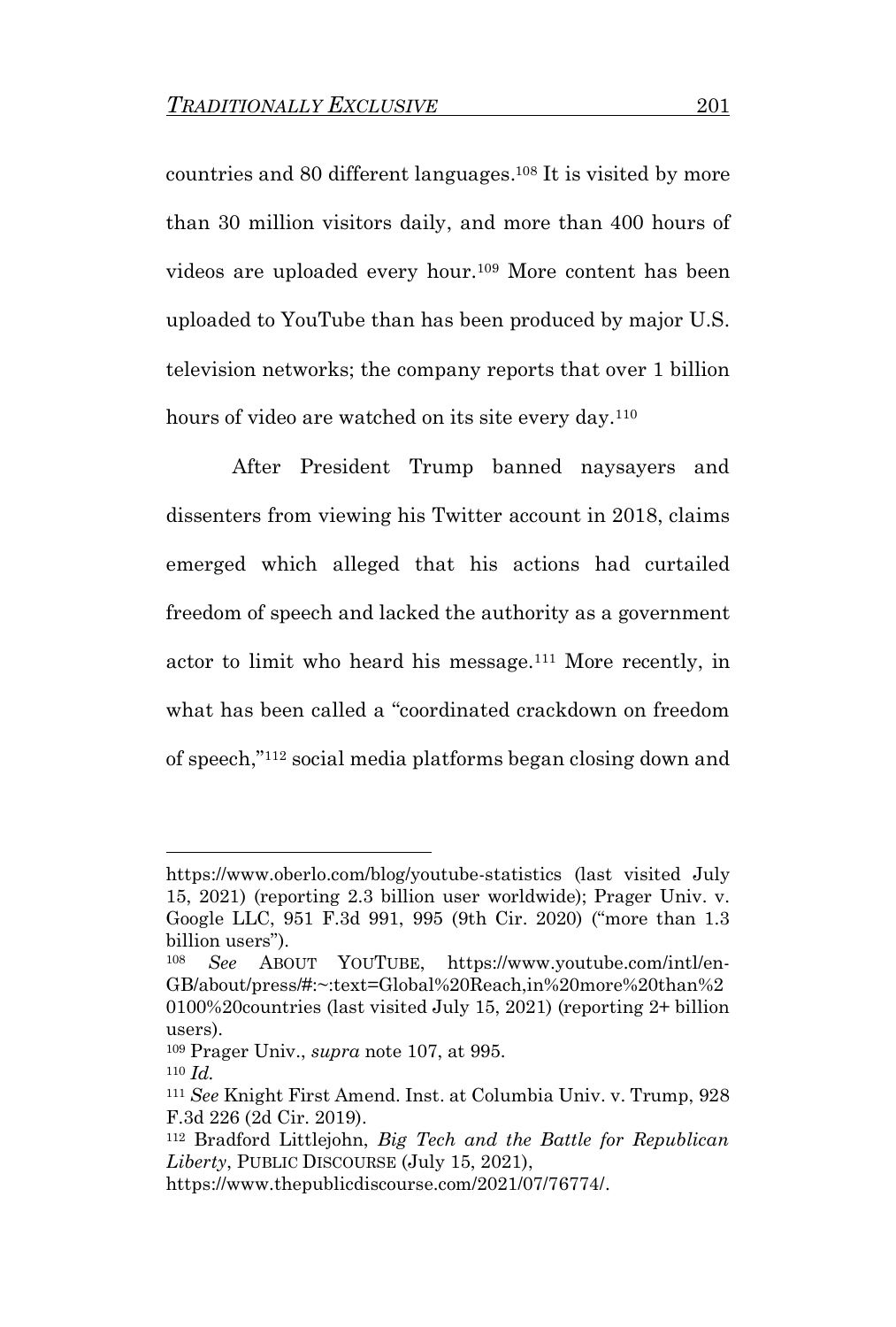suspending users' accounts, finding them in violation of their terms of service following the capital riots in late 2020.<sup>113</sup> During this "crackdown," Twitter suspended over 70,000 accounts,<sup>114</sup> and Facebook also removed an undisclosed number. Facebook briefly banned President Trump<sup>115</sup> in January, and the platform announced in June of 2021 that the suspension would last at least two years.<sup>116</sup> By then, Twitter had permanently banned President Trump from its platform in January 2021.<sup>117</sup>

Challenges to Big Tech under the First Amendment have been predictably limited. The First Amendment guarantees that "Congress shall make no law . . . abridging

<sup>113</sup> *Id.*

<sup>114</sup> Ellen Nakashima, et. al, *Purges Force Extremists Off Social Media Sites. That Can Complicate Investigators' Work.* WASHINGTON POST (Jan. 17, 2021, 8:51 PM EST), https://www.washingtonpost.com/national-security/far-right-

investigations-encrypted-fbi/2021/01/17/bd7a71ac-580a-11eba931-5b162d0d033d\_story.html.

<sup>115</sup> Andrea Chang, *Trump Returns to Twitter After Facebook Extends Ban Through Inauguration,* LA TIMES (Jan. 7, 2021, 7:21 AM EST), https://www.latimes.com/business/story/2021-01- 07/facebook-suspends-trump-account.

<sup>116</sup> Mike Isaac and Sheera Frenkel. *Facebook Says Trump's Ban Will Last at Least 2 Years,* NY TIMES (June 7, 2021),

https://www.nytimes.com/2021/06/04/technology/facebook-trumpban.html.

<sup>117</sup> Kate Conger and Mike Isaac, *Twitter Permanently Bans Trump, Capping Online Revolt,* NY TIMES (Jan. 12, 2021),

https://www.nytimes.com/2021/01/08/technology/twitter-trumpsuspended.html.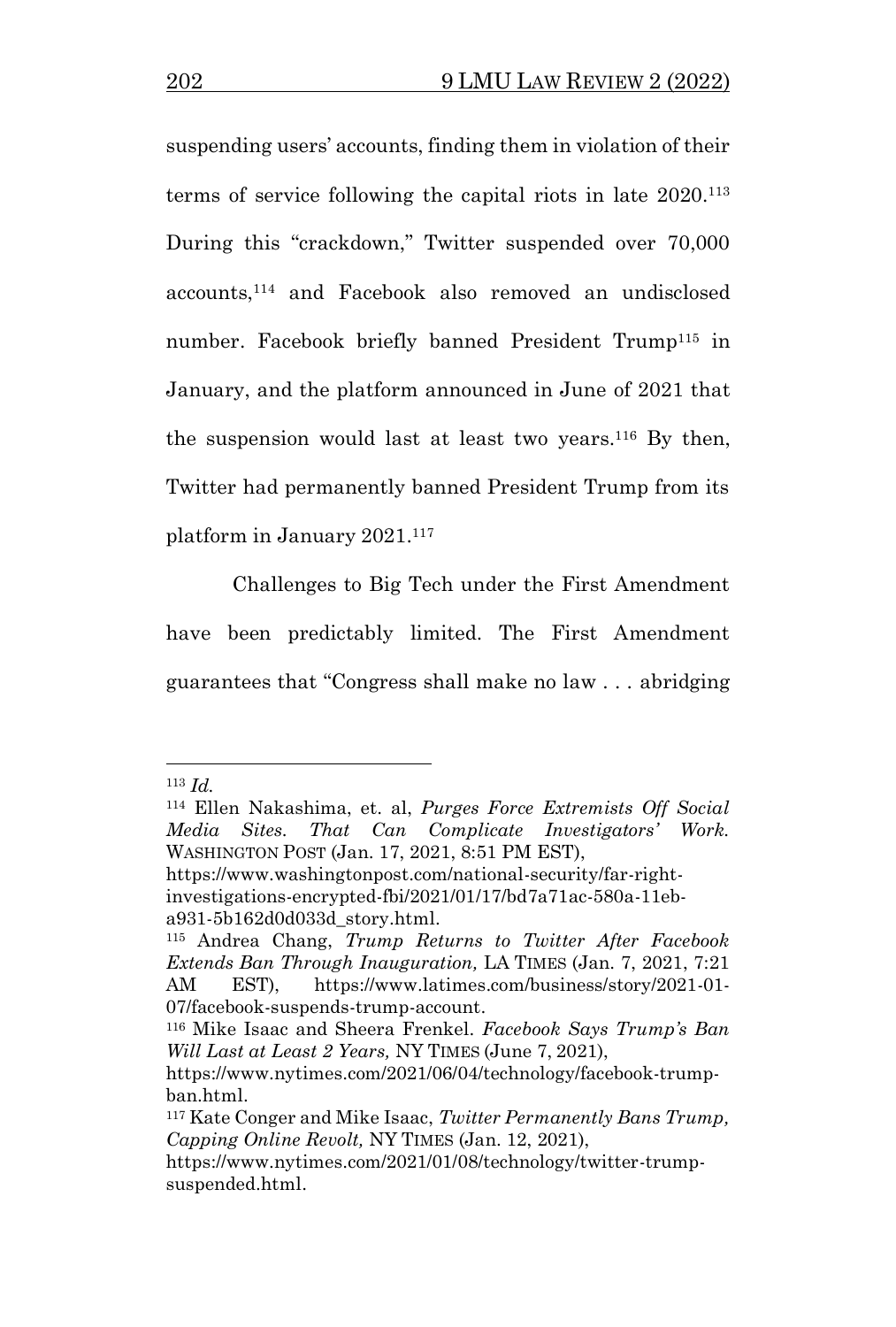the freedom of speech"<sup>118</sup> and provides a broad blanket of protection for various types of expression. Although the First Amendment's constraints were originally only applicable to the federal government, the Fourteenth Amendment's Due Process Clause later applied the phrase to state governments as well. <sup>119</sup> Integral to this are the concepts that the Constitution and its limitations only apply to governmental actors and actions attributable to the government or a government actor, <sup>120</sup> and the amendment protects only private actors.<sup>121</sup> Indeed, the Court has stated explicitly that "[t]he constitutional guarantee of free speech is a guarantee only against abridgment by government, federal or state."<sup>122</sup>

Prima facie, the state action doctrine appears to be the perfect vehicle for would-be plaintiffs to bridge the gap between Big Tech platforms and the constraints imposed by the First Amendment. However, attempts to utilize the

<sup>118</sup> U.S. CONST. amend. I.

<sup>119</sup> *See* Gitlow v. New York, 268 U.S. 652 (1925) (applying the First Amendment to the states via the Fourteenth Amendment).

<sup>120</sup> Erwin Chemerinsky, *Rethinking State Action*, 80 NW. UNIV. L. REV. 503, 507 (1985); Hudgens v. NLRB, 424 U.S. 507, 513 (1976) ("the constitutional guarantee of free speech is a guarantee only against abridgment by government, federal or state").

<sup>121</sup> Manhattan Cmty. Access Corp. v. Halleck, 139 S.Ct. 1921 (2019).

<sup>122</sup> Hudgens v. Nat'l Labor Relations Bd., 424 U.S. 507, 513 (1976).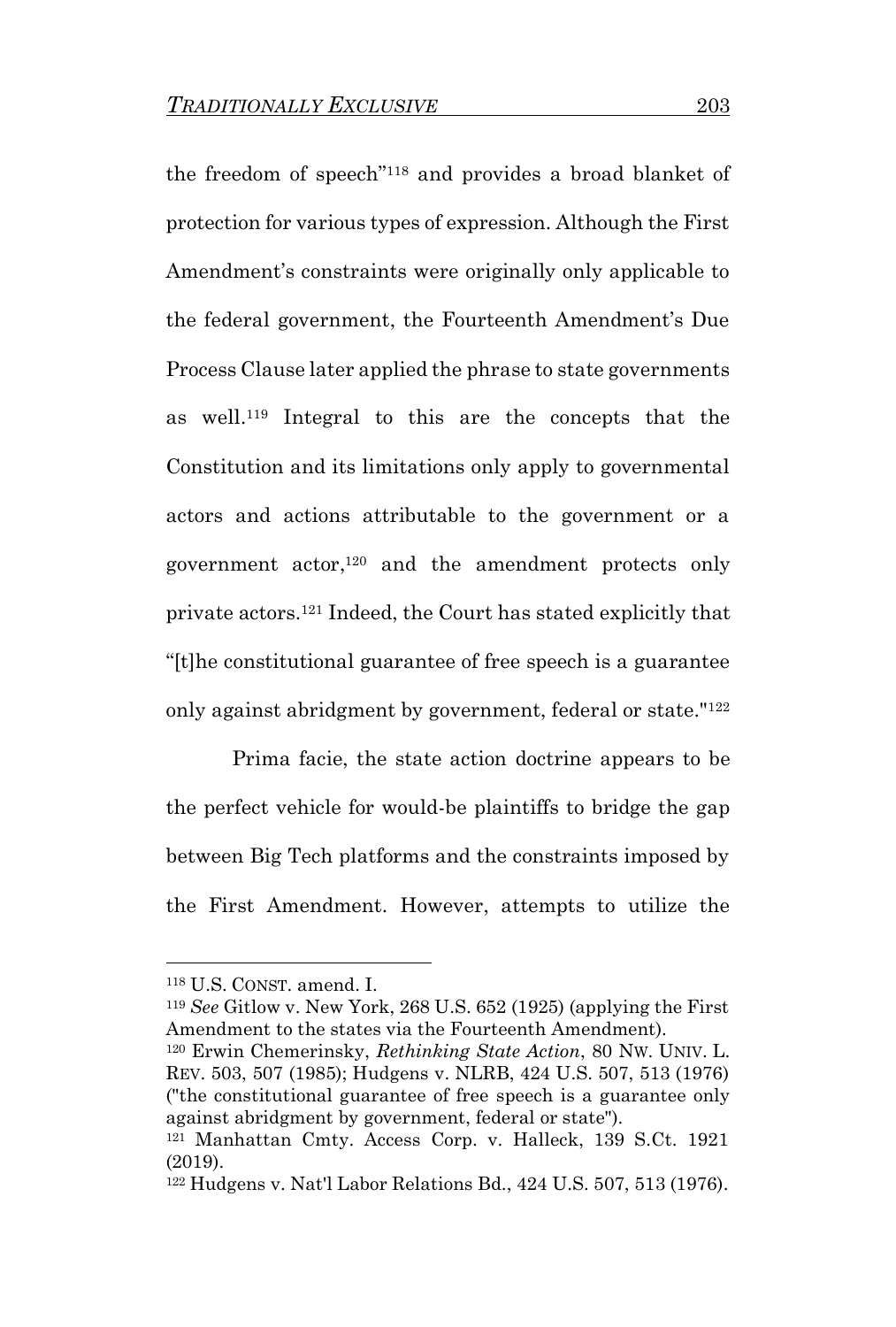doctrine have fallen short in a predictable pattern.<sup>123</sup> Ultimately, the ambiguity left behind by the Court in the public functions test applications, along with the limitations imposed in its application, have made that avenue a nonstarter when it comes to preserving the freedom of speech from the chilling effect of censorship in Big Tech. Routinely, the Court has refused to find any government function.

### B. THE TRADITIONAL PROBLEMATIC BARRIERS PERSIST

1. NO TRADITIONALLY EXCLUSIVE GOVERNMENT FUNCTION EXISTS, ESPECIALLY IN THE DIGITAL WORLD

The traditional line of cases following *Lloyd Corp*. has made it clear that the precedent set in Marsh was to be viewed as an anomaly predicated upon the pervasive control

<sup>123</sup> *See, e.g.,* Shulman v. Facebook.com, 2017 U.S. Dist. LEXIS 183110, at \*4 (D.N.J. Nov. 6, 2017) (Facebook is not a state actor); Forbes v. Facebook, Inc., 2016 U.S. Dist. LEXIS 19857, at \*2 (E.D.N.Y. Feb. 18, 2016) (Facebook is a private corporation whose actions are not attributable to the state); Doe v. Cuomo, 2013 U.S. Dist. LEXIS 40899, at \*9 (N.D.N.Y. Feb. 25, 2013) (Facebook is not a state actor under the joint action test); Young v. Facebook, Inc., 2010 U.S. Dist. LEXIS 116530, at \*3 (N.D. Cal. Oct. 25, 2010) (Facebook is not a state actor); *see also* Green v. Am. Online (AOL), 318 F.3d 465, 472 (3d Cir. 2003) (AOL is not a state actor); Abu-Jamal v. Nat'l Pub. Radio, 1997 U.S. Dist. LEXIS 13604, at \*4 (D.D.C. Aug. 21, 1997) (NPR is not a state actor).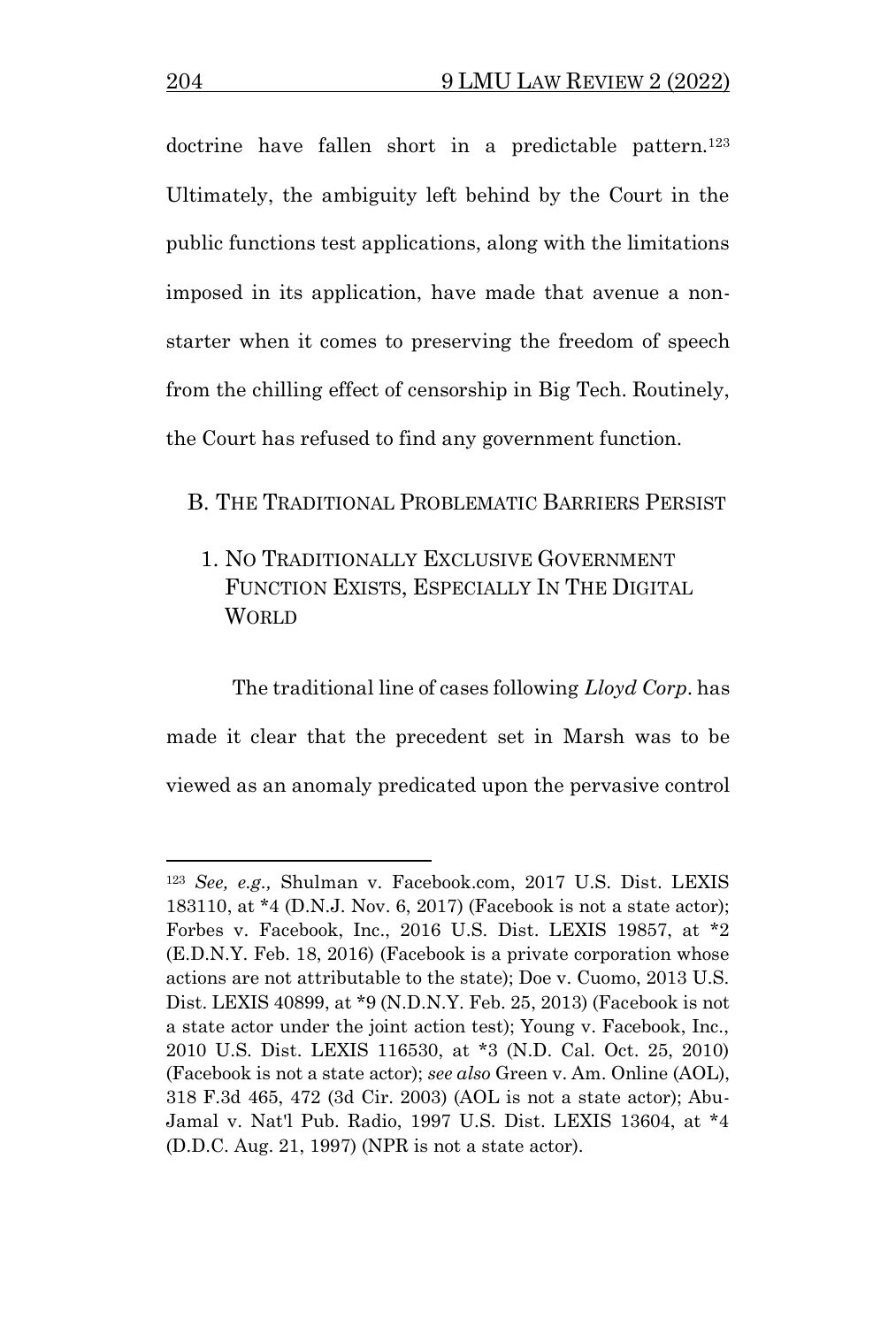Gulf retained over the company-owned municipality of Chickasaw.<sup>124</sup> Although the Court in *Marsh* may have rested its decision at least in part on the fact that the town square was open to the public and immediately accessible from the nearby highway, those facts alone are insufficient in the digital age to hold Big Tech accountable for censoring speech.<sup>125</sup> The Court has made it clear that "a private entity" may qualify as a state actor [only] when it exercises 'powers traditionally exclusively reserved to the State." <sup>126</sup> Aside from "running elections and operating a company town," not much else qualifies. <sup>127</sup> Certainly, "[p]roviding some kind of forum for speech is not an activity that only governmental entities have traditionally performed."<sup>128</sup>

Prager University, an organization with the mission to "provide conservative viewpoints and perspective on public issues," <sup>129</sup> challenged YouTube in 2020 However, the Court dismissed the case due largely to its inability to bridge

<sup>124</sup> Marsh, *supra* note 24.

<sup>125</sup> *Id.*

<sup>126</sup> Halleck, *supra* note 121, at 1940 (quoting Jackson, *supra* note 17, at 352).

<sup>127</sup> *Id.* at 1929.

<sup>128</sup> Halleck, *supra* note 121, at 1930.

<sup>129</sup> Prager Univ., *supra* note 107, at 995.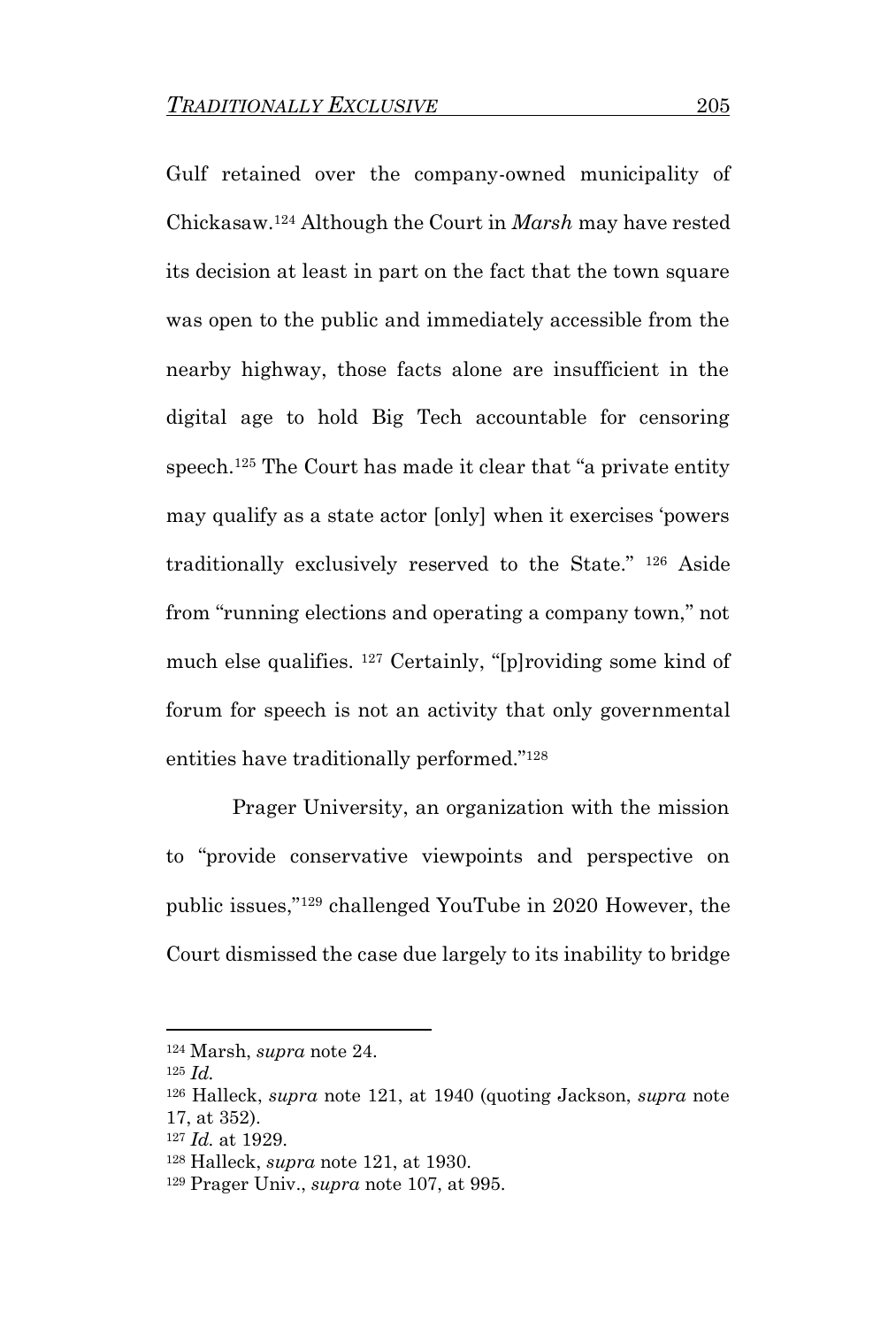the gap between YouTube, a private entity, and the constraints of the First Amendment.<sup>130</sup> As a result, YouTube tagged several dozen of Prager's videos and classified them as restricted, subjecting them to YouTube's Restricted Mode.<sup>131</sup> YouTube's Restricted Mode is a user-activated feature designed to screen out potentially mature content the user may not want to watch.<sup>132</sup> It uses a combination of signals, such as "video title, description, metadata, Community Guidelines reviews, and age restrictions," to filter out content.<sup>133</sup> Content typically subject to Restricted Mode features drugs, alcohol, violence, and specific details about war, terrorism, crime, and political conflict.<sup>134</sup> In addition, YouTube demonetized some of Prager's videos, meaning the company could not make money from advertisements.<sup>135</sup>

Prager attempted to challenge YouTube because it performs a public function,<sup>136</sup> yet it failed to meet the

<sup>132</sup> YOUTUBE HELP, https://support.google.com/youtube/ answer/174084?hl=en&co=GENIE.Platform%3DDesktop (last visited July 21, 2021).

<sup>130</sup> *See id.* 

<sup>131</sup> *Id.*

<sup>133</sup> *Id.* 

<sup>134</sup> Prager Univ., *supra* note 107, at 996.

<sup>135</sup> *Id.*

<sup>136</sup> *Id.* at 997.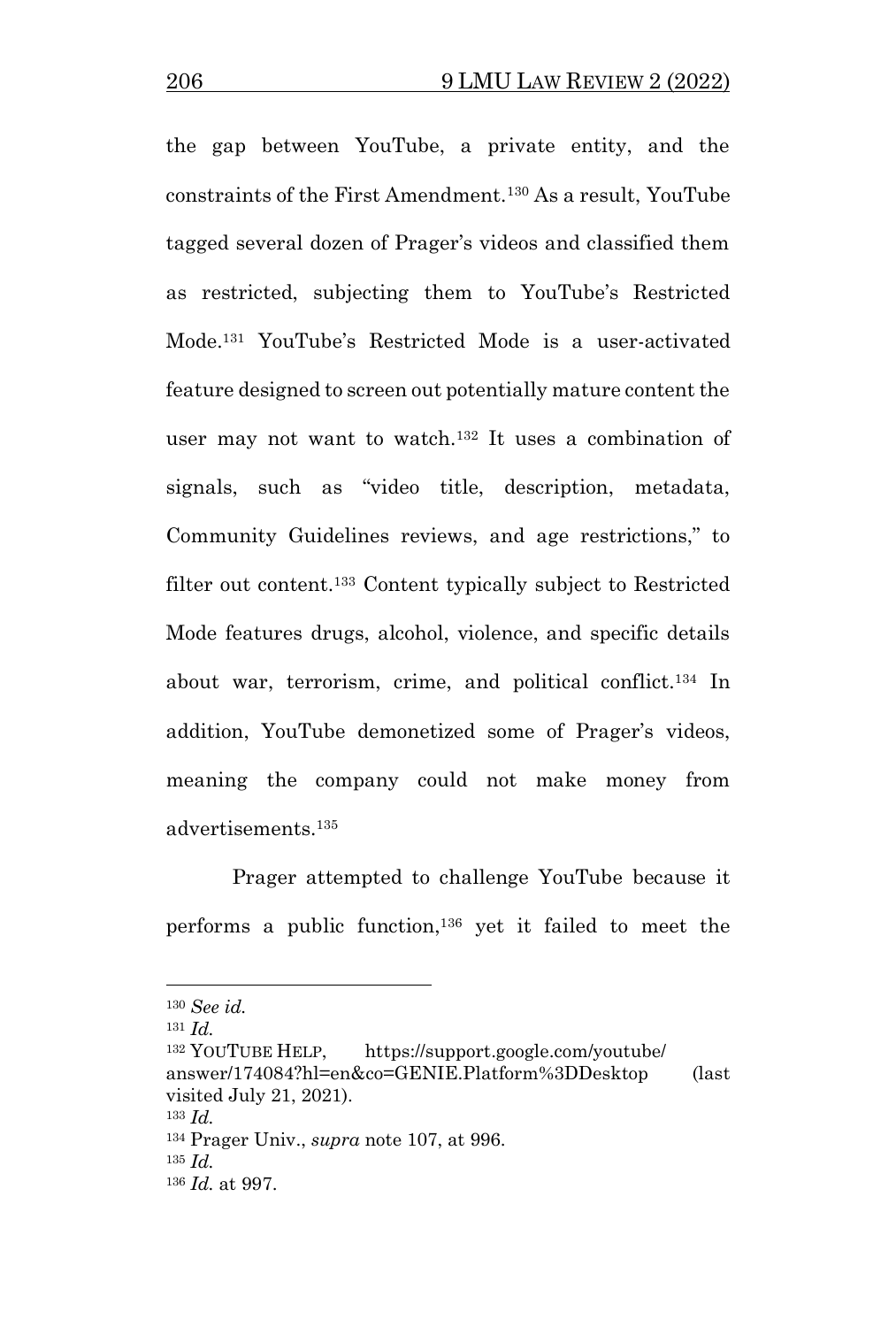demanding requirement of showing that the company is conducting a traditionally exclusive government function. The courts have made it clear that hosting speech on a private platform is not an activity traditionally performed by governmental entities. <sup>137</sup> Further, the court held that "YouTube does not perform a public function by inviting public discourse on its property."<sup>138</sup> Additionally, Prager attempted to argue that YouTube had circumscribed its own rights by opening it up to the public in general.<sup>139</sup> The Court declined to credit this argument as well, blatantly refusing to apply the principles from *Marsh* and once again distinguishing that holding as a "unique and rare context" where a private actor was performing the full range of municipal powers.<sup>140</sup> Rather, operating a platform for usergenerated content is a far cry from exercising the full range of municipal powers evidenced in Marsh. <sup>141</sup> YouTube does

<sup>137</sup> Prager Univ., *supra* note 107, at 999; Halleck, *supra* note 121, at 1929.

<sup>138</sup> Prager Univ., *supra* note 107.

<sup>139</sup> *Id.* at 998-99.

<sup>140</sup> *Id.* at 999.

<sup>141</sup> *Id.*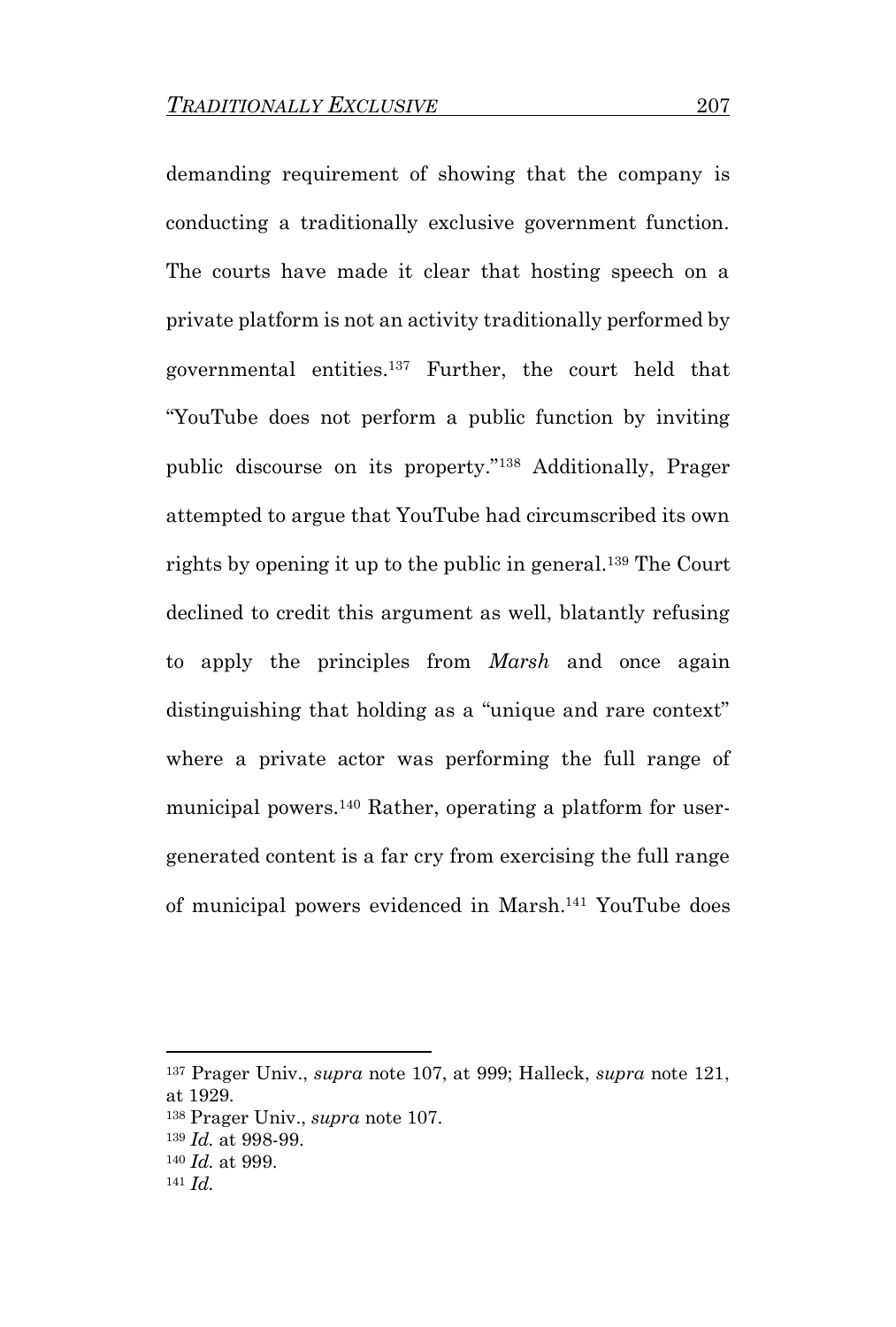not even evidence any characteristic of any American town.<sup>142</sup>

## 2. DIGITAL PLATFORMS ARE NOT PUBLIC FORUMS

Although the argument of "Big Tech as a public forum" may initially appear to be appealing, it too is an argument that ultimately fails. Indeed, the town square or public street is the quintessential model in American jurisprudence of the public forum.<sup>143</sup> The courts have long held that open spaces such as those where the public has unconditional access have been used to communicate, share ideas, and discuss relevant topics.<sup>144</sup> And at least one opinion seems to equate the realms of Facebook, Twitter, and LinkedIn to these traditional public spaces.<sup>145</sup> However, the courts have routinely held the fact that Internet platforms that are open to the public are not state actors by virtue of

<sup>142</sup> *Id.*

<sup>143</sup> *See generally* United States v. Kokinda, 497 U.S. 720, 742 (1990); Perry Educ. Ass'n v. Perry Local Educators' Ass'n, 460 U.S. 37, 45 (1983) (Streets and parks have long been public places for assembly, discussing ideas, and communicating, the government cannot prohibit all communications therein).

<sup>144</sup> *Id.* (citing Hague v. Committee for Industrial Organizations, 307 U.S. 496, 515 (1939) (opinion of Roberts, J.)).

<sup>145</sup> *See* Packingham v. North Carolina, 137 S.Ct. 1730, 1737 (2017) (holding that a state statute preventing a felon from accessing social media altogether was equivalent to preventing the individual from exercising his First Amendment rights).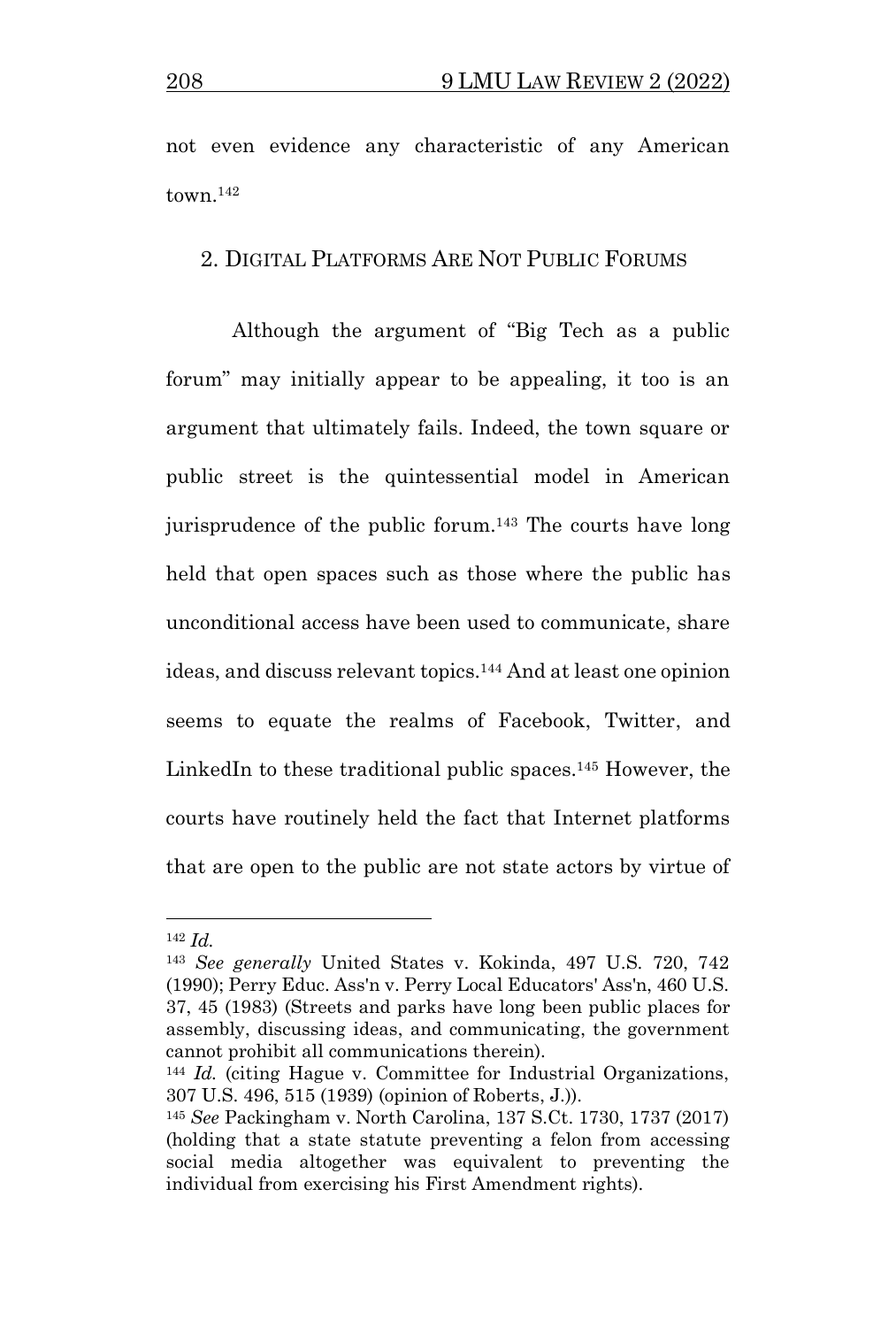that fact alone.<sup>146</sup> For a public forum to exist, it must be the government that opens the property to public discourse, not a private entity. <sup>147</sup> Any attempt to label any Big Tech platform as a public forum would, by definition, need to meet the threshold inquiry of whether or not the government opened the forum. 148

*Knight First Amend. Inst. at Columbia Univ. v. Trump* questioned the boundaries of Big Tech's ability to censor and regulate material on its platforms.<sup>149</sup> In that case, the Second Circuit Court of Appeals affirmed the District Court's holding that comment threads ("the 'interactive space' associated with each tweet")<sup>150</sup> on Twitter, a digital,

<sup>146</sup> *Id.* at 997; *See* Belknap v. Alphabet, Inc., 504 F. Supp. 3d 1156 (D. Or. 2020) (Alphabet, Google, and YouTube are not state actors simply because they created a public forum); Manhattan Cmty. Access Corp. v. Halleck, 139 S. Ct. 1921, 1934 (2019) (A private entity is not a state actor merely because it provides a forum for speech); *See, e.g.,* Freedom Watch, Inc. v. Google, Inc., 368 F. Supp. 3d 30, 40 (D.D.C. 2019) (cert. denied) (Facebook and Twitter are private businesses which are not transmuted into state actors simply because they are open to public use); Howard v. Am. Online Inc., 208 F.3d 741, 754 (9th Cir. 2000) (Providing Internet service to the public without more did not make America Online (AOL) a state actor).

<sup>147</sup> *See* Cornelius v. NAACP Legal Def. & Educ. Fund, Inc., 473 U.S. 788, 802 (1985).

<sup>148</sup> *Id.*

<sup>149</sup> Knight First Amdt. Inst. at Columbia Univ. v. Trump, 928 F.3d 226 (2019).

<sup>150</sup> *Id.* at 233.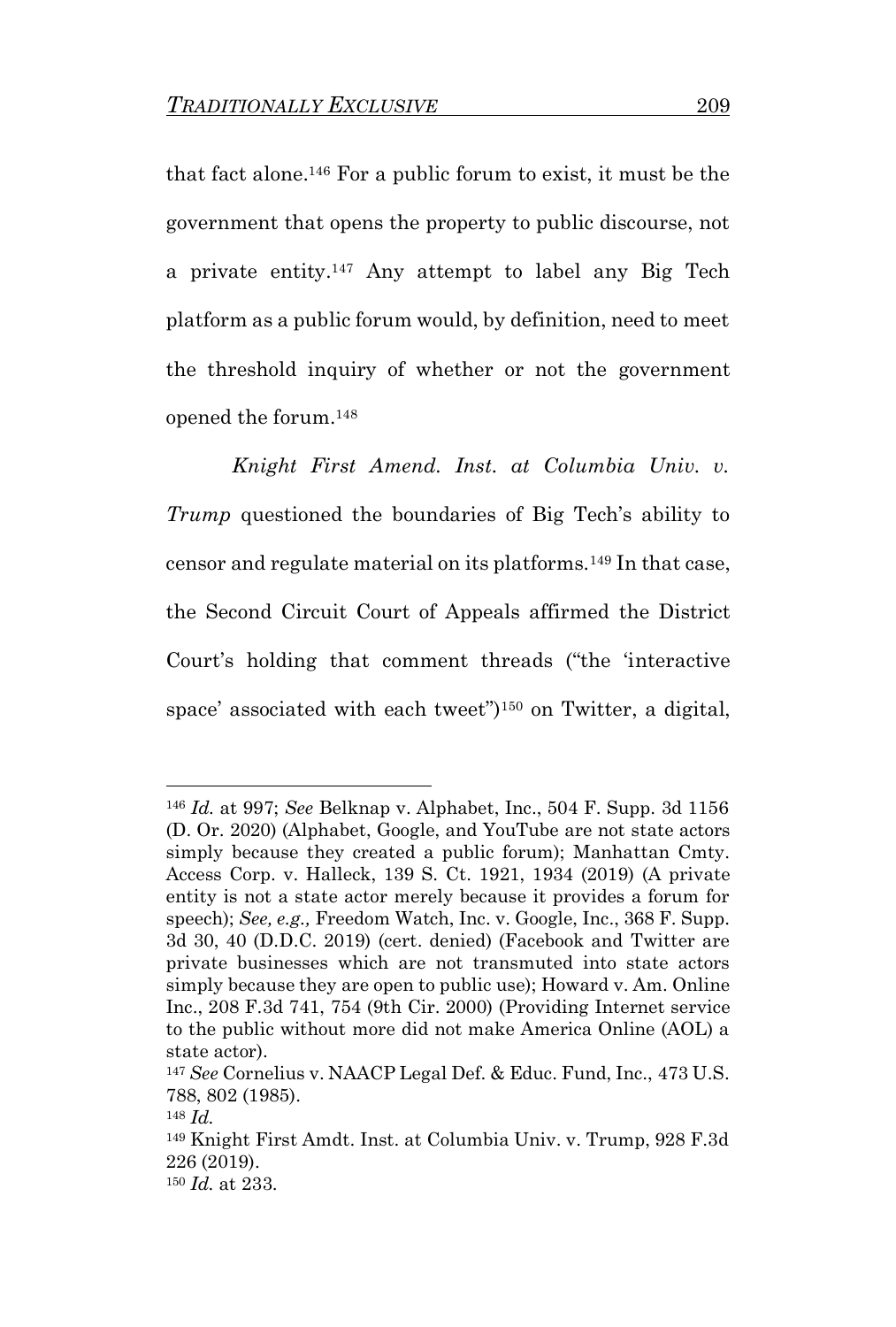social media platform, were the equivalent of a public forum.<sup>151</sup> In reaching its holding, the court stated that "to determine whether a public forum has been created . . . look 'to the policy and practice of the government' as well as 'the nature of the property and its compatibility with expressive activity to discern the government's intent.'"<sup>152</sup> Applying this test, the Second Circuit court concluded that "opening an instrumentality of communication 'for indiscriminate use by the general public' creates a public forum."<sup>153</sup> Further, neither temporary government control of property "[n]or [the fact] that the government does not 'own' the property in the sense that it holds title to the property, is . . . determinative of whether the property" is sufficient for First Amendment purposes.<sup>154</sup> As a result, the court affirmed the District Court's holding that then-President Trump was unable to regulate who could view and comment on his social media posts without infringing upon their First Amendment liberties.<sup>155</sup>

<sup>151</sup> *Id.*

<sup>152</sup> *Id.* at 226 (quoting *Cornelius*, 473 U.S. at 806).

<sup>153</sup> *Id*. (quoting Perry Educ. Ass'n v. Perry Local Educators' Ass'n, 460 U.S. 37, 47 (1983)). <sup>154</sup> *Id.* at 235.

<sup>155</sup> *Id.*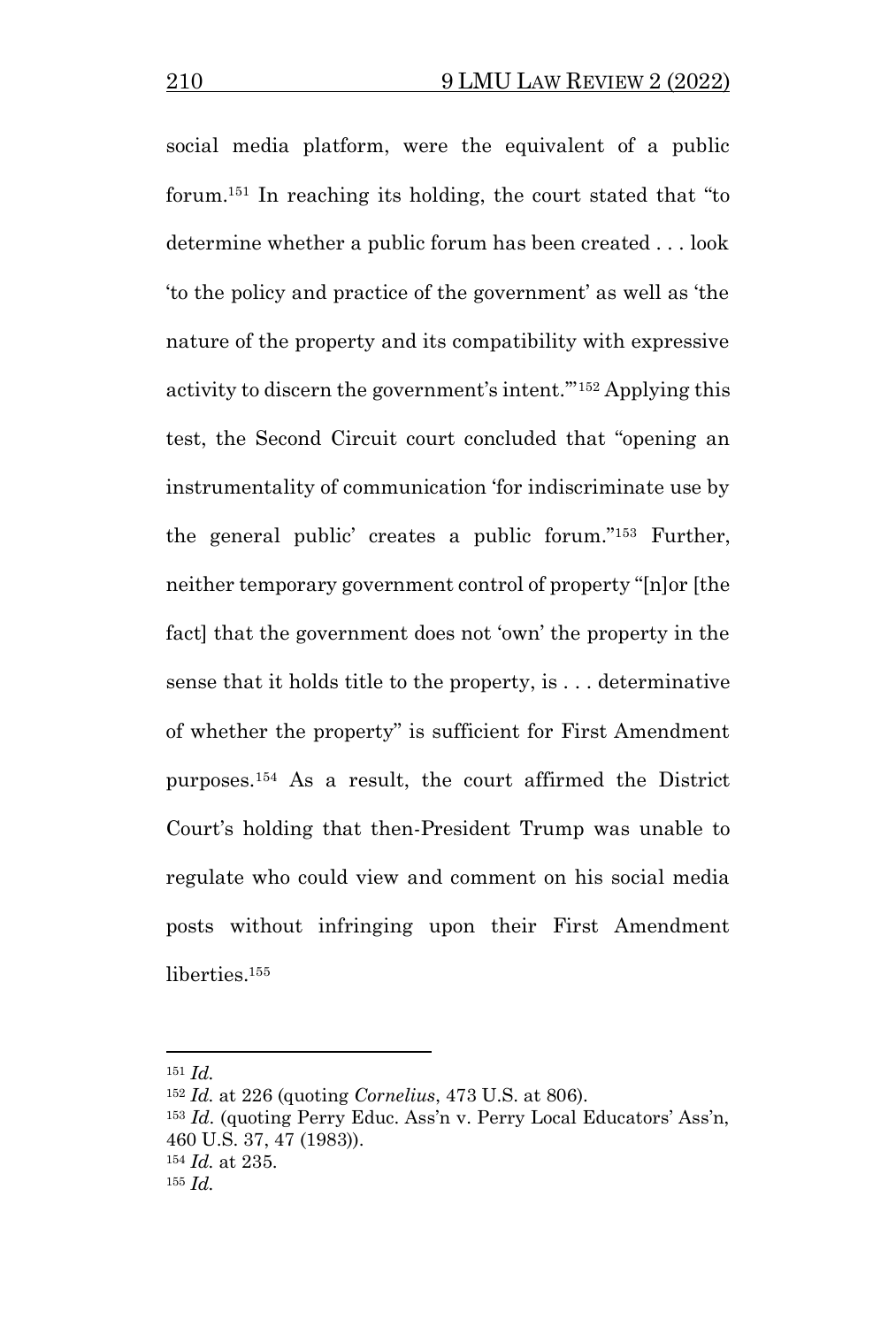On appeal, the Court vacated the Second Circuit opinion. <sup>156</sup> It then remanded with instructions to dismiss as moot following the administration change, but not without Justice Thomas authoring a concurring opinion.<sup>157</sup> In that opinion, Justice Thomas rightly pointed out that the Second Circuit's argument is in tension with the classic definition of what constitutes a public decision.<sup>158</sup> Despite President Trump being a government official who often used Twitter to speak in an official capacity, Twitter remains a private company, not a government-controlled space.<sup>159</sup> Although President Trump could control other users' ability to post on the comment threads, his authority to regulate the forum and control it was secondary to Twitter, who retained the authority "to remove an account at any time for any reason." <sup>160</sup> The fact that Twitter exercised that authority to ban President Trump from the platform further evidenced that whatever control President Trump retained as a

<sup>156</sup> Biden v. Knight First Amend. Inst. at Columbia Univ., 141 S. Ct. 1220, 1221 (2021) (Thomas, J. concurring).

<sup>157</sup> *Id.*

<sup>158</sup> *Id.* at 1222.

<sup>159</sup> *Id.*

<sup>160</sup> *Id*.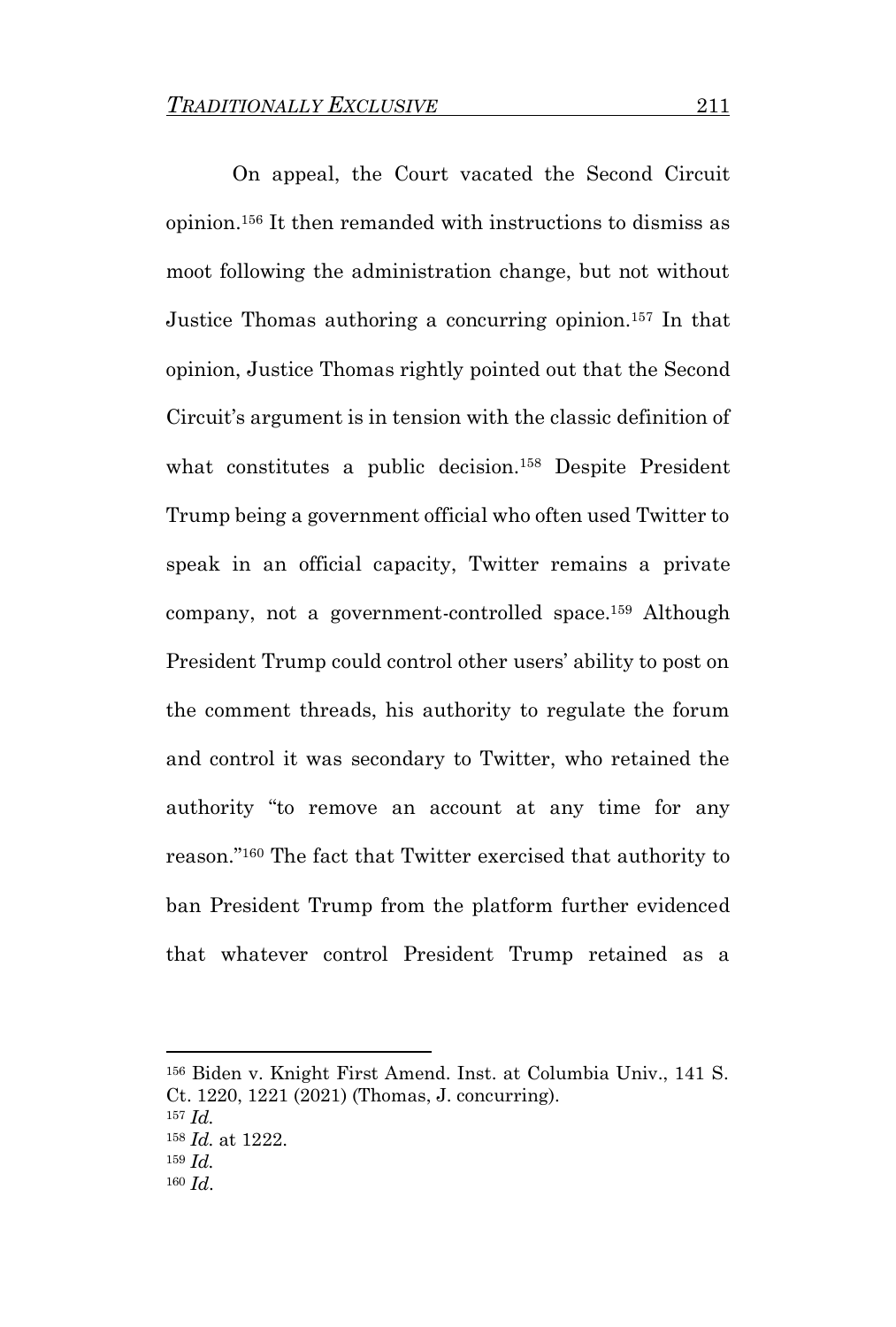government official was only secondary to that of the private entity.

Similarly, simply self-labeling as a public forum is insufficient to create a public forum. Transmutation of property into a public forum is not possible by the actions of a private individual.<sup>161</sup> The court in *Prager* declined to classify YouTube as a public forum for this reason. Instead, *Prager* asserted that YouTube's self-representation as being committed to freedom of expression and that a comment by an executive before a congressional committee that the platform was a "neutral public fora" was insufficient to transmute the private property into a public forum.<sup>162</sup>

3. PRIVATE PROPERTY IS NOT TRANSFORMED BY HOSTING SPEECH AND REGULATIONS ARE STILL NOT ENOUGH

Problematic is the fact that courts continue to uphold the traditional line of cases from *Lloyd Corp.* forward, which holds that merely providing a venue for public speech does not transmute the private party into a state actor.<sup>163</sup> Private

<sup>161</sup> Prager Univ., *supra* note 107 at 999. <sup>162</sup> *Id*.

<sup>163</sup> Lloyd Corp., *supra* note 45, at 569.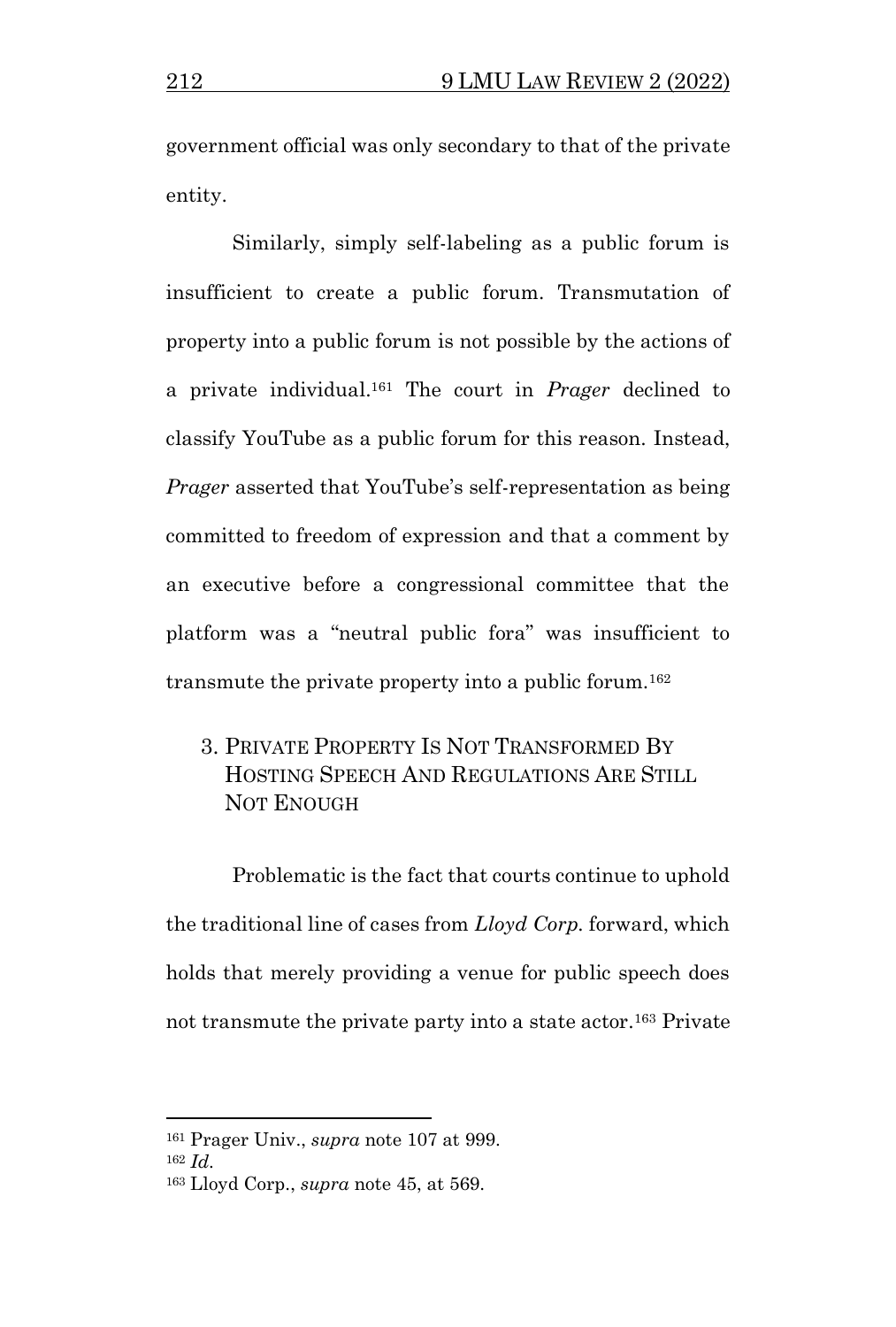property owners have a long-standing history of opening up their property to the public for speech, and the courts have made it clear that an Internet Service Provider whose network provided access to the Internet was not a government actor.<sup>164</sup> As a result, courts have consistently denied that private digital companies that host usergenerated content on their platforms create state actors.<sup>165</sup> Even in the digital realm, courts rejected the argument, steadfastly maintaining that "[s]uch a rule would eviscerate the state action doctrine's distinction between government and private entities because 'all private property owners and private lessees who open their property for speech would be subject to First Amendment constraints."<sup>166</sup>

<sup>164</sup> *See, e.g.,* Howard, *supra* note 146, at 754 (providing Internet service does not make AOL an instrument of the government); Green v. Am. Online (AOL), 318 F.3d 465, 472 (3d Cir. 2003) ("AOL is not transformed into a state actor because [it] provides a connection to the Internet on which government and taxpayerfunded websites are found [or] because AOL opens its network to the public whenever an AOL member accesses the Internet and receives email or other messages from non-members of AOL); *See also* Sanger v. Reno, 966 F. Supp. 151, 163 (E.D.N.Y. 1997) (providers are not state actors and are free to impose content-based restrictions without implicating the First Amendment"); <sup>165</sup> Belknap, *supra* note 146; *Howard*, *supra* note 146, at 754.

<sup>166</sup> Prager Univ., *supra* note 107, at 997 (quoting Halleck, *supra* note 121).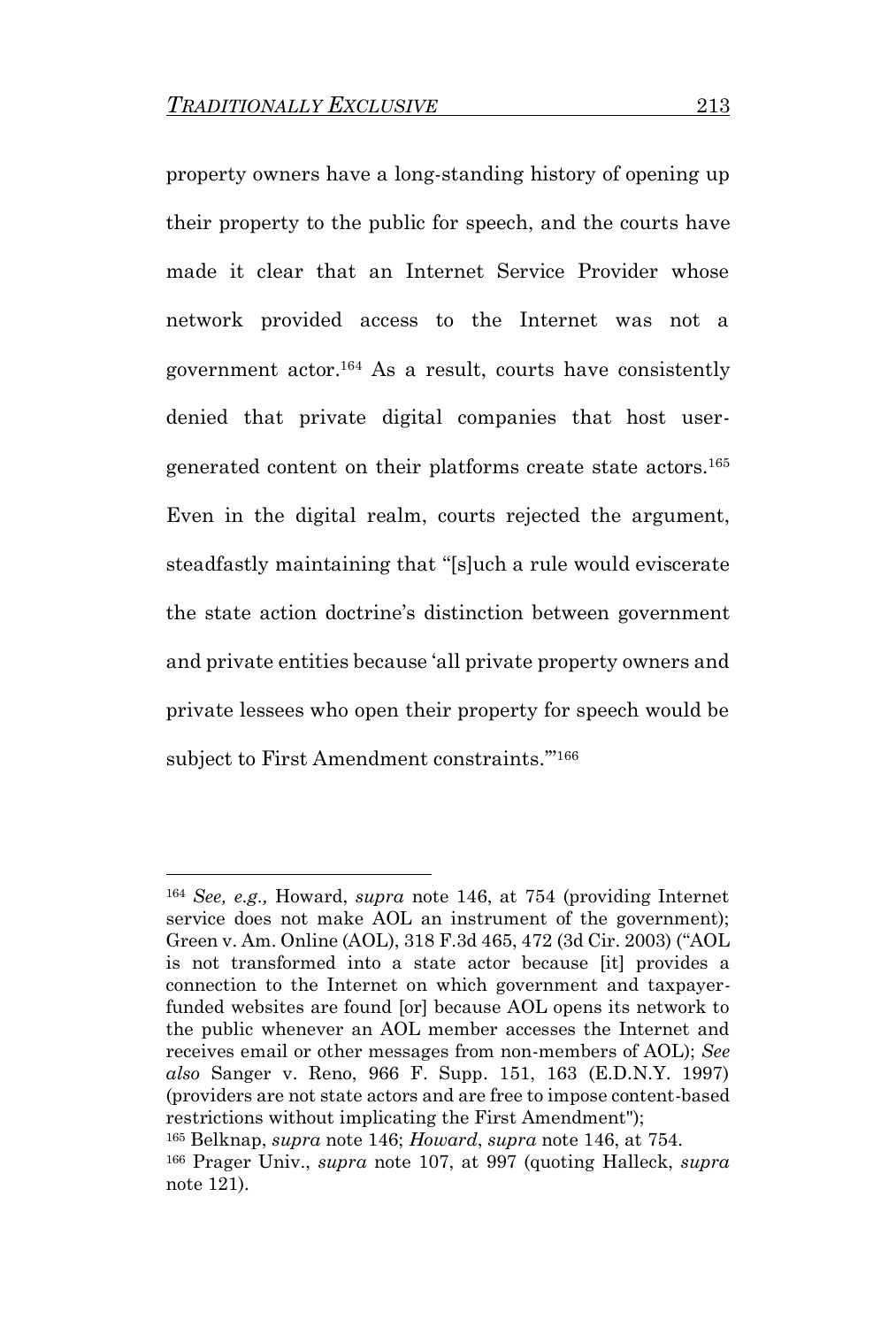Although *Halleck* was not a suit against Big Tech *per se,* it is still instructive in this regard. The case involved a claim against Time Warner's cable system in Manhattan.<sup>167</sup> The New York State Public Service Commission, which regulates cable franchising, passed a state law that requires cable systems to set aside channels for public access on a free-of-use, first-come, first-served basis.<sup>168</sup> Halleck coproduced a film critical of Manhattan Neighborhood Network, which aired on its public access channels.<sup>169</sup> The network initially aired the program and then suspended Halleck and his co-producer from all network services and facilities.<sup>170</sup> Halleck then brought suit, claiming that the network had violated his First Amendment rights by restricting access to the statutorily required public access channels.<sup>171</sup> Dismissing all of Halleck's claims, the Court reiterated that "a private entity who provides a forum for speech is not transformed by that fact alone into a state actor." <sup>172</sup> If so, then those property owners "would lose the

- <sup>169</sup> *Id.*
- <sup>170</sup> *Id*.
- <sup>171</sup> *Id.*

<sup>167</sup> Halleck, *supra* note 21, at 1926.

<sup>168</sup> *Id.*

<sup>172</sup> *Id.* at 1930.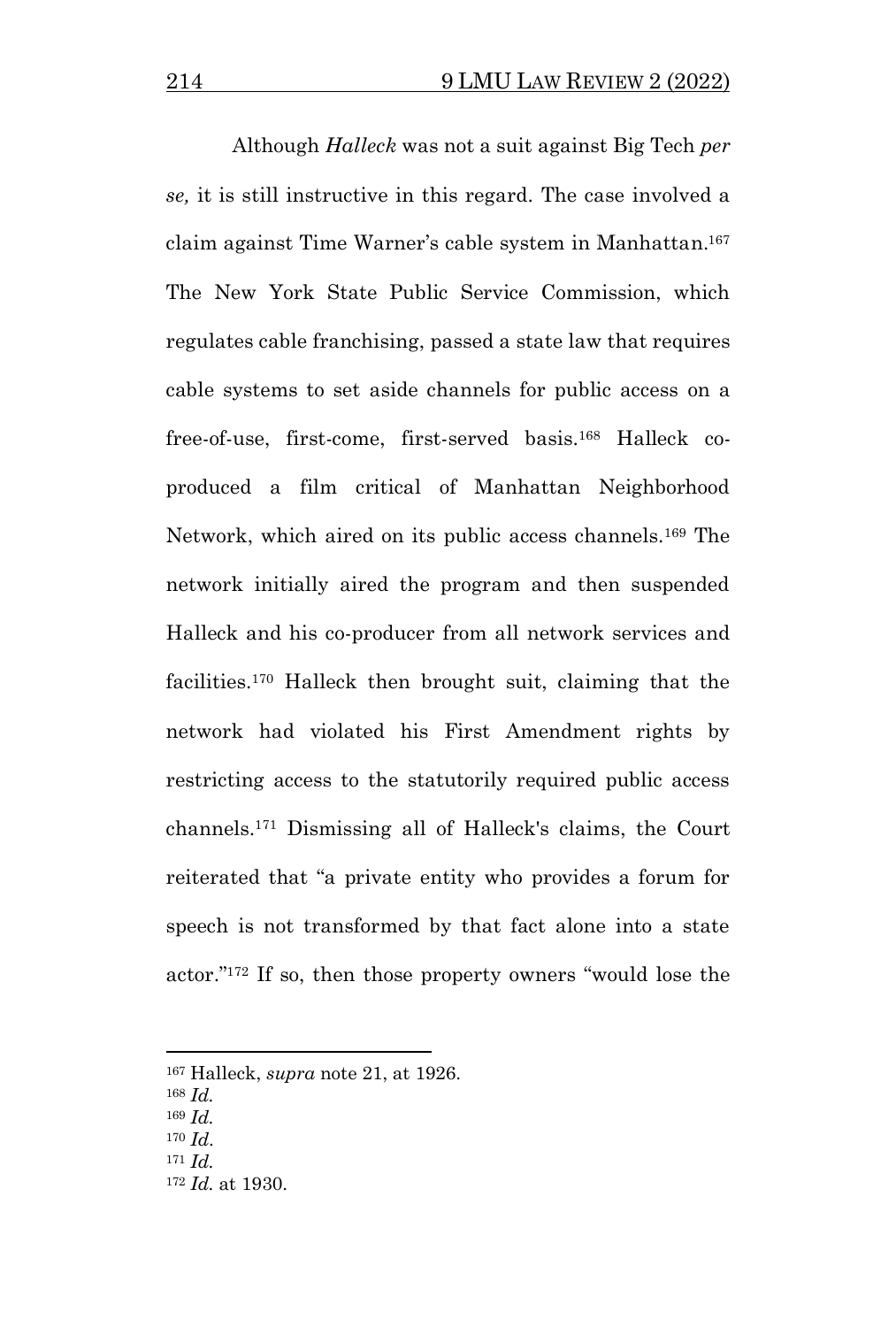ability to exercise what they deem to be appropriate editorial discretion within that open forum."<sup>173</sup> Further, such a courtmade law would completely disregard private property interests in America.<sup>174</sup>

The Court in *Halleck* also upheld the traditional limitation that "the fact that the government licenses, contracts with, or grants a monopoly to a private entity does not convert the private entity into a state actor—unless the private entity is performing a traditional, exclusive public function."<sup>175</sup> Once again, the Court forewarned that such a holding would transform virtually every private entity regulated by a government statute or regulation into a state actor, subjecting their activities to the multitude of constitutional restraints.<sup>176</sup>

### IV. CONGRESSIONAL ACTION IS THE SOLUTION

Unfortunately, there is no quick-and-ready solution. At its core, the state action doctrine imputes constitutional limitations on private actors or entities under certain

<sup>173</sup> *Id.* at 1931.

<sup>174</sup> *Id.*

<sup>175</sup> *Id.*

<sup>176</sup> *Id.* at 1932.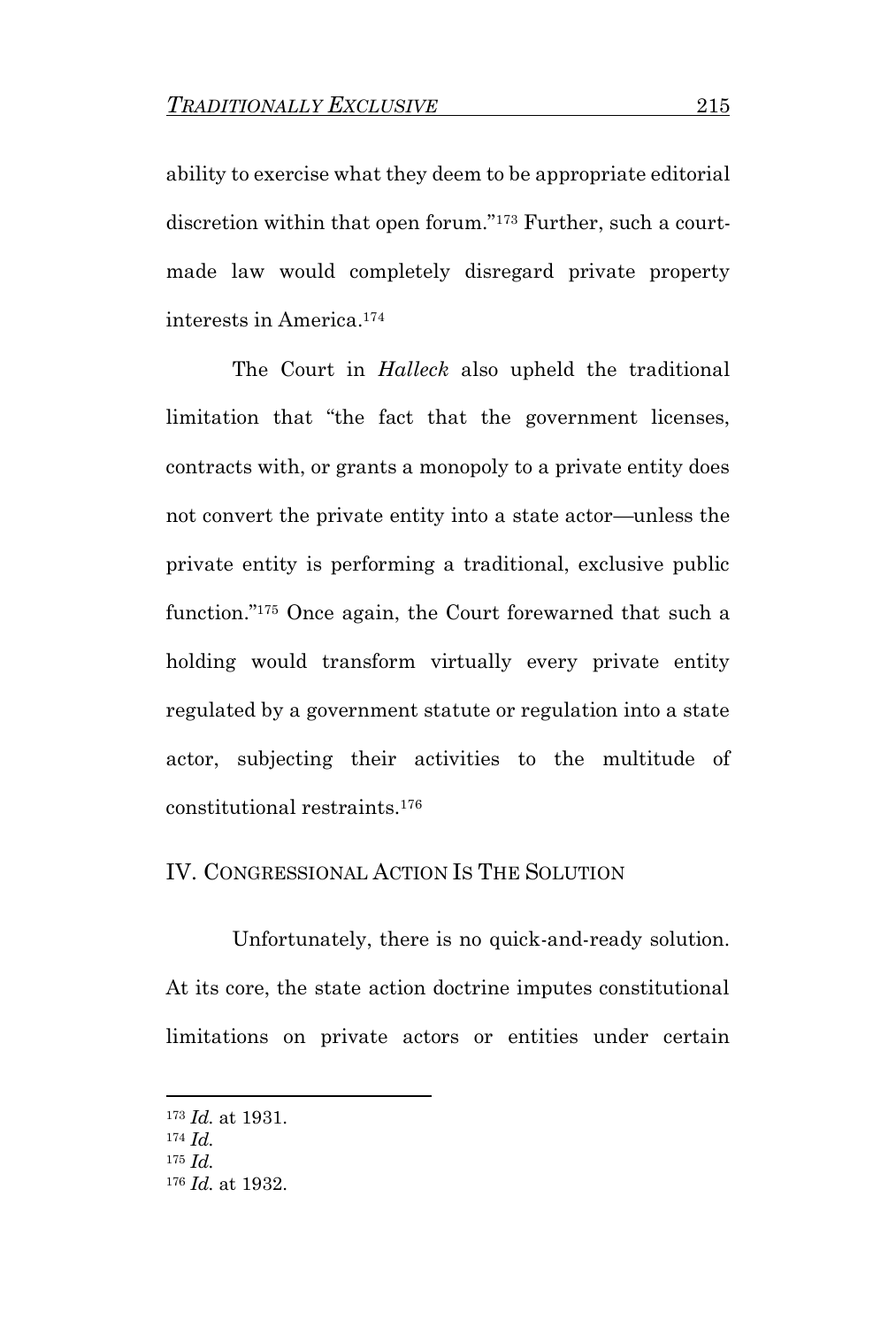conditions such that individual liberties are not unduly burdened or outright extinguished. Although it is far from defunct, the doctrine is a mediocre bandage to potential claims at best that the Court has shown no interest in revitalizing or expanding. Although there may be as-of-yet unexplored judicial remedies, the soundest solution is for Congress to invoke its legislative authority and provide for a remedy. In particular, this paper contends that the best way for it to do so is in the form of enacting legislation providing for either (1) the delegation of authority to an administrative agency along with the instruction to create an administrative body to promulgate rules governing censorship within the Big Tech arena, review alleged infringements, and commence enforcement actions against violators or (2) the creation of a statutory cause of action which would allow individuals to challenge perceived violations in court. In either event, the revival and adaptation of the fairness doctrine can provide the basis for a standard to which these entities should be held accountable.

### A. THE ADMINISTRATIVE REMEDY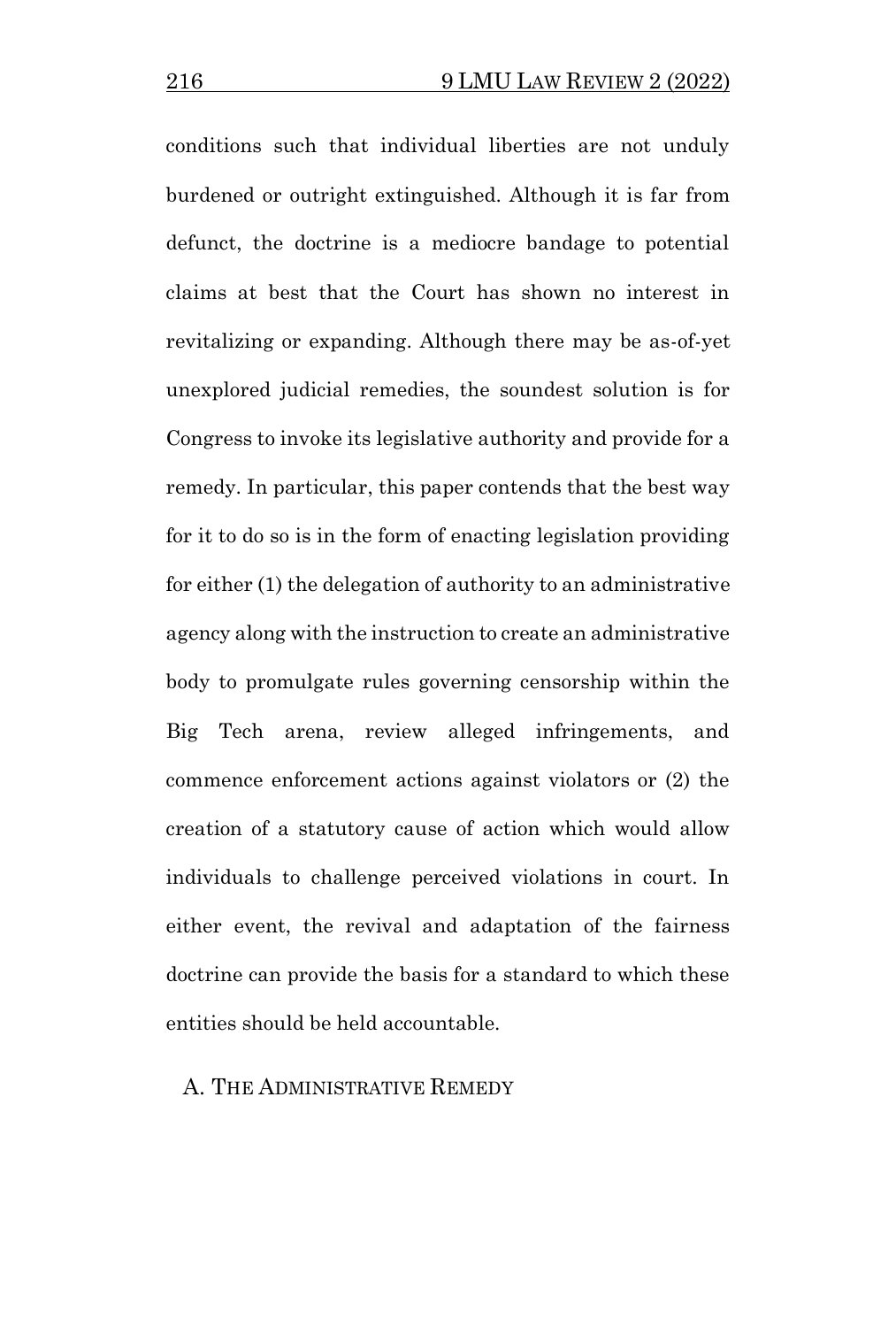Administrative agencies are entities within the executive branch of the government tasked with creating rules and regulations at the behest of Congressional direction.<sup>177</sup> Agencies are each governed by their respective enabling statutes, which outline the agency's realm of authority per congressional intent and have two means of effectuating their statutory purpose: rulemaking and adjudication.<sup>178</sup> The Congressional delegation of authority to an administrative agency would provide for several different mechanisms to check against Big Tech action and unwarranted censorship. First, agencies are expected to possess the requisite expertise regarding the areas of the law entrusted to them under the congressional delegation of authority; they possess the ability to create and effectuate the best rules and regulations.<sup>179</sup> Second, administrative regulation would provide an avenue for both private individuals and entities to challenge perceived violations of

<sup>177</sup> Jason Gordon, *Administrative Agencies – Explained*, THE BUSINESS PROFESSOR (Sept. 23, 2021),

https://thebusinessprofessor.com/en\_US/us-legal-system/whatare-administrative-agencies. <sup>178</sup> *Id.*

<sup>179</sup> Chevron, *infra* note 182*.*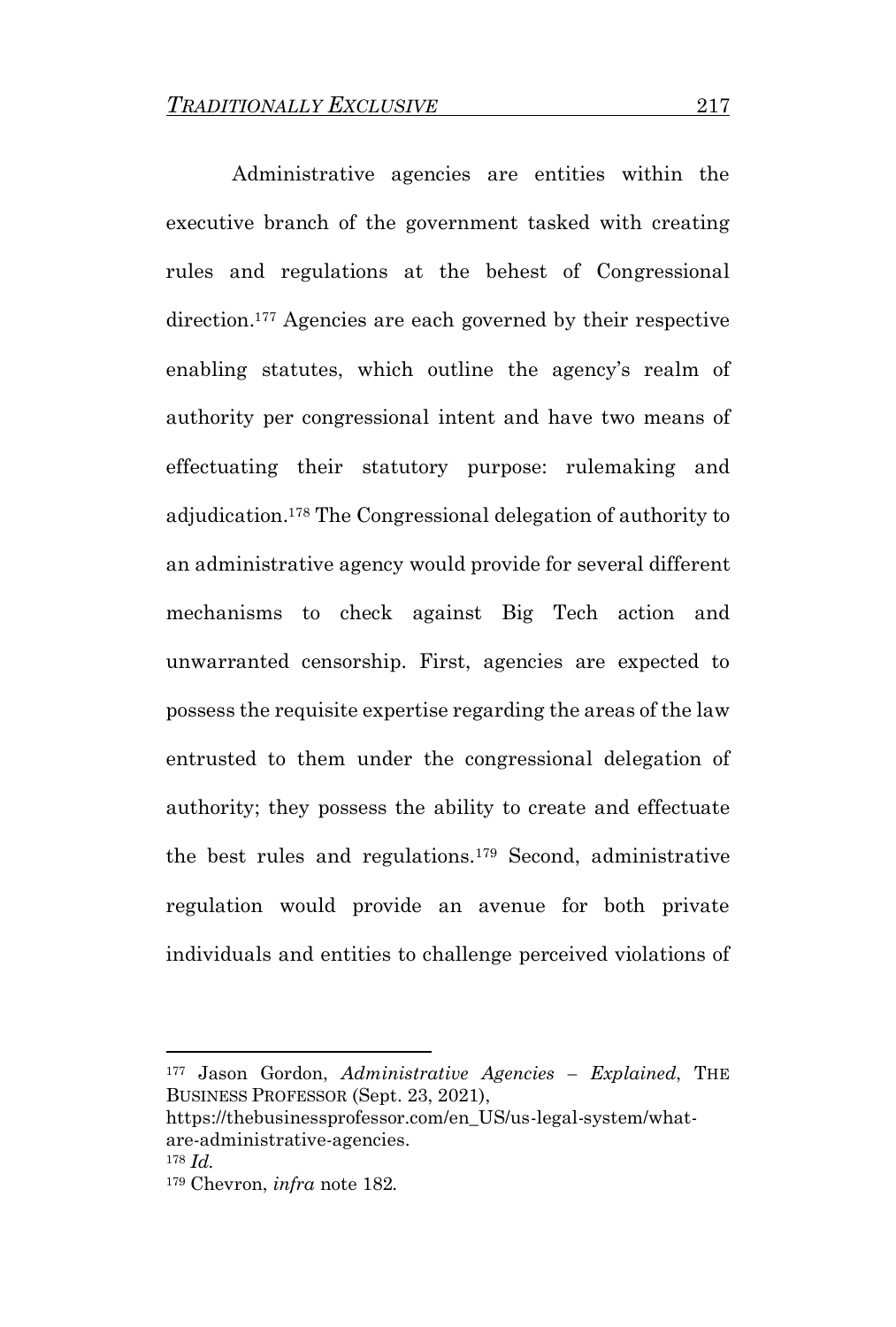any rules the agency promulgates. Third, the agency would possess the innate authority to commence adjudicatory action against and sanction Big Tech companies that fail to comply with regulation.

Administrative agencies are generally recognized as experts in their respective fields, a fact exemplified by the high level of judicial deference given to them by courts.<sup>180</sup> Indeed, the Court's general philosophy when reviewing cases arising out of administrative rulemaking or adjudication tends to be a high level of deference predicated solely upon this expertise.<sup>181</sup> The result is the Court's recognition that "[j]udges are not experts in the field"<sup>182</sup> and that Congress delegates authority to administrative agencies "thinking that those with great expertise and charged with responsibility for administering the provision would be in a better position to do so [than the courts]."<sup>183</sup> This framework has created a series of entities within the federal

<sup>181</sup> Jason Metha, *The Development of Federal Professional Responsibility Rules: The Effect of Institutional Choice on Rule Outcomes*, 6 CARDOZO PUB. L. POL'Y & ETHICS J. 57, 86 (2007). <sup>182</sup> Chevron, U.S.A., Inc. v. NRDC, Inc, 467 U.S. 837, 865 (1984). <sup>183</sup> *Id.*

<sup>180</sup> Citizens to Preserve Overton Park, Inc. v. Volpe, 401 U.S. 402, 415 (1971) ("The APA accords the agency a presumption that it has acted in accordance with the law.").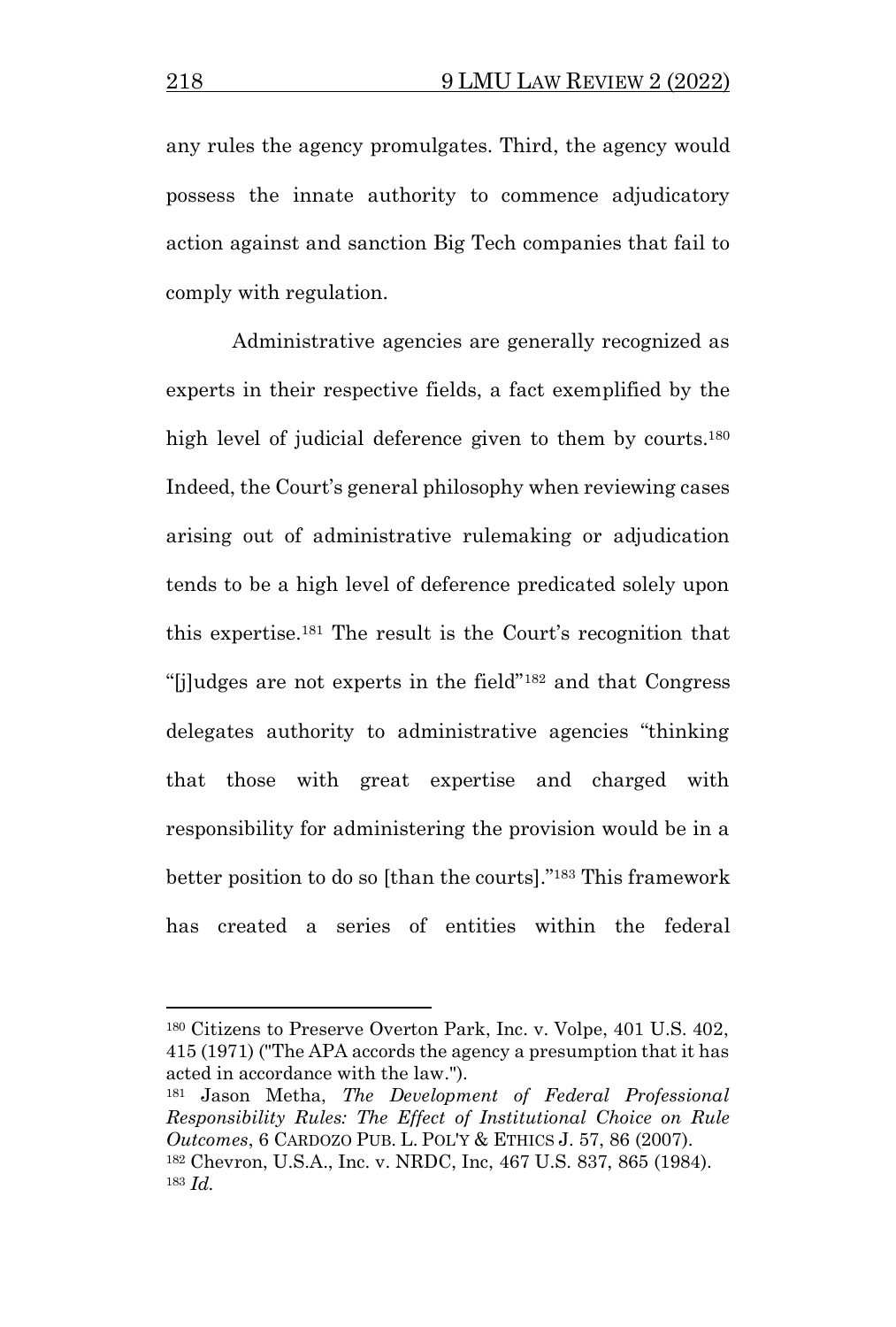government's executive branch that can create and enforce regulatory rules within specific realms of authority.<sup>184</sup>

The procedures and requirements for both rulemakings, the administrative equivalent of legislative action, and adjudication, the administrative equivalent of judicial procedures, are governed by the Administrate Procedures Act ("APA").<sup>185</sup> Additionally, the APA also creates and prescribes the standards for judicial review of agency action.<sup>186</sup> The rulemaking function of administrative agencies is a quasi-legislative function and the means by which agencies administer rules.<sup>187</sup> According to the APA, rulemaking procedures can be formal or informal. <sup>188</sup> Formal rulemaking is a trial-like procedure governed by Sections 556<sup>189</sup> and 557<sup>190</sup> of the APA and is rarely used. However, it is arguably the best means of satisfying Due Process

<sup>184</sup> *Id.*

<sup>185</sup> Administrative Procedures Act, 5 U.S.C. § 550 et seq. (1946).

<sup>186</sup> 5 U.S.C.S. § 556 (LEXIS through Pub. L. No. 117-80).

<sup>187</sup> Chevron, supra note 182, at 843.

<sup>188</sup> Administrative Procedures Act, 5 U.S.C. § 550 et seq. (1946); *see also,* Int'l Council of Shopping Ctrs. v. Oregon Env't Quality Comm'n, 556 P2d 138, 140 (Or. Ct. App. 1976) ("[T]he federal Administrative Procedures Act provides for two types of agency rulemaking.).

<sup>189</sup> 5 U.S.C.S. § 556 (LEXIS through Pub. L. No. 117-80).

<sup>190</sup> 5 U.S.C.S. § 557 (LEXIS through Pub. L. No. 117-80).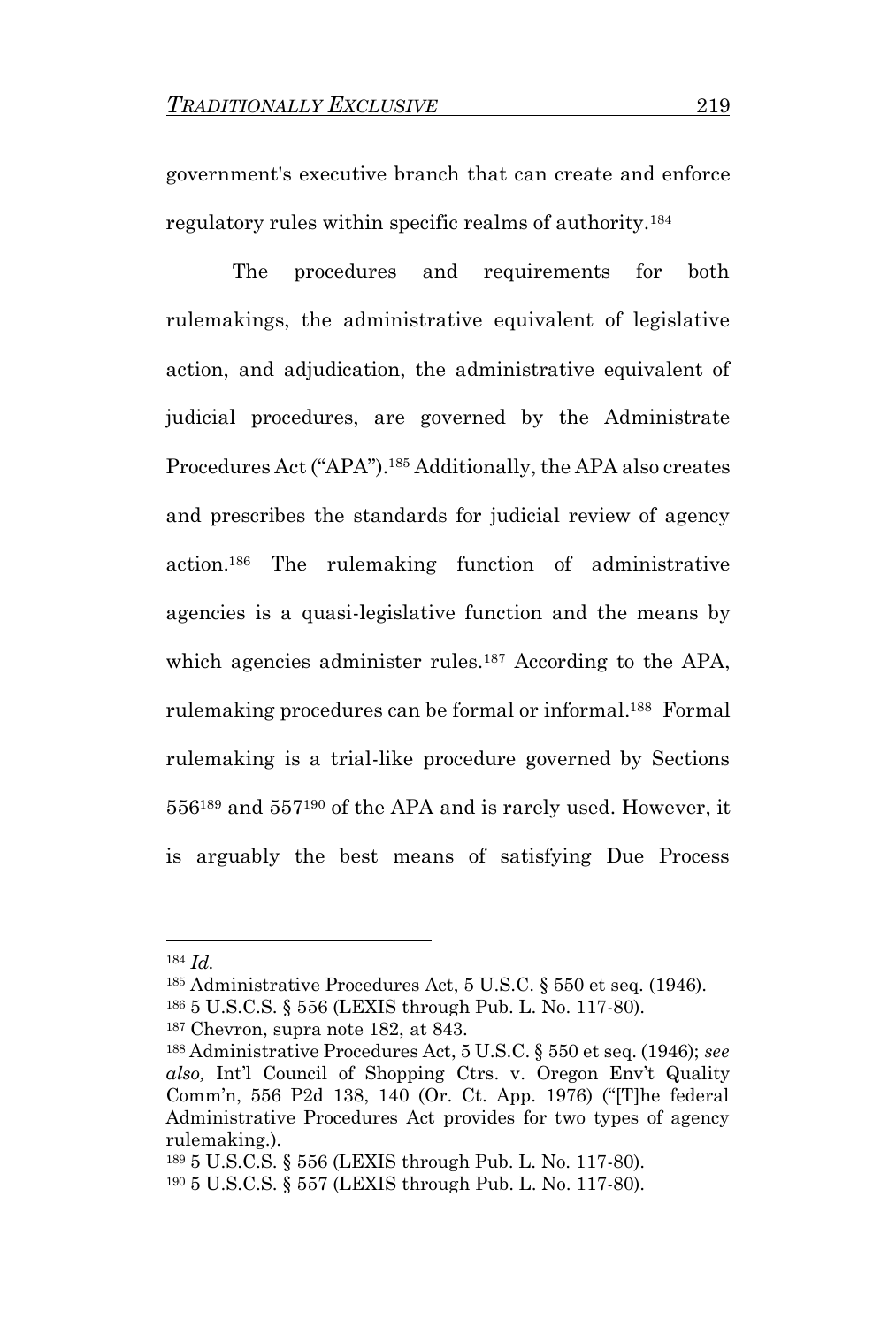concerns and creating the fairest, most accurate, representative, and (arguably) effective rules. Informal rulemaking, also known as Notice and Comment rulemaking, is governed by Section 553 of the APA and is by far the more common of the two.<sup>191</sup>

Notice and Comment procedures are designed "to facilitate the informed and reasoned decision making of governmental agencies"<sup>192</sup> and "reflect Congress's 'judgment that informed administrative decision making require[s] that agency decisions be made only after affording interested persons an opportunity to communicate their views to the agency."<sup>193</sup> Indeed, the notice and comment procedures are thought to "assure the legitimacy of administrative norms,"<sup>194</sup> and one of its fundamental benefits is to increase and allow for "public participation and fairness [from and] to affected parties[.]" <sup>195</sup> As a result, the informal rulemaking

<sup>191</sup> Int'l Council of Shopping Ctrs., *supra,* note 188, at 140 ("The more common type [of rulemaking] is called "informal" or "noticeand-comment" rulemaking [whereas] [t]he other federal rulemaking procedure is called "formal" rulemaking."

<sup>192</sup> Comm. for Fairness v. Kemp, 791 F. Supp. 888, 896 (D.D.C. 1992).

<sup>193</sup> Air Transp. Ass'n v. Department of Transp. 900 F.2d 369, 375 (D.C. Cir. 1990) (quoting Chrysler Corp. v. Brown, 441 U.S. 281, 316, (1979)).

<sup>194</sup> *Id*.

<sup>195</sup> Am. Hosp. Asso. v. Bowen, 834 F.2d 1037, 1044 (D.C. Cir. 1987).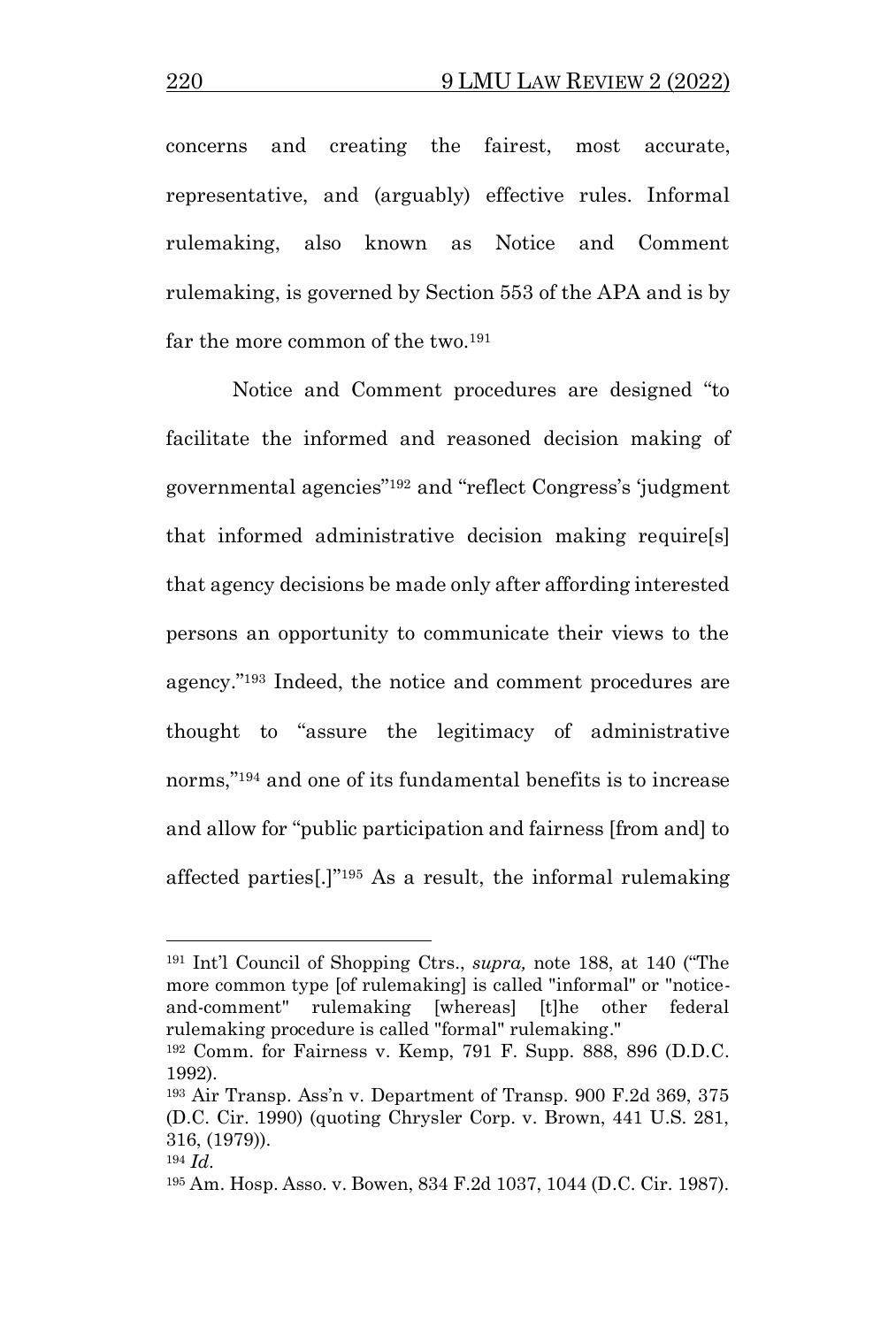process is perhaps one of the best ways to gather views for all interested parties and form the fairest and most appropriate rules.

Under notice and comment rulemaking, an agency will provide notice of any proposed rule or proposed changes to a rule to the public via publication in the Federal Register and then receive comments from interested persons for a set period of time.<sup>196</sup> The initial publication in the Federal Register almost always explains what the agency is trying to accomplish with the proposed rulemaking, what prompted the rulemaking, the various contents and provisions of the proposed rule, reference to the legal authority under which the rule is promulgated, <sup>197</sup> and any other information that might be deemed pertinent by the agency. Interested parties are then permitted to comment on the pending rules, affording them the opportunity to participate in the process by bringing potentially problematic concerns to the agency's attention and lobbying for beneficial changes.<sup>198</sup>

<sup>196</sup> 5 U.S.C.S. § 553(b) (LEXIS through Pub. L. No. 117-80).

<sup>197</sup> 5 U.S.C.S. § 553(b)(2) (LEXIS through Pub. L. No. 117-80).

<sup>198</sup> *Contacting Elected Officials: Comment on Pending Regulations,* BERKLEY LIBRARY,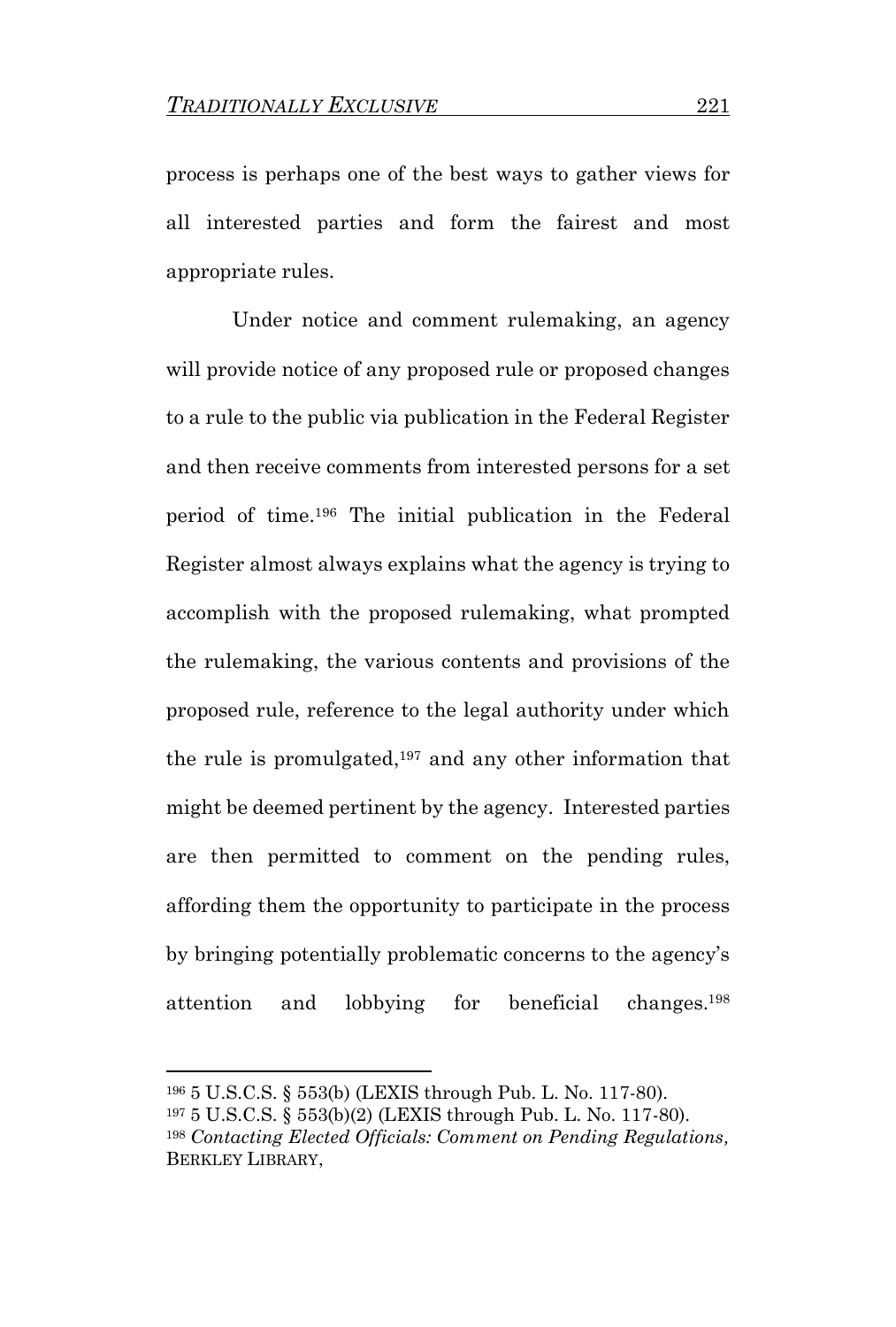Additionally, the notice and comment period provides a level of transparency that may not be available in other forms of rulemaking.<sup>199</sup> Finally, this period has the effect of reducing antagonization to the final rule from governed entities, 200 making the rule easier to enforce, and decreasing the cost of enforcement after the rule goes into effect.<sup>201</sup>

Adjudication under the APA is the agency process for issuing an order and is roughly an issuance of final agency action in any other matter except rulemaking.<sup>202</sup> Adjudication is the administrative equivalent for judicial action, and as such, is typically directed toward a single or select few individuals and predicated upon facts unique to only those individuals. Like rulemaking, the APA states that adjudication procedures can be either formal or informal,

[https://perma.cc/FP83-BDNW].

https://guides.lib.berkeley.edu/ContactingOfficials/regs (last visited Jan. 28, 2022).

<sup>199</sup> Stephen M. Johnson; *#BetterRules: The Appropriate Use of Social Media in Rulemaking,* 44 FLA. ST. U. L. REV. 1379, 1385 (2017); Michael Herz, *Using Social Media in Rulemaking: Possibilities and Barriers*, 1, 6 (Nov. 21, 2013)

<sup>200</sup> *Id.*; *See also* Herz, *supra* note 199, at 6.

<sup>201</sup> *Id.*; *See also* Herz, *supra* note 199, at 6.

<sup>202</sup> 5 U.S.C.S. § 551(6) (LEXIS through Pub. L. No. 117-80) ("'order' means the whole or a part of a final disposition, whether affirmative, negative, injunctive, or declaratory in form, of an agency in a matter other than rule making but including licensing").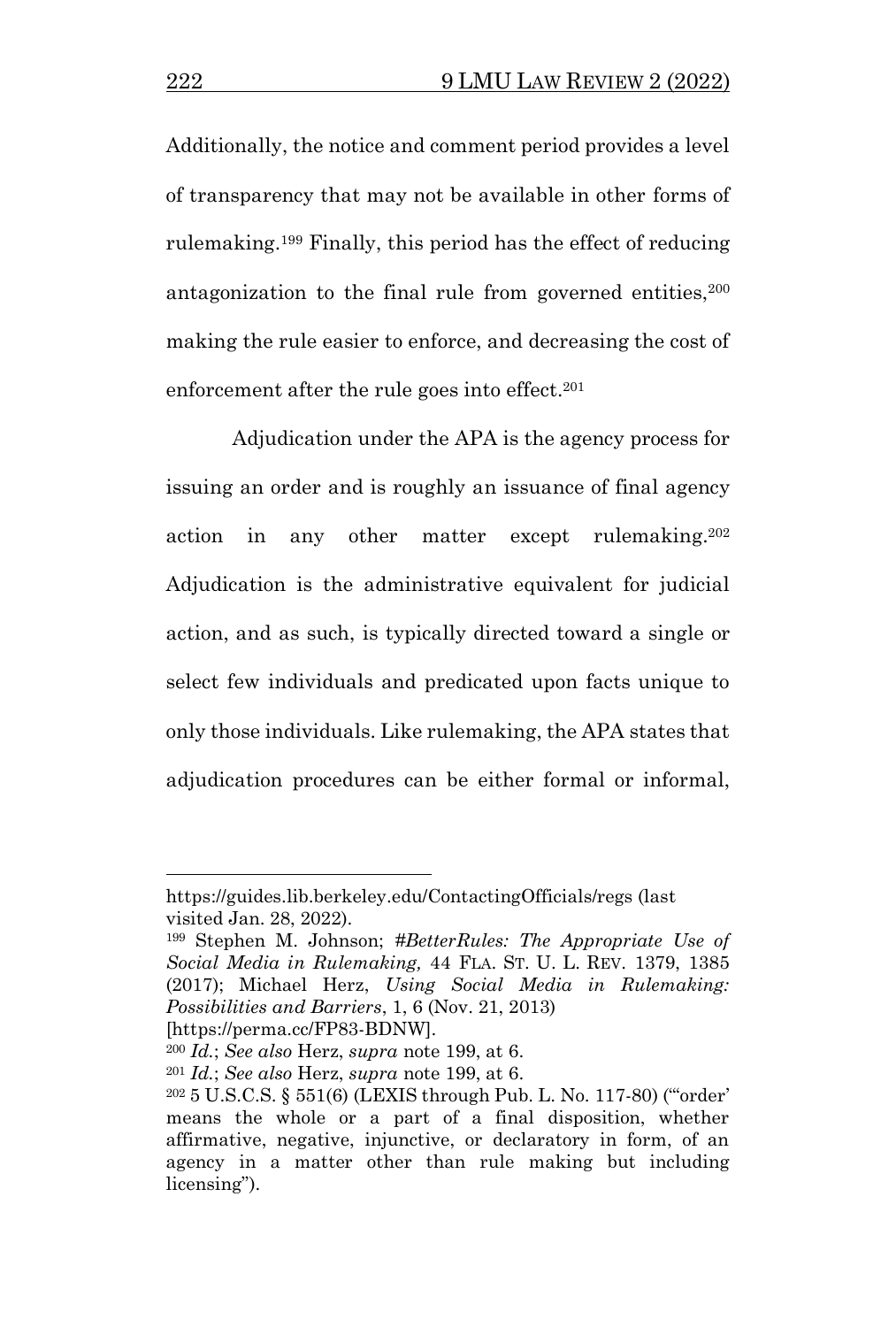although the latter is once again the more common of the two. Because adjudication is fundamentally a quasi-judicial enforcement action often initiated by the agency, the agency retains wide latitude and discretion in whom it chooses to prosecute. This ability gives the agency the power to tackle the worst offenders and choose the specific facts and circumstances on a case-by-case basis to broadcast its decision to enforce the rules to other potential offenders. Although this prevents enforcement on a widespread level since the terms of the adjudication only apply to the specific parties, it provides a strong signal to others in the respective industry and functions as a form of constructive notice as to what will be tolerated and what will not. Even the mere threat of adjudication or enforcement can have a coercive effect.

### B. THE FAIRNESS DOCTRINE

### 1. BRIEF HISTORY AND OVERVIEW

Almost all forms of media, both broadcasts and print, are protected within the boundaries of the First Amendment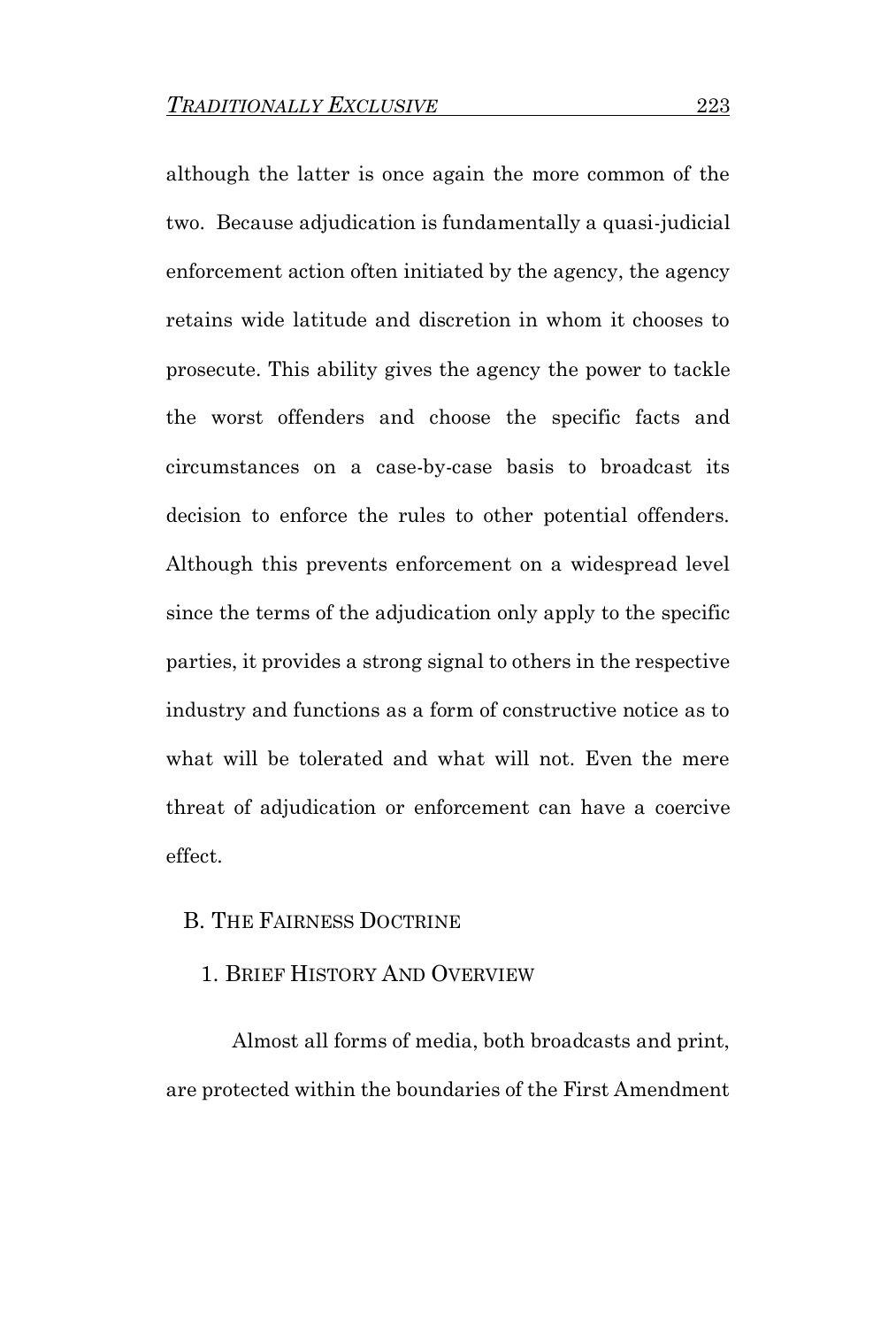by its free speech guarantees.<sup>203</sup> Broadcasts in particular have been the subject of extensive government regulation for almost an entire century.<sup>204</sup> As early as the 1920s, the United States Supreme Court recognized that "[w]ithout government control, the medium [of radio] would be of little use because of the cacophony of competing voices, none of which could be clearly and predictably heard."<sup>205</sup> The result was the creation of the Federal Communications Commission ("FCC") in 1934,<sup>206</sup> which gained the ability to regulate radio broadcasting in the public interest.<sup>207</sup> The public interest was "[v]ery shortly thereafter [interpreted to require] ample play for the free and fair competition of opposing views" and applied "to all discussions of issues of importance to the public."<sup>208</sup> Thus, at their core, both the

<sup>203</sup> *See* Red Lion Broad. Co. Inc. v. FCC, 395 U.S. 367 (1969).

<sup>204</sup> United Mine Workers of Am. Int'l Union v. Parsons, 172 W. Va. 386, 396 (W. Va. 1983) (citing United States v. Paramount Pictures, Inc., 334 U.S. 131, 166 (1948)).

<sup>205</sup> Red Lion Broad. Co. Inc. *supra* note 203, at 376.

<sup>206</sup> Federal Communications Act of 1934, Pub. L. No 73-416, 48 Stat. 1064 (1934) (codified at 47 U.S.C. § 151-757).

<sup>207</sup> Nat'l Broad. Co. v. United States, 319 U.S. 190, 216 (1943) ("The touchstone provided by Congress was the public interest, convenience, or necessity, a criterion which is as concrete as the complicated factors for judgment in such a field of delegated authority permit (quoting Federal Commc'n Comm'n v. Pottsville Broad. Co., 309 U.S. 134, 138 (1940))).

<sup>208</sup> Red Lion Broad. Co., *supra* note 203, at 377 (internal citations omitted).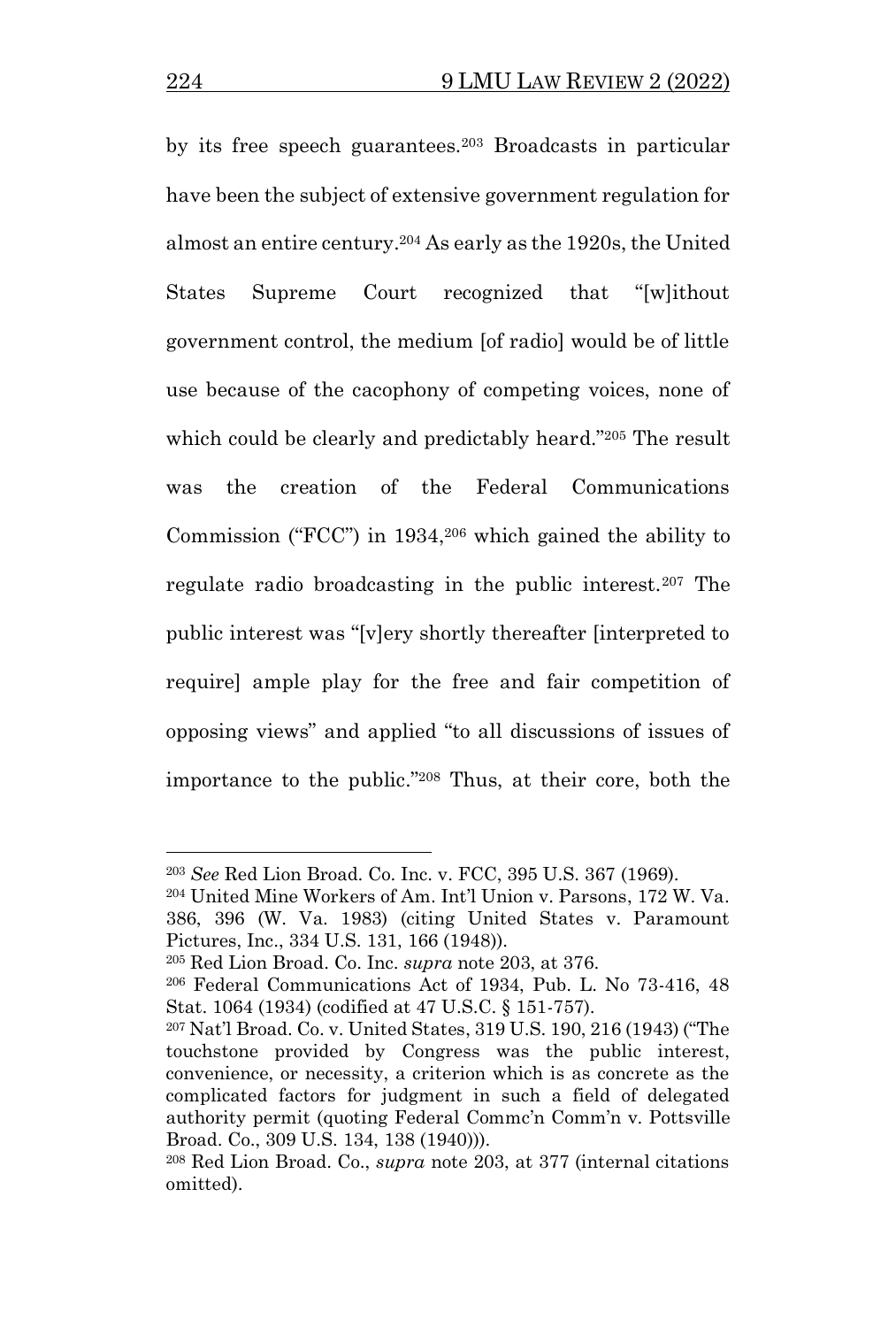FCC and its predecessor, the Federal Radio Commission, shared the same goal of achieving fairness.

The fairness doctrine arose out of this public interest and its fundamental purpose was predicated upon the public's fundamental right to be informed.<sup>209</sup> As a result, the effect of the fairness doctrine was to impose two requirements on broadcast coverages regarding any topic concerning public importance.<sup>210</sup> First, the broadcaster was required to give an issue of public concern adequate coverage, and second, it must accurately reflect different points of view.<sup>211</sup> Both prongs of this requirement reflected the precept that the public interest has a right to the free flow of information and access to opposing points of view.<sup>212</sup>

One of the key facets of the fairness doctrine was the enforcement of how broadcasting networks applied it.<sup>213</sup> After *Red Lion*, there was a "constitutional obligation to provide an opportunity for the presentation of contrasting

<sup>209</sup> United Mine Workers of Am. Int'l Union, *supra* note 204, at 397. <sup>210</sup> *Id.*

<sup>211</sup> Red Lion Broad. Co., *supra* note 203, at 377.

<sup>212</sup> *Id.*

<sup>213</sup> United Mine Workers of Am. Int'l Union, supra note 204, at 402.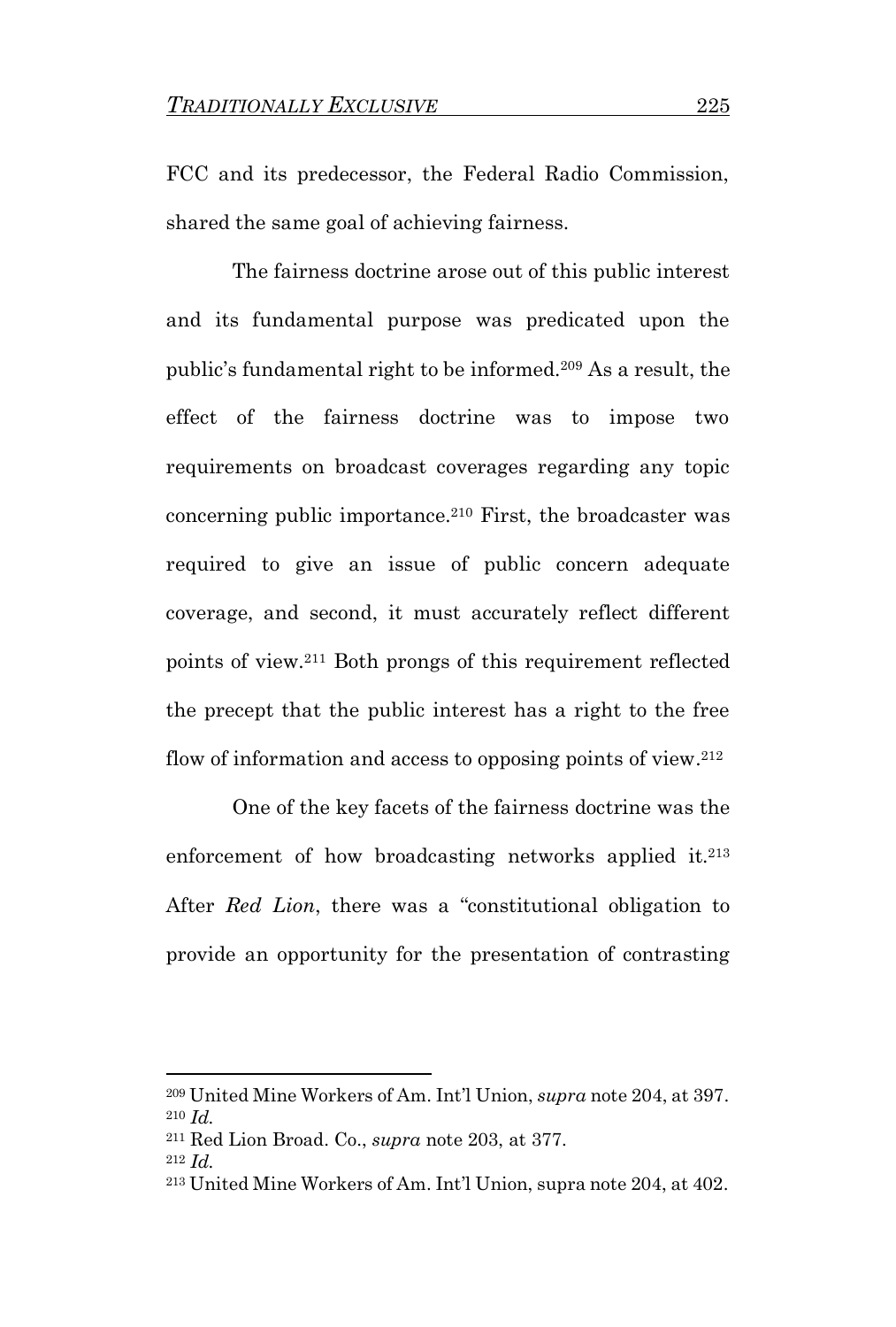views on the controversial issues of public importance," 214 which was triggered whenever only a single side of any controversial public issue was presented.<sup>215</sup> Important as well is that "while no particular individual has a guaranteed right of access to the broadcast microphone for his own selfexpression, the public as a whole does retain its paramount right to receive suitable access to social, political, esthetic, moral, and other ideas and experiences."<sup>216</sup>

Thus, networks were given "considerable discretion in selecting the manner of coverage, the appropriate spokesman, and the techniques of production and presentation."<sup>217</sup> Invariably, this wide range of discretion meant that there was an ever-evolving and ever-changing methodology being applied by networks and press entities in order to meet the requirements imposed by the fairness doctrine. Moreover, there was no set formula proscribed for broadcasts to follow in order to ensure fairness, which created a grey area of uncertainty for broadcast companies. While they were able to develop remedies to comply with the

<sup>214</sup> *Id.*

<sup>215</sup> *See* Green v. FCC, 447 F.2d 323 (D.C. Cir. 1971).

<sup>216</sup> United Mine Workers, *supra* note 213, at 402 (internal citations omitted).

<sup>217</sup> 48 F.C.C.2d 1, 16 (June 27, 1974).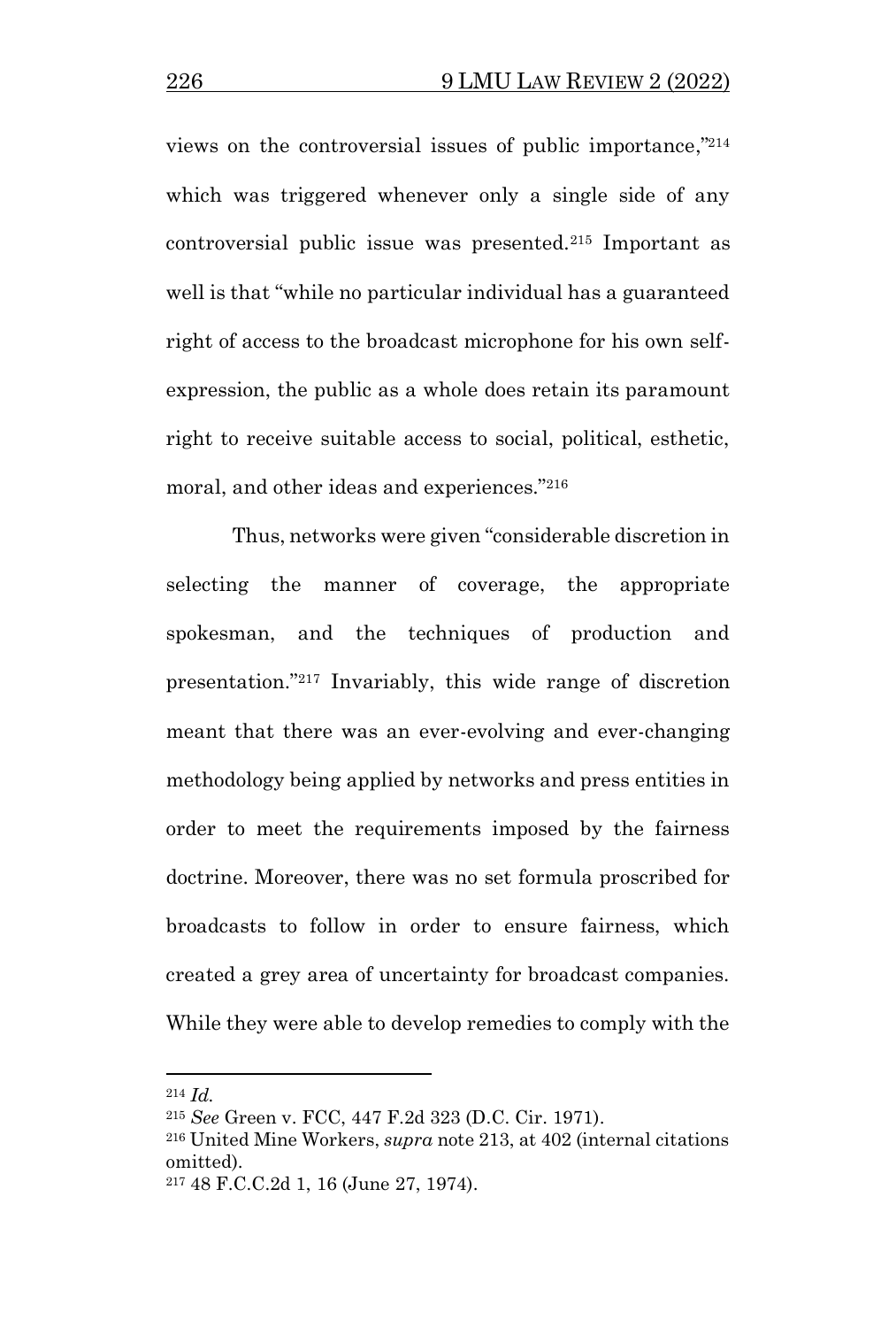doctrine's requirements on a case-by-case basis, this also meant that they might not always be certain of compliance with the rule. As a result, the courts tended to look at whether broadcast entities had to make "a diligent, goodfaith effort to communicate to [proponents of an opposing view their] willingness to present their views."<sup>218</sup> And in doing so, the entity was required to provide a sufficient amount of time to the alternative point of view such that it presented a "reasonably balanced presentation."<sup>219</sup>

### 2. PAST CRITICISMS

The second prong of the fairness doctrine fairly received criticism that it stifled speech and abridged an individual's First Amendment rights rather than empowered them.<sup>220</sup> At its basis, the doctrine was essentially a requirement imposed by the government, which mandated that a broadcaster or network convey speech that did not endorse and which it may have believed contained potentially dangerous

<sup>218</sup> *Id.* at 14.

<sup>219</sup> United Mine Workers, *supra* note 204, at 403 (internal citations omitted).

<sup>220</sup> R. Trevor Hale & James C. Phillips, *Article: The Fairness Doctrine in Light of Hostile Media Perception*, 19 COMMLAW CONSPECTUS 395, 400-05 (2011).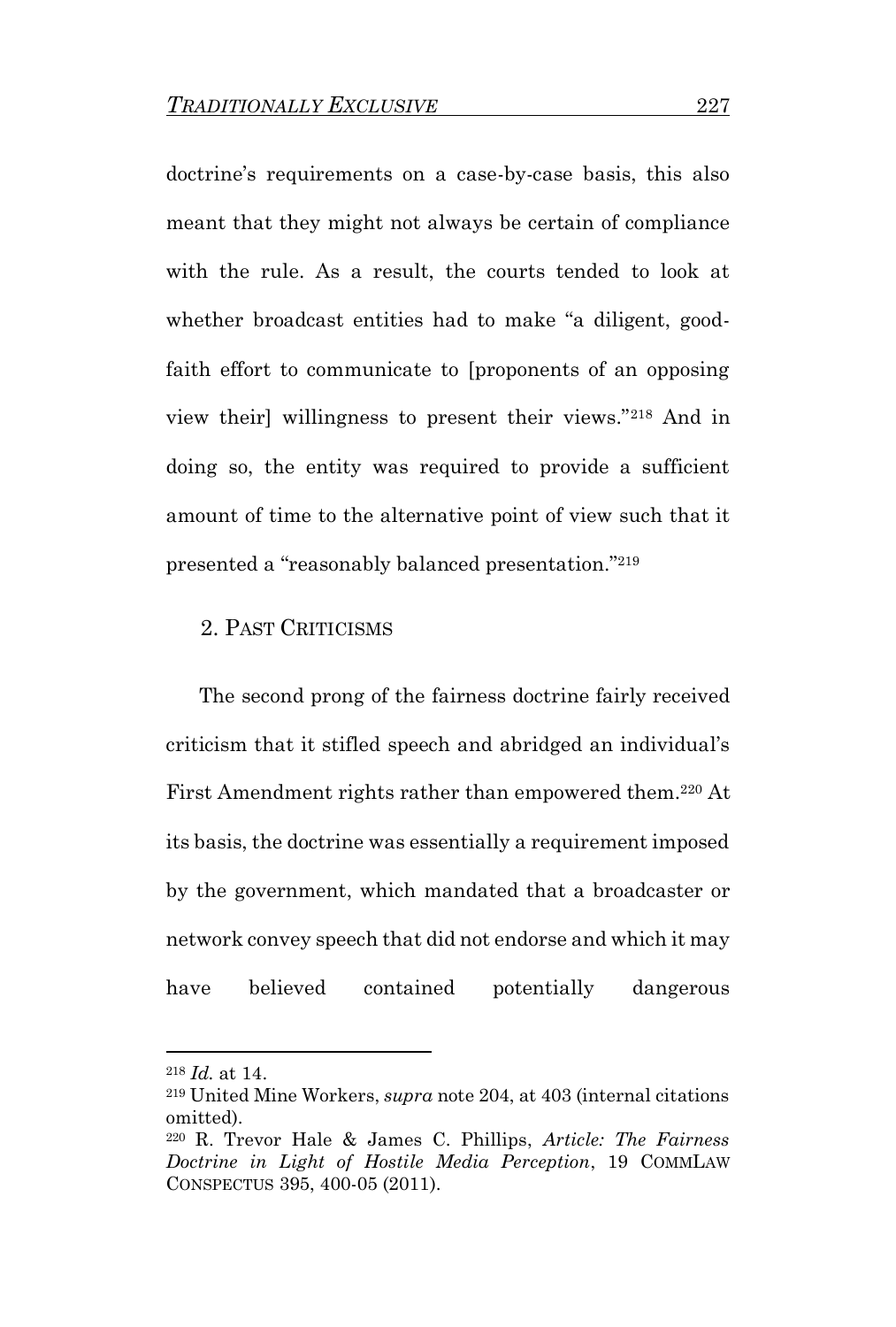consequences.<sup>221</sup> Rather than risk violating the law and facing judicial consequences, the recourse for many entities may have been simply that broadcasters and news sources chose to forgo reporting on specific issues and "avoid controversy"<sup>222</sup> rather than risk the fines associated with inadequate coverage.<sup>223</sup> When this happens, the consequence then is that "political and electoral coverage would be blunted or reduced."<sup>224</sup> Obviously, such a result would run contrary to the doctrine's purpose to keep the public informed.

In addition, the origins of the doctrine trace back to the 1920s when radio was viewed as a form of entertainment and not necessarily a part of the press or news-media world.<sup>225</sup> In that era, access to the spectrum capable of hosting electromagnetic airwaves was viewed as a limited

<sup>221</sup> *Id.*

<sup>222</sup> Miami Herald Pub. Co., Div. of Knight Newspapers, Inc. v. Tornillo, 418 U.S. 241, 257 (1974) (discussing the effects of a Florida statute which statute that granted a political candidate a right to equal space to answer criticism and attacks on his record by a newspaper and which also made it a misdemeanor for the newspaper to fail to comply).

<sup>223</sup> *Id.*

<sup>224</sup> *Id.*

<sup>225</sup> Hale & Phillips, *supra* note 221, at 406.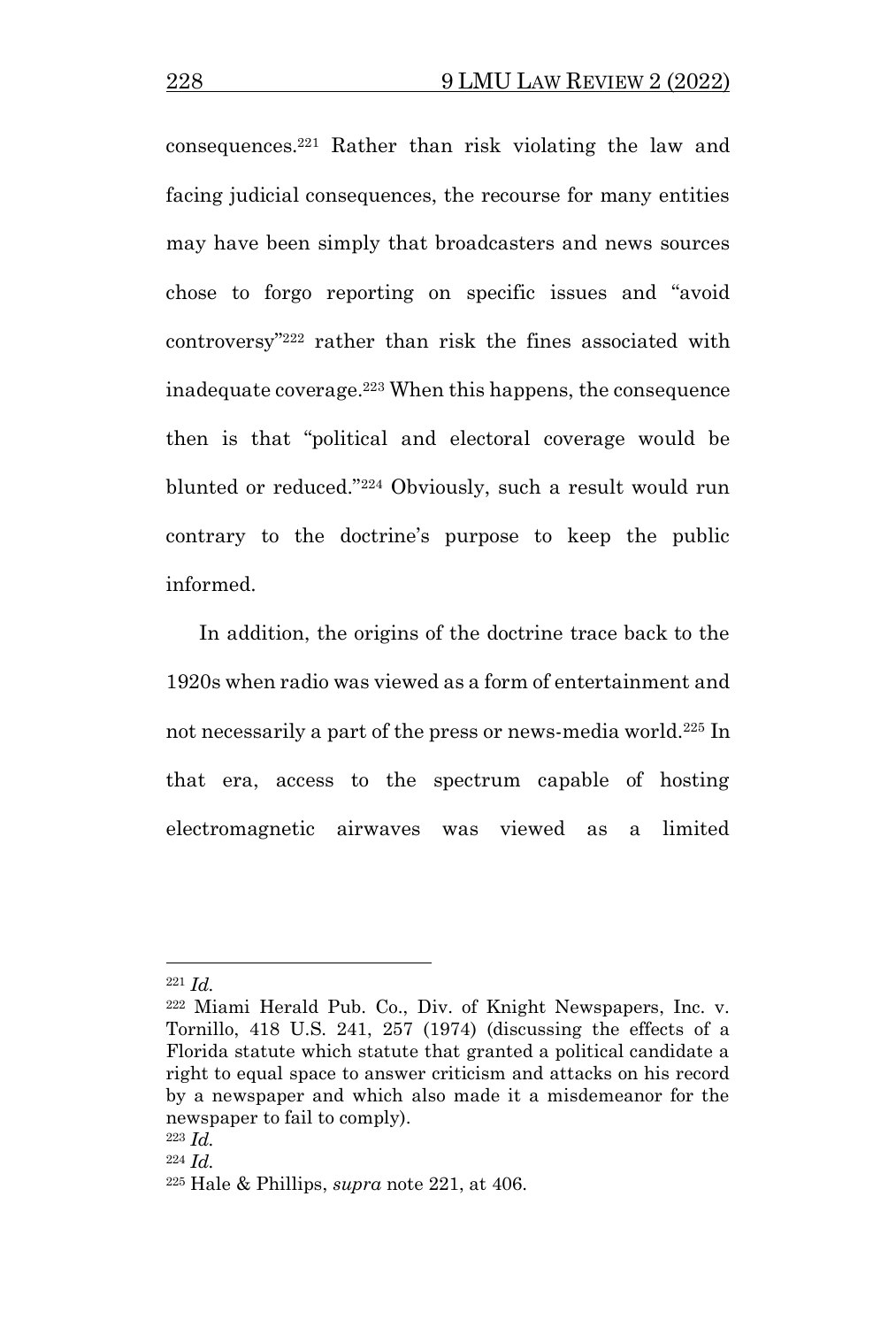commodity requiring regulation.<sup>226</sup> Indeed, this "scarcity argument" was alive and well in the late 1960s when the Court recognized the fairness doctrine as constitutionally valid in *Red Lion Broadcasting Co*. 227

#### 3. REMEDY

Congressional delegation placing the responsibility for crafting the rules and regulations within the hands of an administrative agency would constitute a crucial first step toward solving the issue of Big Tech companies abridging individuals' fundamental liberties. An agency is in the best position to craft the rules necessary to effectively govern the digital world due to its expertise and ability to gather pertinent information through notice and comment rulemaking. Further, an agency's ability to adjudicate claims against the giants would serve as an enforcement mechanism capable of enforcing its rules. Private individuals or entities would be able to seek rulemaking, and it would

<sup>226</sup> *Id.*; *See* Red Lion Broad, Co. *supra* note 178, at 390 ("Because of the scarcity of radio frequencies, the Government is permitted to put restraints on licensees in favor of others whose views should be expressed on this unique medium."). <sup>227</sup> *Id.*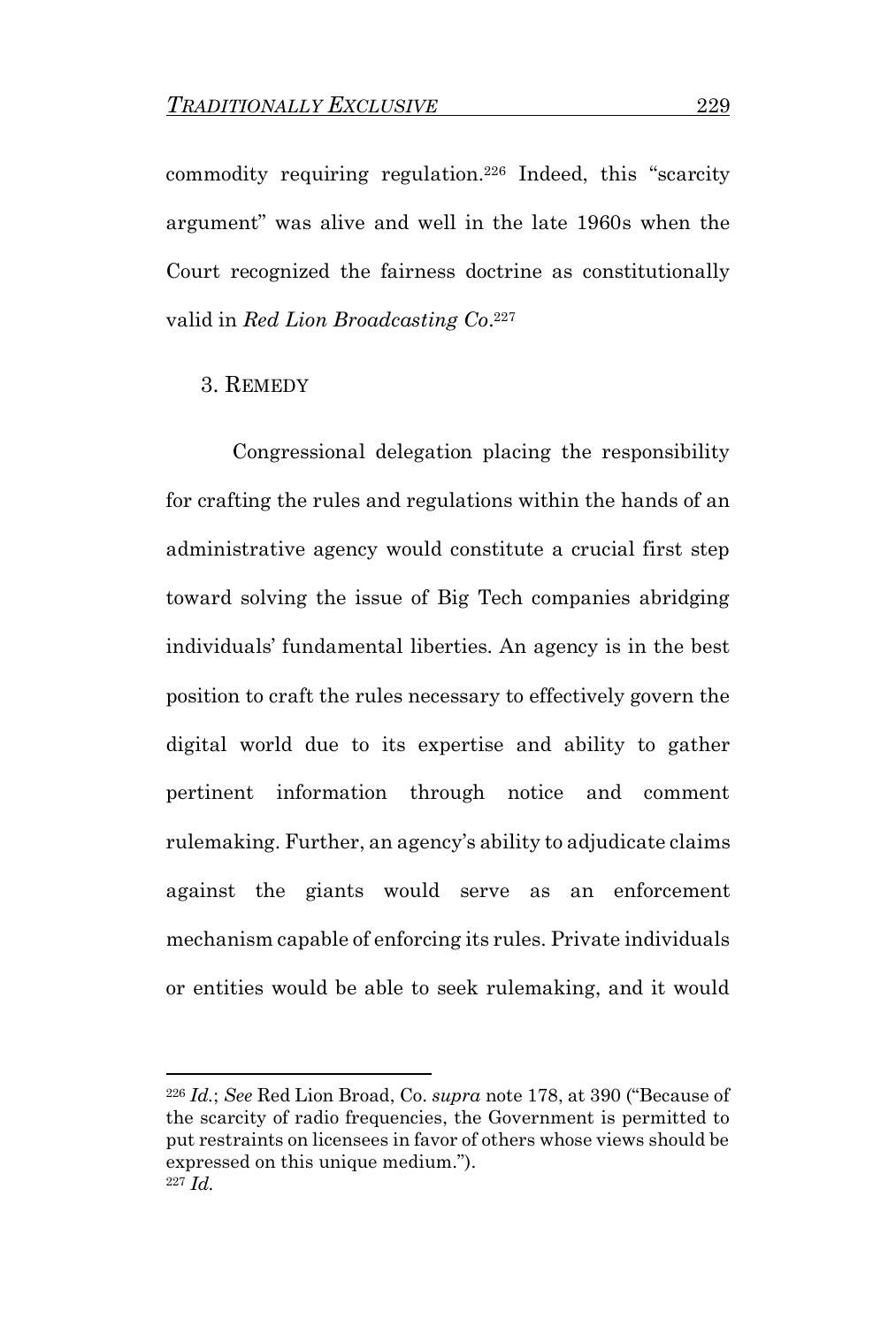provide an avenue through which individuals could file grievances when they feel their rights have been violated.

The FCC, for example, was able to exercise some level of regulatory authority over the Internet (especially over Internet Service Providers ("ISPs")) until 2010 when the D.C. Circuit Court of Appeals ruled that it was unable to exercise ancillary jurisdiction over ISPs.<sup>228</sup> In its mandate, the Communications Act of 1934 grants broad authority to the FCC to regulate "interstate and foreign commerce in communication by wire and radio so as to make available . . . to all the people of the United States a rapid, efficient, Nation-wide, and worldwide wire and radio communication service with adequate facilities at reasonable charges."<sup>229</sup> The FCC has generally recognized this to be a wide grant of authority, and the courts have supposed the contention, although it is not limitless. Over the past century, the FCC has grown beyond "the dissemination of radio

<sup>228</sup> Comcast Corp. v. FCC, 600 F.3d 642 (D.C.C. April 6, 2010) (Holding that the FCC could not regulate Internet Service Providers under Title II powers granted to it by the enabling act because the FCC classified Internet Service Providers as information services governed by Title 1 of the Communications Act of 1934 and not common carriers as governed by Title II of the  $Act.$ ).

<sup>229</sup> 47 U.S.C. § 151 (1996).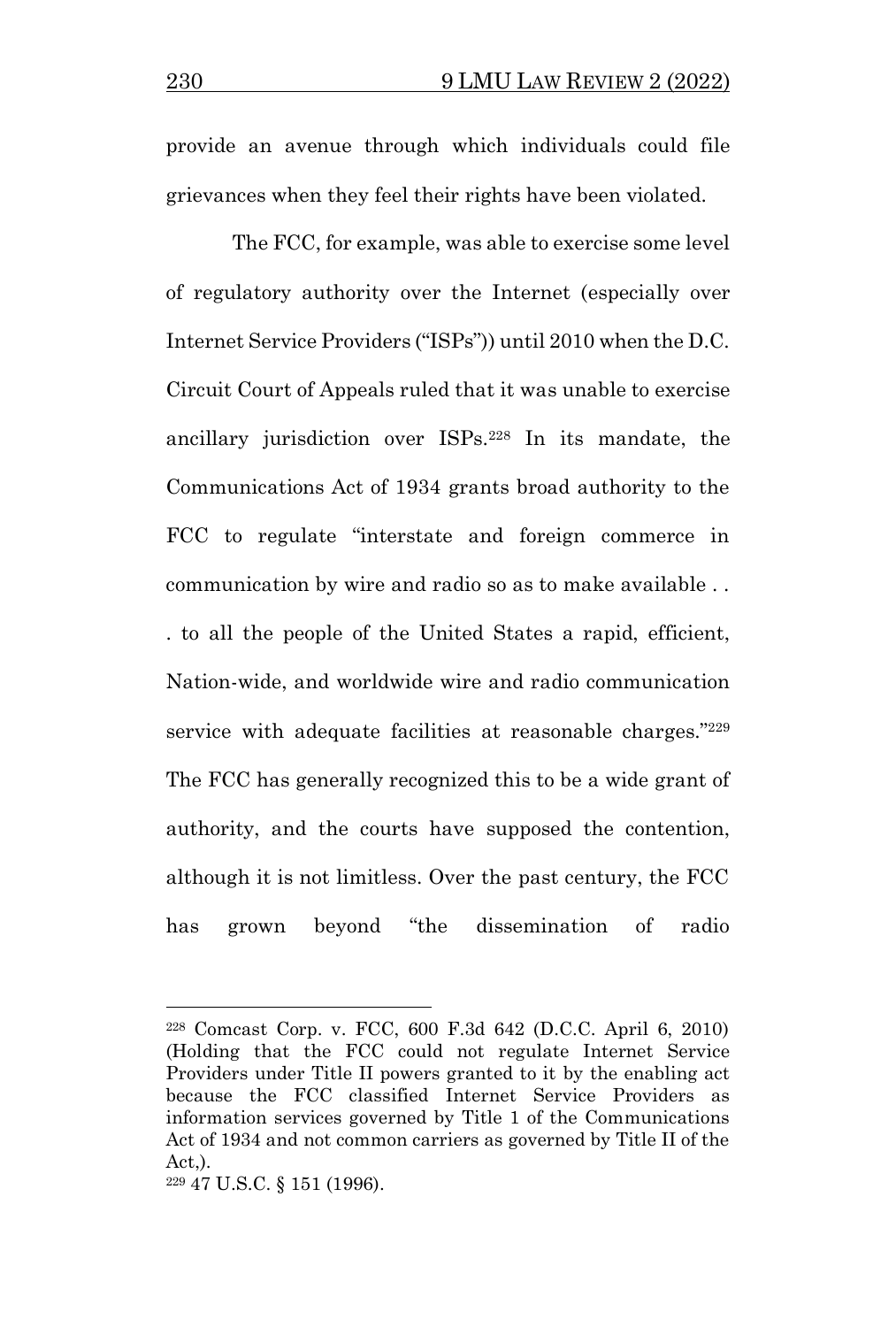communications intended to be received by the public, directly or by the intermediary of relay stations,"<sup>230</sup> and the now-expanded definition also includes a wide variety of broadcast stations, including television, satellite, wire, and cable.<sup>231</sup>

Although a blanket rule constituting an application of First Amendment freedoms to social media platforms would be a massive first step in the right direction, a revival and adaptation of the fairness doctrine would better serve the goal of protecting speech on digital platforms. Although almost all forms of speech are protected to varying degrees, the primary interest in today's age is the unwarranted suppression of speech the media giants do not agree with particularly speech revolving around political ideologies. The fairness doctrine, at its core, is specifically designed to protect these types of speech by guaranteeing equal treatment to opposing points of view so long as it is within the public interest. While the concept of what constitutes the

<sup>230</sup> 47 U.S.C. § 153(7) (2010).

<sup>231</sup> *What We Do*, FCC, https://www.fcc.gov/about-fcc/what-wedo#:~:text=The%20Federal%20Communications%20Commission %20regulates,of%20Columbia%20and%20U.S.%20territories (last visited July 31, 2021).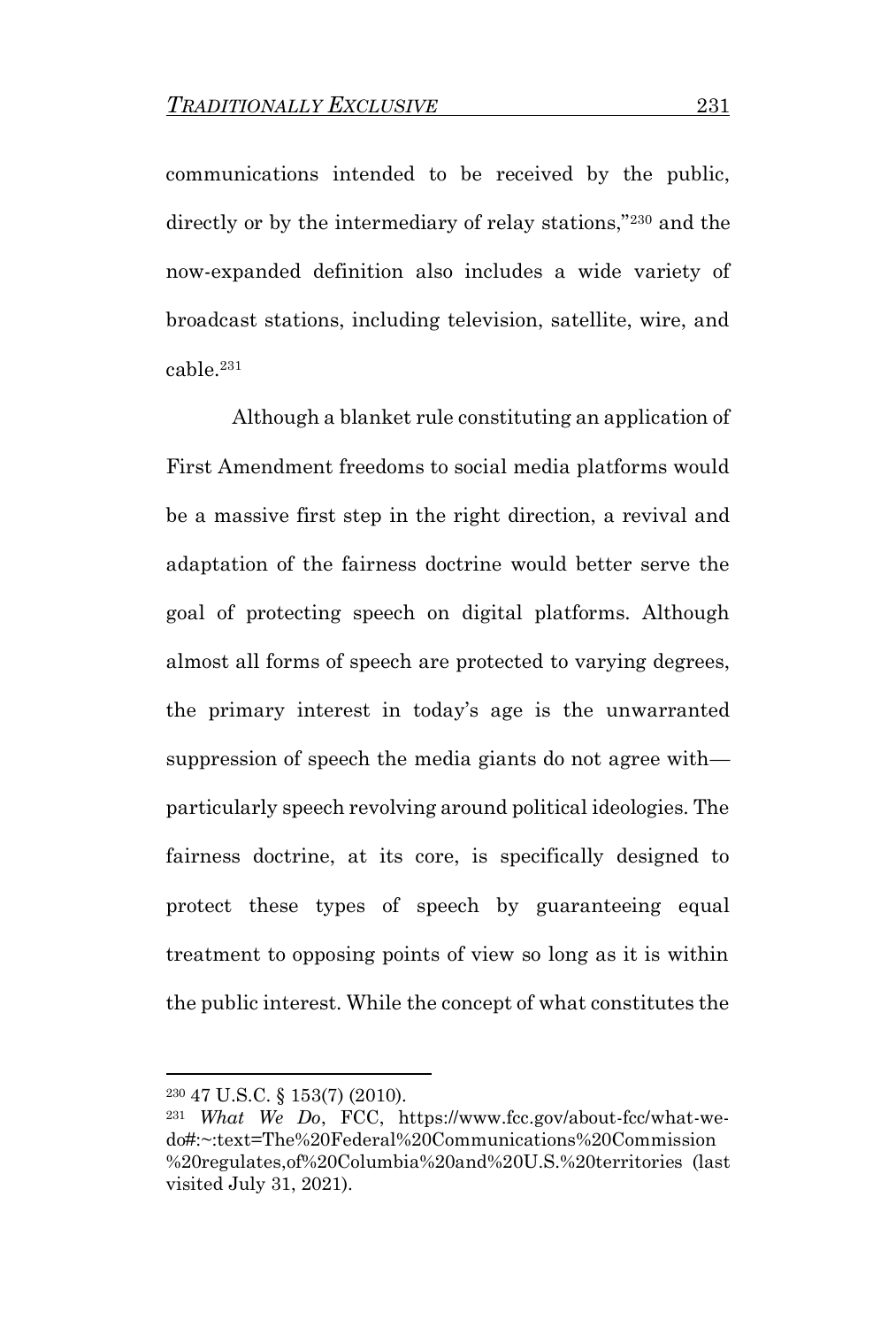public interest is debatable, it is undeniable that didactically opposed, liberal and conservative ideologies seeking to foster discussion and disseminate information and political beliefs would fall within this realm.

Past criticisms of the fairness doctrine carry substantial weight, yet their application to the digital arena arguably lessons such concerns that were derived from an era relegated to radio and visual broadcast. Rather than encouraging a broadcaster or news reporter to seek out a speaker from an opposing point of view and affording them equal airtime on what may be a limited broadcast, Big Tech would merely be required to allow opposing messages to exist within the same space. Under a modern application of the fairness doctrine, the company would simply be prohibited from actively seeking to censor one type of speech while allowing another to proliferate or actively promoting one while simply permitting another to exist behind a digital dead zone.

In a digital, algorithm-driven world, a modern application of the fairness doctrine would also mean that companies could not use algorithms to achieve the same effect. Google, for example, would not be permitted to use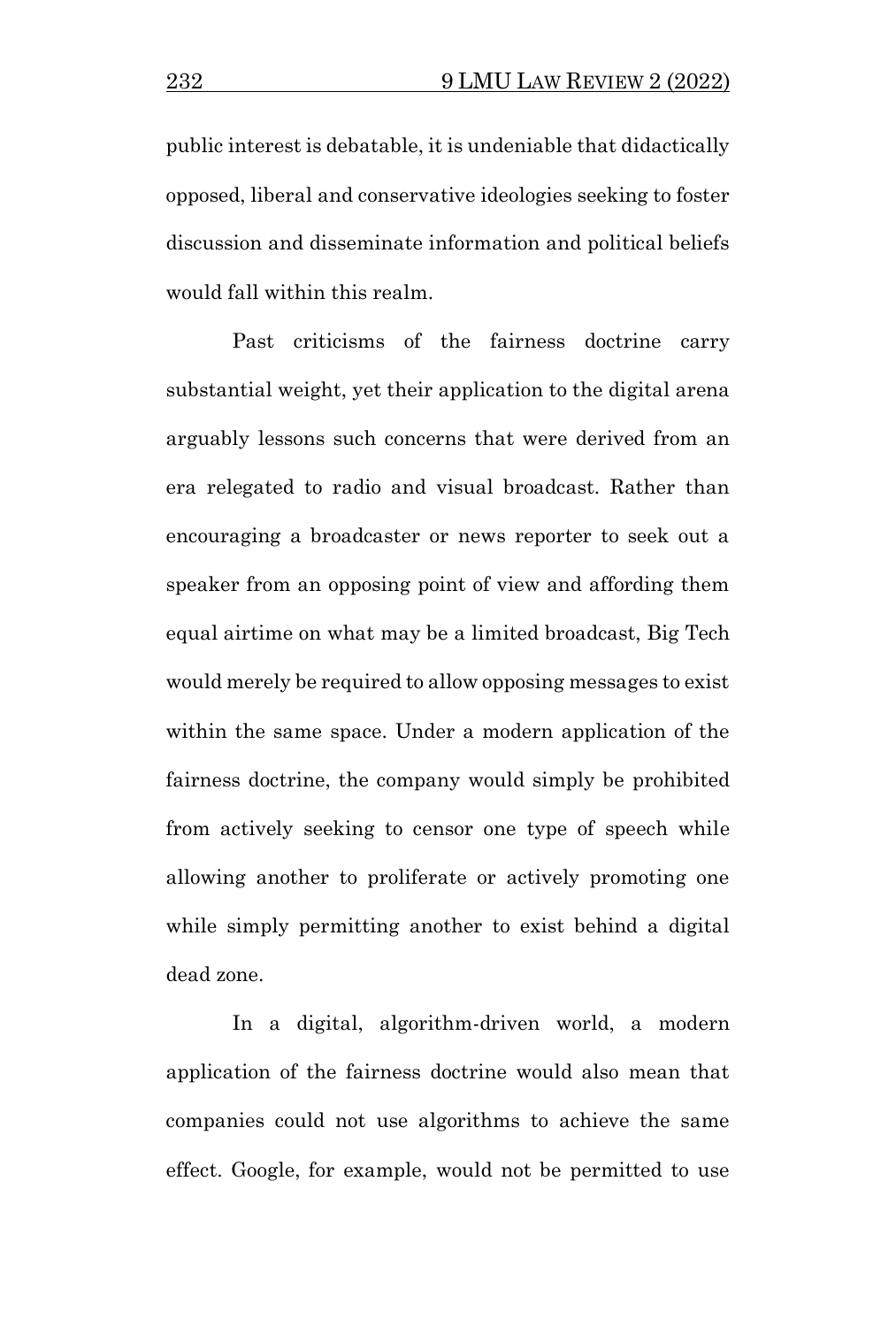algorithms to actively bury conservative-leaning search results, passively pushing articles supporting an opposing point of view to the forefront. Likewise, companies such as Facebook would not be permitted to use algorithms to promote advertisements or other content supporting one political agenda or censor messages supporting one type of political ideology. Platforms such as YouTube would be unable to use algorithms to push favored videos to the detriment of another. Under a modern application of the fairness doctrine, these companies would be able to support one type of content only if it gives equal treatment to an opposing point of view. There's no reason for any platform to forgo hosting content supporting a certain ideology so long as it also allows equal access to another.

# C. THE ALTERNATIVE – A STATUTORY RIGHT OF **ACTION**

In addition to administrative enforcement, Congress also holds the ability to create a private right of action that would permit individuals or entities to bring the suit directly in court. The most analogous example of this is perhaps the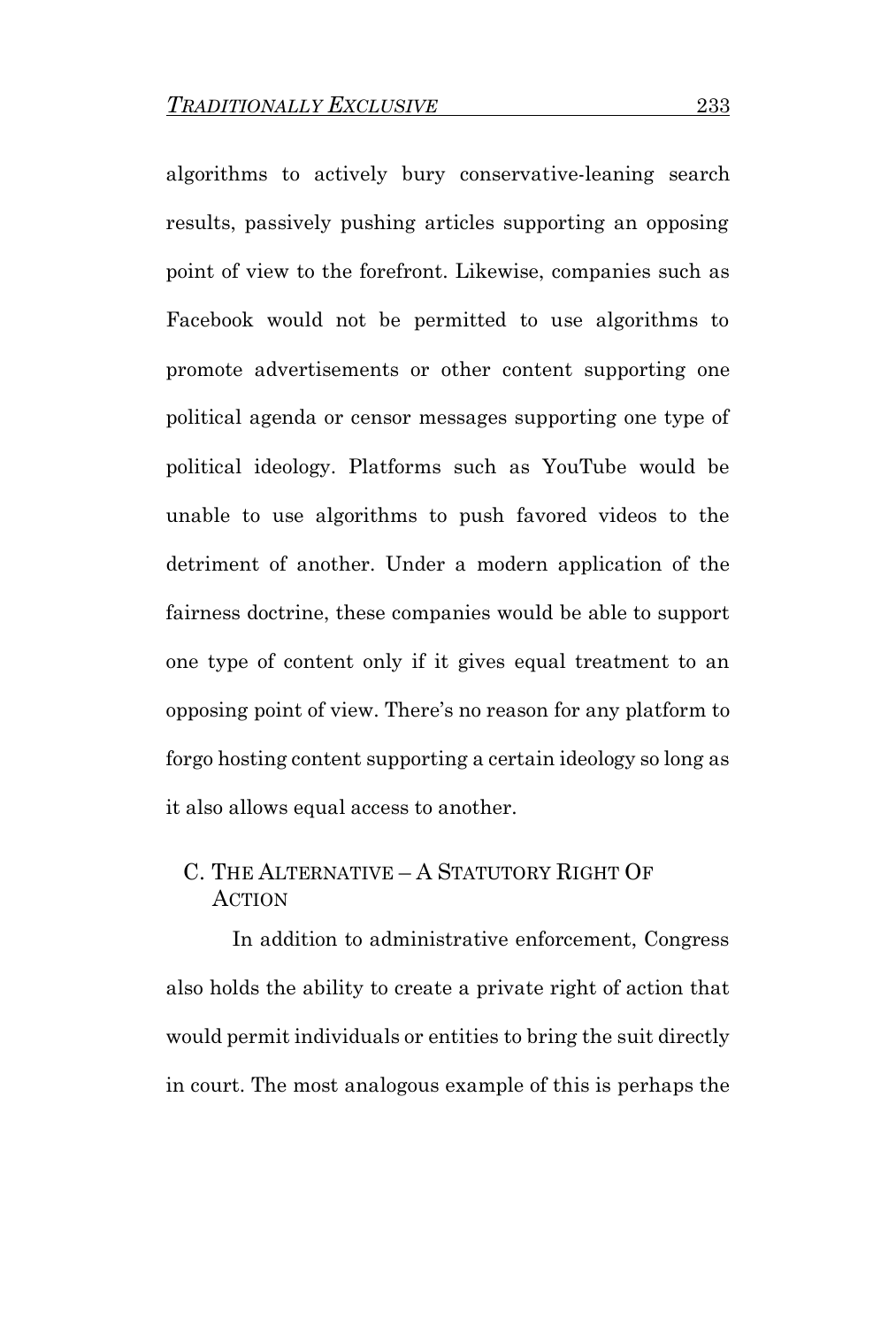Fair Debt Collections Practice Act ("FDCPA").<sup>232</sup> Created as part of Title VIII in 1977, the FDCPA was enacted specifically because "existing laws and procedures for redressing injuries"<sup>233</sup> were inadequate and because there was "abundant evidence of the use of abusive, deceptive, and unfair . . . practices."<sup>234</sup> The FDCPA creates an administrative remedy in that it enables the Consumer Financial Protection Bureau ("CFPB") and the Federal Trade Commission ("FTC")<sup>235</sup> to enforce its provisions, but in addition, the Act also creates a private right of action that provides citizens with the ability to sue directly in court.<sup>236</sup> While the Act specifically prohibits several practices and types of conduct that a debt collector may not engage in, broadly prohibiting any "conduct [whose] natural consequence of which is to harass, oppress, or abuse any person,"237 enumerates numerous unfair practices<sup>238</sup> and false or misleading representations,<sup>239</sup> and there also is a

<sup>232</sup> Fair Debt Collections Practices Act, 15 U.S.C. § 1692, *et. seq.* (1977).

<sup>233</sup> 15 U.S.C. § 1692(b) (1977).

<sup>234</sup> 15 U.S.C. § 1692(e) (1977).

<sup>235</sup> 15 U.S.C. § 1692(l) (2010).

<sup>236</sup> 15 U.S.C. § 1692(k) (2010).

<sup>237</sup> 15 U.S.C. § 1692(d) (1977).

<sup>238</sup> 15 U.S.C. § 1692(f) (1977).

<sup>239</sup> 15 U.S.C. § 1692(e) (1996).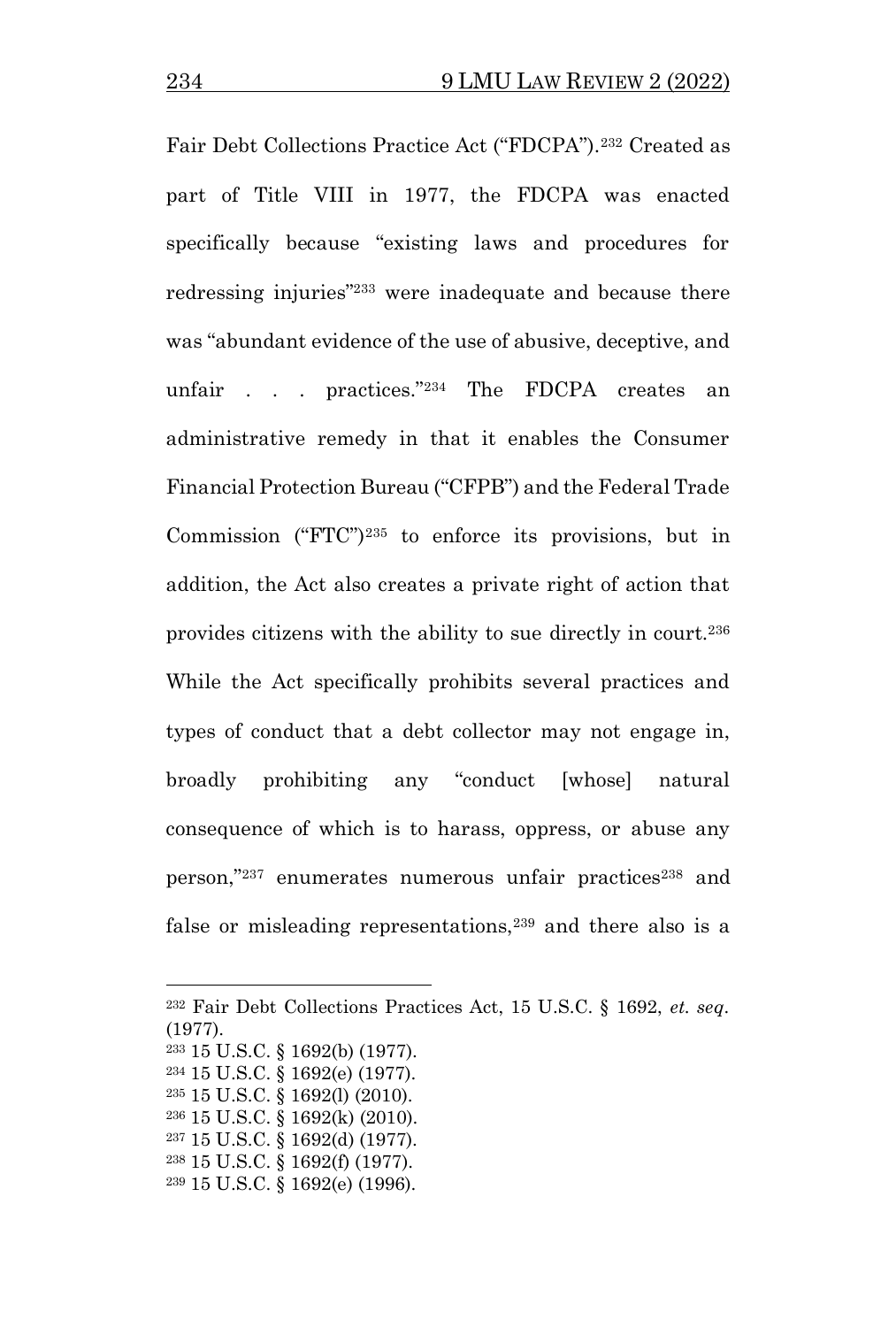plethora of case law that has developed within the various circuits interpreting these provisions. Most pertinent, however, the FDCPA enables a person who recovers against a debt collector who fails to comply with the FDCPA actual damages, additional damages up to a statutory cap, enables class action lawsuits, and allows for the recovery of attorney's fees in the case of a successful suit.<sup>240</sup>

Creating a statutory right of action would provide individuals direct access to the courts and has the potential to be a powerful tool in protecting an individual's rights against Big Tech's infringement. The primary concern over the creation of such a right of action would be flooding the courts with potentially unwarranted or frivolous claims, yet the pleading process is designed to act as a gatekeeper to the courts. Additionally, some courts have added a requirement to similar state laws that a potential plaintiff establish, as a precondition to any private action, that the aggrieved action was against the public interest, caused public injury, or

<sup>240</sup> 15 U.S.C. § 1692(k) (2010).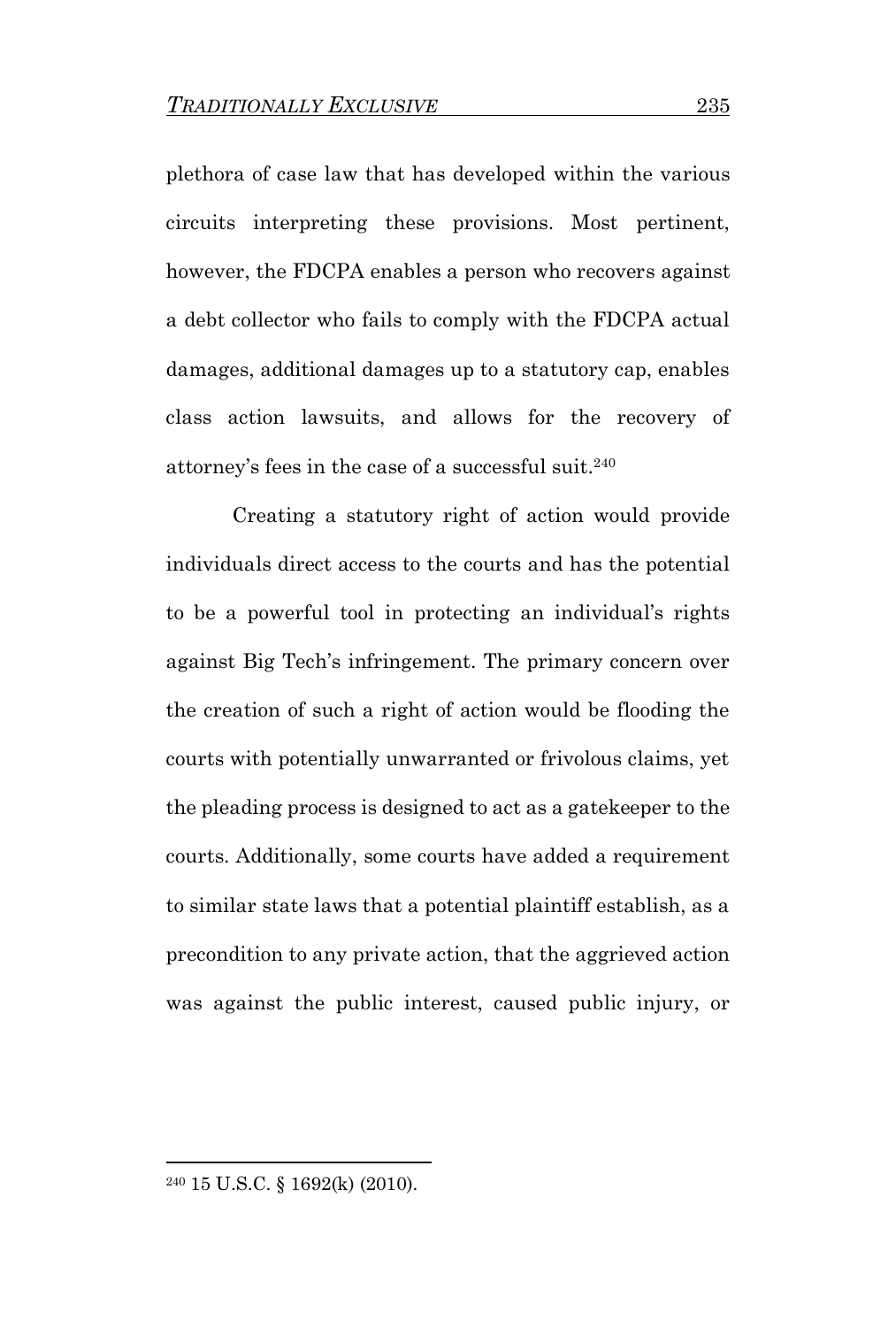affected consumers in general.<sup>241</sup> Preconditions such as these have a preclusive effect and help ensure that only meritorious claims make it onto the courts' dockets.

### V. CONCLUSION

As attempts to restrain the reach and oversight of Big Tech continue, cases are almost certain to attempt using the state action doctrine as a means of transmuting these company's actions into state action. As demonstrated above, however, the hurdles imposed by the doctrine are difficult, if not outright impossible, to overcome. In the absence of express congressional legislation or the Court overturning half a century's worth of jurisprudence, the applicability of the doctrine within the digital realm is virtually nonexistent.

<sup>241</sup> Zeeman v. Black, 273 S.E.2d 910 (Ga. Ct. App. 1980) (interpreting Ga. Code Ann. §§ 106-1210, 106-1203(a) and holding that a private suit could be brought under the Fair Business Practices Act only for protection of the public); Tracker Marine, L.P. v. Ogle, 108 S.W.3d 349, 352-3 (Tex. App. 2003) (Comparing laws within the other states, the court observed that "Nebraska and New York require [a] public interest impact at before allowing private actions [and] Nevada allows private actions only by the elderly or disabled"); McTeer v. Provident Life and Acc. Ins., 712 F. Supp. 512, 514 (D.S.C. 1989) (interpreting South Carolina Law S.SC. Code Ann. § 39-5-140(a) and holding that a transaction must affect the public interest); Lightfoot v. MacDonald, 544 P.2d 88, 90 (Wash. 1976) (interpreting Wash. Rev. Code § 19.86.090 and holding that "A breach of a private contract affecting no one but the parties to the contract . . . is not an act or practice affecting the public interest").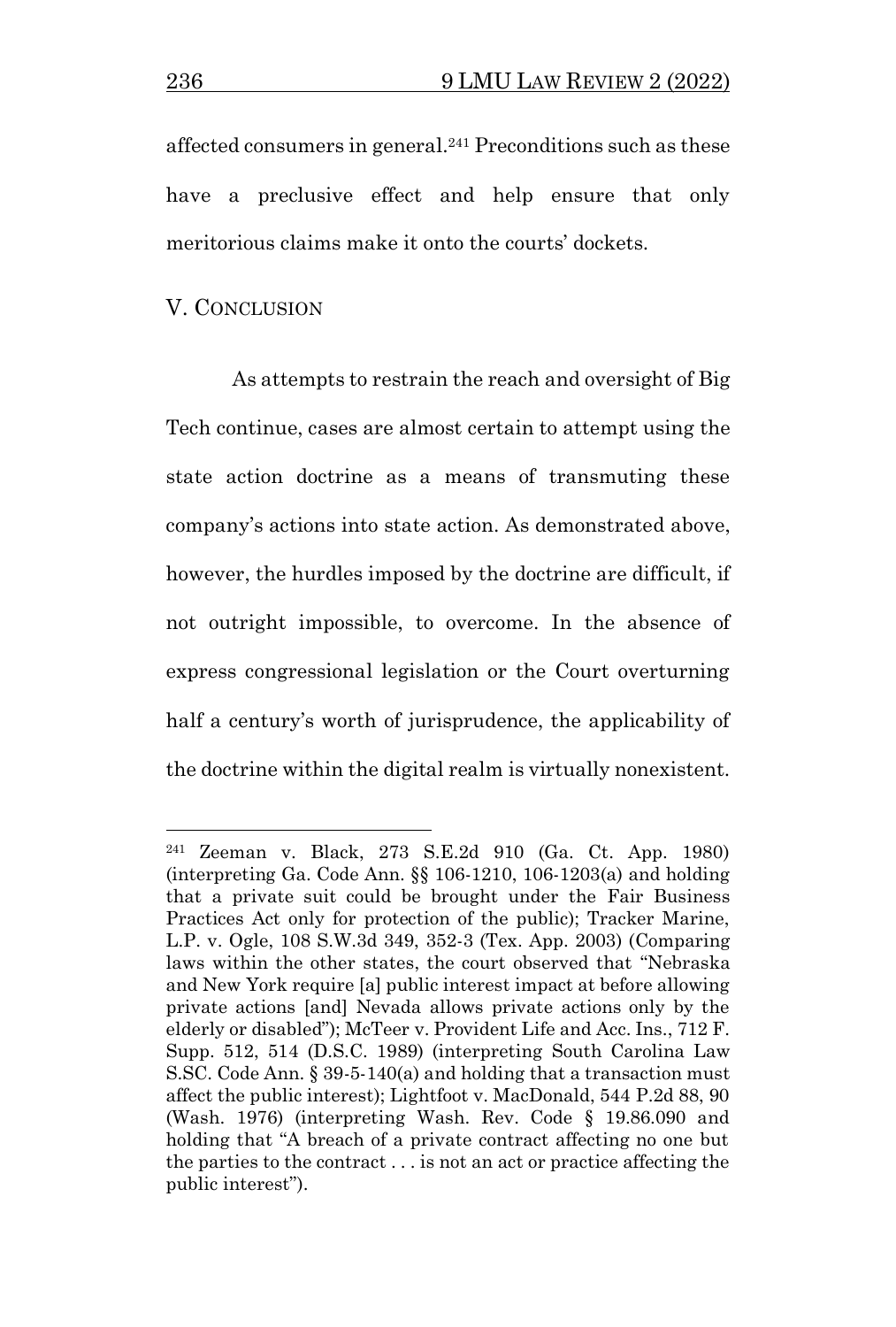Aside from assuming the full range of municipal powers as demonstrated by the unique circumstances in *Marsh*, discriminatory tampering with the election process, or maintaining public property such as parks, the Court has only expressed one other traditionally exclusive government function, which is the power of eminent domain.<sup>242</sup> At the end of the day, nothing is going to be a traditionally exclusive government function. Arguably, even the performance of war has been contracted out to soldiers-for-hire and mercenary groups. The result is that the public functions test is virtually guaranteed to be nonapplicable to any digital application. The entwinement doctrine may offer a glimmer of hope as the current administration seeks to encourage social media giants such as Facebook to stop the flow of misinformation, particularly surrounding the vaccine,  $243$  but the level of involvement from the executive branch necessary to reach the symbiotic relationship required seems unlikely.

<sup>242</sup> Jackson, *supra* note 17 at 353.

<sup>243</sup> *Biden Calls on Facebook to Stop Spread Of 'Outrageous Misinformation' About Covid Vaccines*, YAHOO ENTERTAINMENT (July 19, 2021), https://www.yahoo.com/entertainment/biden-callsfacebook-stop-spread-165242183.html.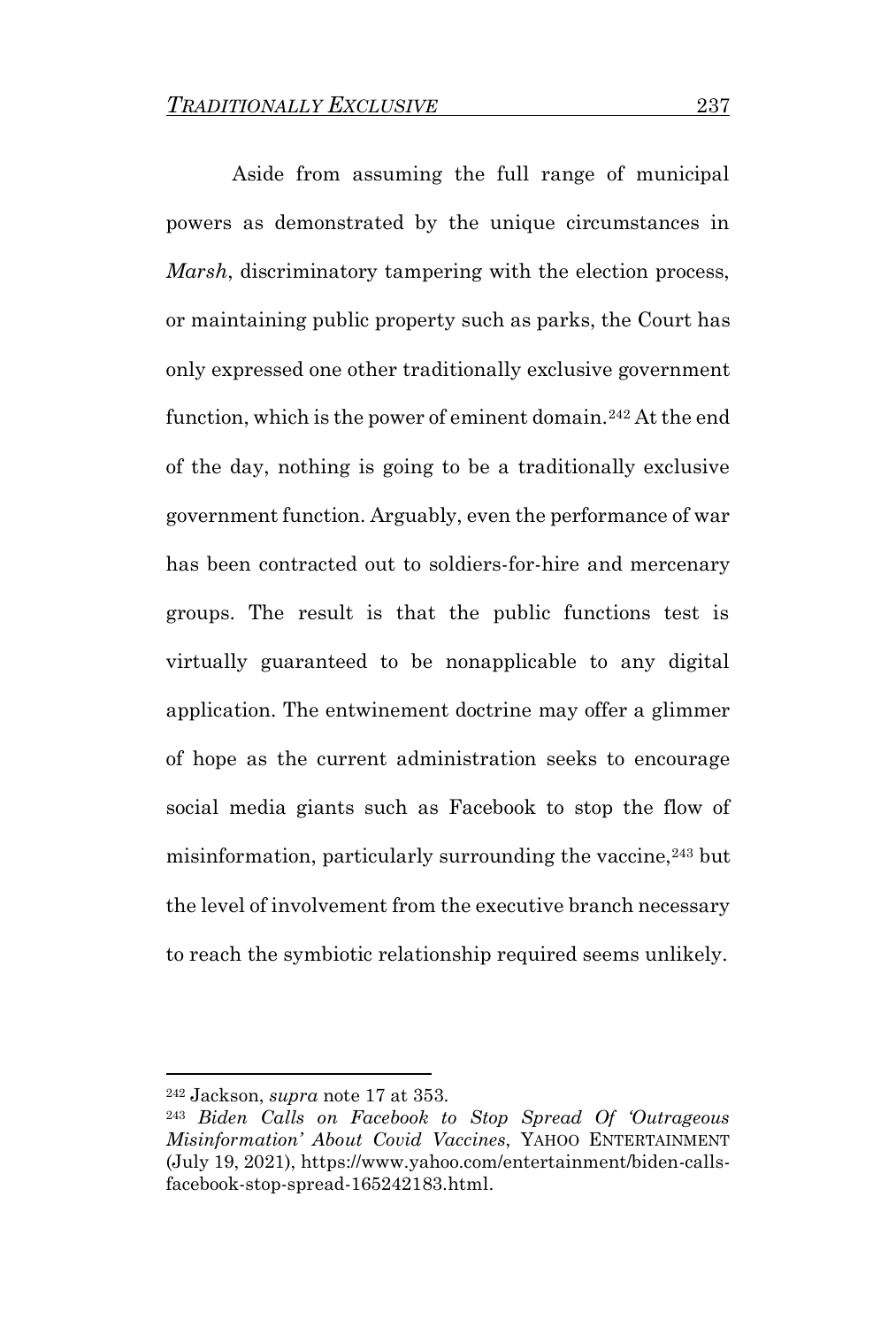As it stands, Big Tech and the companies' Internet actions are regulated by Section 230 of the Communications Decency Act.<sup>244</sup> The act is designed specifically to provide immunity for providers who host content, such that they are not liable for the content itself.<sup>245</sup> In combination with the inability to impose the requirements of fundamental civil liberties, these companies enjoy a large shield of immunity from many civil actions. Although there is no promising, forthcoming solution, the Court has at least recognized the problem. Justice Thomas warned:

> Today's digital platforms provide avenues for historically unprecedented amounts of speech, including speech by government actors. Also unprecedented, however, is the concentrated control of so much speech in the hands of a few private parties. We will soon have no choice but to address how our legal doctrines apply to highly concentrated, privately owned information infrastructure such as digital platforms.<sup>246</sup>

<sup>244</sup> Lauren Feiner, *Big Tech's Favorite Law is Under Fire,* CNBC, https://www.cnbc.com/2020/02/19/what-is-section-230-and-whydo-some-people-want-to-change-it.html (updated Feb. 19, 2020, 9:22 AM EST).

<sup>245</sup> Communications Decency Act, 47 U.S.C. § 230(c)(1) (2021) ("No provider or user of an interactive computer service shall be treated as the publisher or speaker of any information provided by another information content provider.").

<sup>246</sup> *Biden Calls on Facebook to Stop Spread Of 'outrageous misinformation' about Covid Vaccines*, *supra* note 140, at 1221.